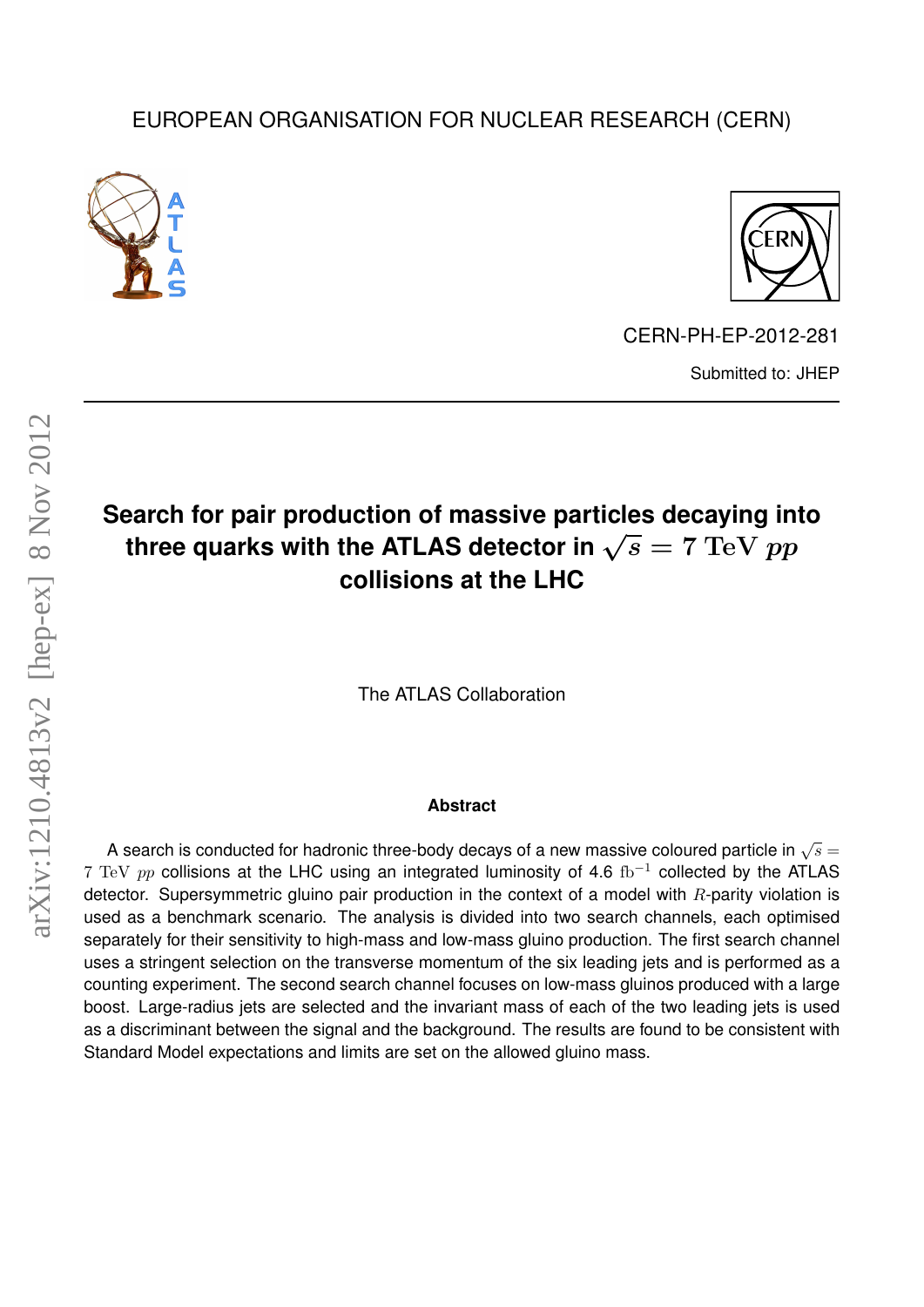# Search for pair production of massive particles decaying into three quarks with the ATLAS detector in  $\sqrt{s} = 7$  TeV pp collisions at the LHC

#### The ATLAS Collaboration

Abstract: A search is conducted for hadronic three-body decays of a new massive coloured particle in  $\sqrt{s} = 7$  TeV *pp* collisions at the LHC using an integrated luminosity of 4.6 fb<sup>-1</sup> collected by the ATLAS detector. Supersymmetric gluino pair production in the context of a model with R-parity violation is used as a benchmark scenario. The analysis is divided into two search channels, each optimised separately for their sensitivity to high-mass and low-mass gluino production. The first search channel uses a stringent selection on the transverse momentum of the six leading jets and is performed as a counting experiment. The second search channel focuses on low-mass gluinos produced with a large boost. Largeradius jets are selected and the invariant mass of each of the two leading jets is used as a discriminant between the signal and the background. The results are found to be consistent with Standard Model expectations and limits are set on the allowed gluino mass.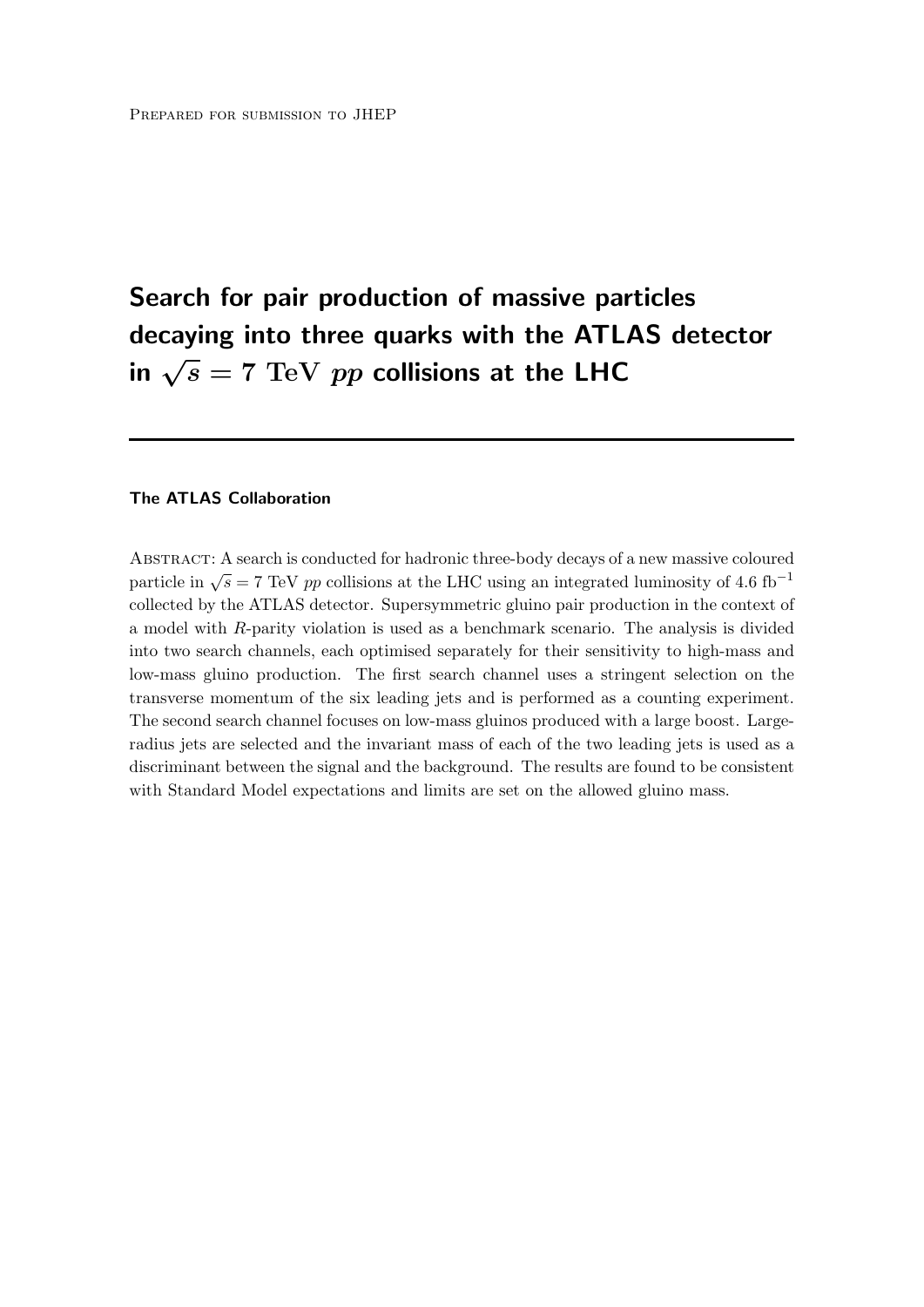## Contents

| $\mathbf{1}$ | Introduction                        | $\overline{2}$          |
|--------------|-------------------------------------|-------------------------|
| $\bf{2}$     | The ATLAS detector and data samples | 3                       |
| $\bf{3}$     | Monte Carlo samples                 | $\overline{\mathbf{4}}$ |
|              | 4 Resolved analysis channel         | $\bf{5}$                |
|              | Method and event selection<br>4.1   | 5                       |
|              | 4.2<br>Background estimation        | 6                       |
|              | 4.3<br>Systematic uncertainties     | $\overline{7}$          |
| 5            | Boosted analysis channel            | 10                      |
|              | Method and event selection<br>5.1   | 10                      |
|              | 5.2<br>Background estimation        | 14                      |
|              | Systematic uncertainties<br>5.3     | 15                      |
| 6            | Results                             | 17                      |
| 7            | Conclusions                         | 21                      |
| 8            | Acknowledgements                    | 22                      |
|              |                                     |                         |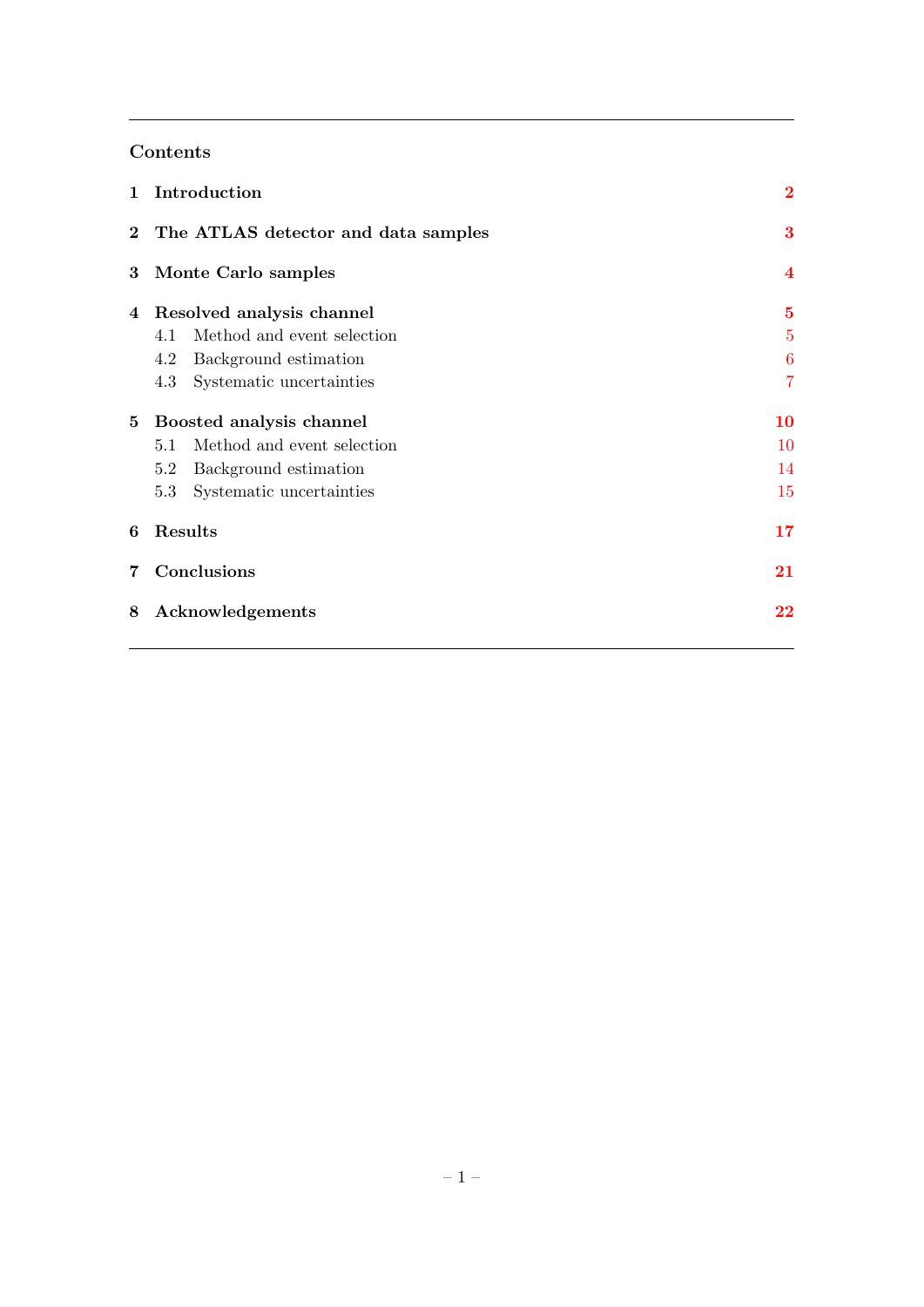#### <span id="page-3-0"></span>1 Introduction

Supersymmetry  $(SUSY)$  [\[1–](#page-24-0)[9\]](#page-24-1) is a theoretical extension of the Standard Model  $(SM)$ , where a new symmetry relates fermions and bosons. SUSY has the potential to solve the hierarchy problem  $[10-15]$  $[10-15]$  and to provide a dark matter candidate  $[16, 17]$  $[16, 17]$  $[16, 17]$ . As a result of the latter possibility, most searches for SUSY focus on scenarios such as the "minimal" supersymmetric extension of the Standard Model (MSSM) in which R-parity is conserved [\[18](#page-24-6)[–21\]](#page-25-0). In R-parity-conserving (RPC) models, SUSY particles must be produced in pairs and must decay in a sequence which ends with the lightest stable supersymmetric particle (LSP). However, with strong constraints now placed on standard RPC SUSY scenarios by the LHC experiments, it is important to ensure a broad scope for the SUSY search program.

In R-parity-violating (RPV) models, many of the constraints placed on the MSSM in terms of the allowed parameter space of the masses of the SUSY partners of the gluons and quarks, the gluinos ( $\tilde{g}$ ) and squarks ( $\tilde{q}$ ), are relaxed. The reduced sensitivity of standard SUSY searches to RPV scenarios is primarily due to the high missing transverse momentum requirements used in the event selection. These choices are motivated by the assumed presence of an undetected LSP and strongly reduce SM background contributions. For RPV SUSY, different approaches must be used depending on the targeted scenarios.

In this paper, a search is presented for fully hadronic final states involving massive particle decays to three jets. An RPV SUSY model in which pair produced gluinos each decay to three jets via an off-shell squark  $(\tilde{g} \to q\tilde{q} \to qqq \text{ with } m_{\tilde{q}} >> m_{\tilde{q}})$  is used as a benchmark physics model. Two complementary methods are used to distinguish the signal from the SM multijet background, both using  $4.6 \pm 0.2$  fb<sup>-1</sup> of data collected at  $\sqrt{s}$  = 7 TeV. The first (resolved) analysis channel resolves all six jets in order to search for an excess in the jet multiplicity spectrum. Whereas the pair production of very massive gluinos tends to produce final states with six well-separated jets, event signatures from the low and intermediate mass range is considerably more difficult to identify. The second (boosted) analysis channel exploits the collimation of the decay products that is expected when the gluinos are boosted. Gluinos produced with a large momentum relative to their mass may therefore result in overlapping jets from each of the three quarks. In this case, a large-radius jet algorithm is used to capture the three-body decay products in a single jet. The mass of such jets, as well as properties of their internal structure that are characteristic of the presence of a massive boosted object, provide discrimination against the SM multijet background. This approach not only serves as a cross-check of the resolved method, but also provides an orthogonal search channel with a nearly independent set of systematic uncertainties and represents the first such application of jet substructure techniques in the search for SUSY at the LHC.

Other searches for such final states have been conducted by the CDF [\[22\]](#page-25-1) and the CMS [\[23,](#page-25-2) [24\]](#page-25-3) collaborations. The CMS results use a nearly identical signal model to that considered here and report limits which restrict the allowed ranges of gluino masses to 144  $\lt m_{\tilde{g}} \lt 200$  GeV or  $m_{\tilde{g}} > 480$  GeV, using approximately 5 fb<sup>-1</sup> of data at  $\sqrt{s} = 7$  TeV.

This paper is organised as follows. Section [2](#page-4-0) describes the ATLAS detector and the data samples used to conduct the search. Section [3](#page-5-0) describes the simulated samples used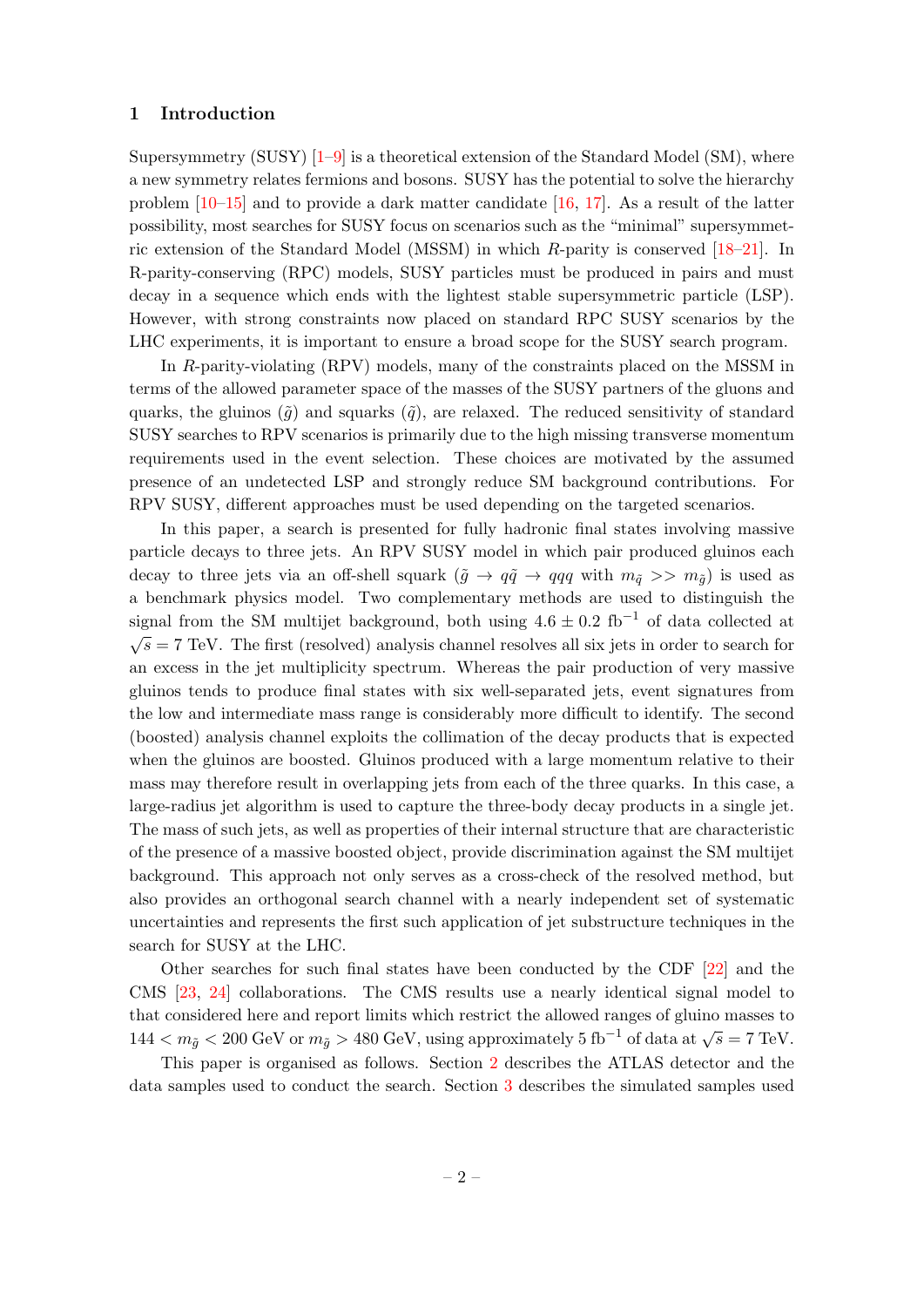for the signal and background studies. Section [4](#page-6-0) and section [5](#page-11-0) present the details of the event selection, background estimations, and systematic uncertainties used in the resolved and boosted analysis techniques, respectively. The final combined results and exclusion limits on the RPV gluino model tested are shown in section [6.](#page-18-0)

#### <span id="page-4-0"></span>2 The ATLAS detector and data samples

The ATLAS detector [\[25,](#page-25-4) [26\]](#page-25-5) provides nearly full solid angle coverage around the collision point with an inner tracking system covering  $|\eta|$   $\langle 2.5^1, 2.5^1 \rangle$  $\langle 2.5^1, 2.5^1 \rangle$  $\langle 2.5^1, 2.5^1 \rangle$  electromagnetic and hadronic calorimeters covering  $|\eta| < 4.9$ , and a muon spectrometer covering  $|\eta| < 2.7$ . For this analysis the most relevant ATLAS subsystems are the barrel and end-cap calorimeters [\[27,](#page-25-6) [28\]](#page-25-7) and the trigger system [\[29\]](#page-25-8).

The calorimeter comprises multiple subdetectors with several different designs, spanning the pseudorapidity range up to  $|\eta| = 4.9$ . The measurements presented here are predominantly performed using data from the central calorimeters that consist of the Liquid Argon (LAr) barrel electromagnetic calorimeter ( $|\eta| < 1.475$ ) and the Tile hadronic calorimeter ( $|\eta|$  < 1.7). Three additional calorimeter subsystems are located in the forward regions of the detector: the LAr electromagnetic end-cap calorimeters  $(1.375 < |\eta| < 3.2)$ , the LAr hadronic end-cap calorimeter  $(1.5 < |\eta| < 3.2)$ , and the forward calorimeter that features separate EM and hadronic compartments  $(3.1 < |\eta| < 4.9)$ . As described below, jets are required to have  $|\eta| < 2.8$  such that they are fully contained within the barrel and end-cap calorimeter systems.

The precision and accuracy of energy measurements [\[30\]](#page-25-9) made by the calorimeter system are integral to this analysis. Electrons and muons produced in test-beams are used to establish the baseline electromagnetic (EM) energy scale of the LAr and Tile calorimeters [\[31–](#page-25-10)[36\]](#page-25-11). The response to pions was also measured using test-beams and is used to validate the detector simulation model for both the EM and hadronic calorimeters [\[36–](#page-25-11) [43\]](#page-26-0). Further in situ measurements using cosmic-ray muons are used to validate the hadronic calorimeter's energy scale in the experimental hall [\[28\]](#page-25-7). The invariant mass of the Z boson in  $Z \to ee$  events measured in situ is used to adjust the calibration for the EM calorimeters [\[44\]](#page-26-1).

The jets used for this analysis are found and reconstructed using the anti- $k_t$  algo-rithm [\[45,](#page-26-2) [46\]](#page-26-3) with a radius parameter  $R = 0.4$ . To construct the input to the calorimeter jet finding, a local cluster weighting calibration method [\[47\]](#page-26-4) first clusters together topologically connected calorimeter cells and classifies these so-called "topo-clusters" as either electromagnetic or hadronic. Based on this classification, energy corrections are applied that are derived from single-pion simulations. Dedicated hadronic corrections are determined for the effects of non-compensation, signal losses due to noise-suppression threshold

<span id="page-4-1"></span><sup>1</sup>ATLAS uses a right-handed coordinate system with its origin at the nominal interaction point (IP) in the centre of the detector and the z-axis along the beam pipe. The x-axis points from the IP to the centre of the LHC ring, and the y-axis points upward. Cylindrical coordinates  $(r, \phi)$  are used in the transverse plane,  $\phi$  being the azimuthal angle around the beam pipe. The pseudorapidity is defined in terms of the polar angle  $\theta$  as  $\eta = -\ln \tan(\theta/2)$ .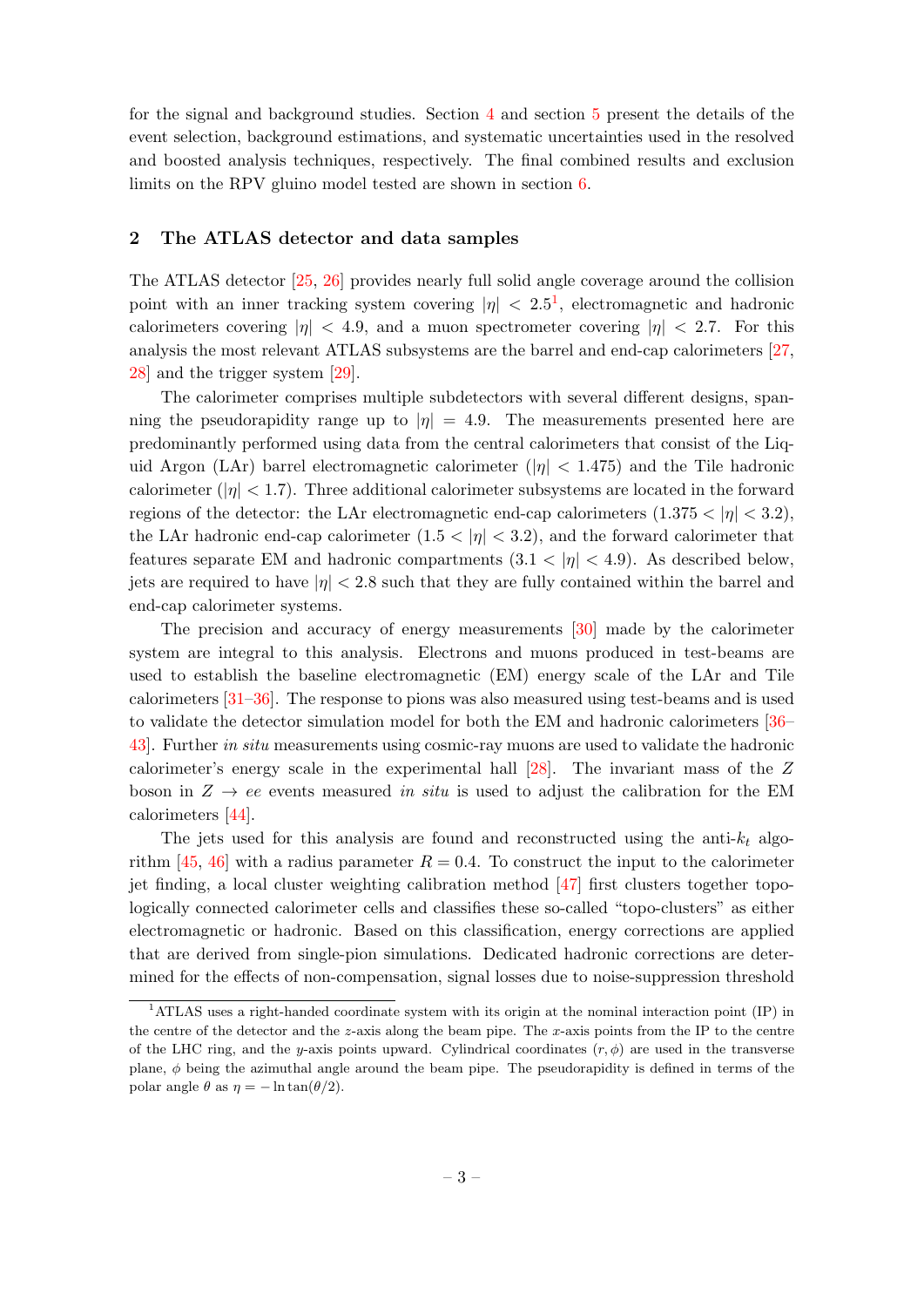effects, and energy lost in non-instrumented regions. The final jet energy calibration is derived as a correction relating the calorimeter's response to the true jet energy based upon simulation [\[30\]](#page-25-9).

Dedicated trigger and data acquisition systems are responsible for the online event selection, which is performed in three stages: Level 1, Level 2, and the Event Filter. The measurements presented in this paper use single-jet and multijet triggers which, for the analysis selections used, are more than 99% efficient. In particular, the multijet triggers implemented at the Event Filter level have access to the full detector granularity, which allows selection of multijet events with high efficiency.

Data from the entire 2011 ATLAS data-taking period is used. All data are required to have met baseline quality criteria and were taken during periods in which the detector operated without problems. Data quality criteria reject events with significant contamination from detector noise or issues in the read-out and are based upon individual assessments for each subdetector. After removing these events the remaining data corresponds to approximately  $4.6 \pm 0.2$  fb<sup>-1</sup> of integrated luminosity [\[48,](#page-26-5) [49\]](#page-26-6). Multiple proton-proton (pp) collisions, or pile-up, result in several reconstructed primary vertices per event. The hard scattering vertex is selected by choosing the vertex with the maximum sum of the squared track transverse momenta,  $\sum (p_T^{\text{track}})^2$ , from vertices that have at least two tracks with  $p_{\rm T}^{\rm track} > 0.4$  GeV.

#### <span id="page-5-0"></span>3 Monte Carlo samples

Monte Carlo (MC) events are used to model the signal efficiency, to optimise the event selection requirements and to aid in the description of the SM backgrounds. Signal MC samples, consisting of pair-produced gluinos, each decaying to three quarks via an off-shell squark, are generated using MadGraph 5 version 1.3.33 [\[50,](#page-26-7) [51\]](#page-26-8) with the RPVMSSM [\[52\]](#page-26-9) model used to perform the matrix element calculations. In this paper we choose to probe couplings that will produce a fully-hadronic final state. Therefore, the parameters that allow gluinos to decay into top quarks are set to be zero. We further set the couplings to values such that the gluinos decay with a negligible lifetime. The resulting parton-level events are interfaced to PYTHIA 8.160 [\[53\]](#page-26-10) for showering, hadronisation, and underlying event (UE) simulation. Signal cross-sections are calculated to next-to-leading order (NLO) precision in the strong coupling constant, adding the resummation of soft gluon emission at next-toleading-logarithmic accuracy (NLL) [\[54](#page-26-11)[–58\]](#page-27-0) accuracy. The nominal cross-section and the uncertainty are taken from an envelope of cross-section predictions using different parton distribution function (PDF) sets and factorisation and renormalisation scales [\[59\]](#page-27-1). The following mass points are used to evaluate the sensitivity:  $m_{\tilde{g}} = 100, 200, 300, 400, 500, 600$ and 800 GeV. In this paper, all superpartners except for the gluinos are set to have a mass of 5 TeV, corresponding to a model with decoupled squarks. In models with squark masses that are much smaller than this, the kinematics of the signal depend on the properties of the squarks in the cascade decays. It should be noted that some reinterpretation would be needed to apply the results of this paper to such cases.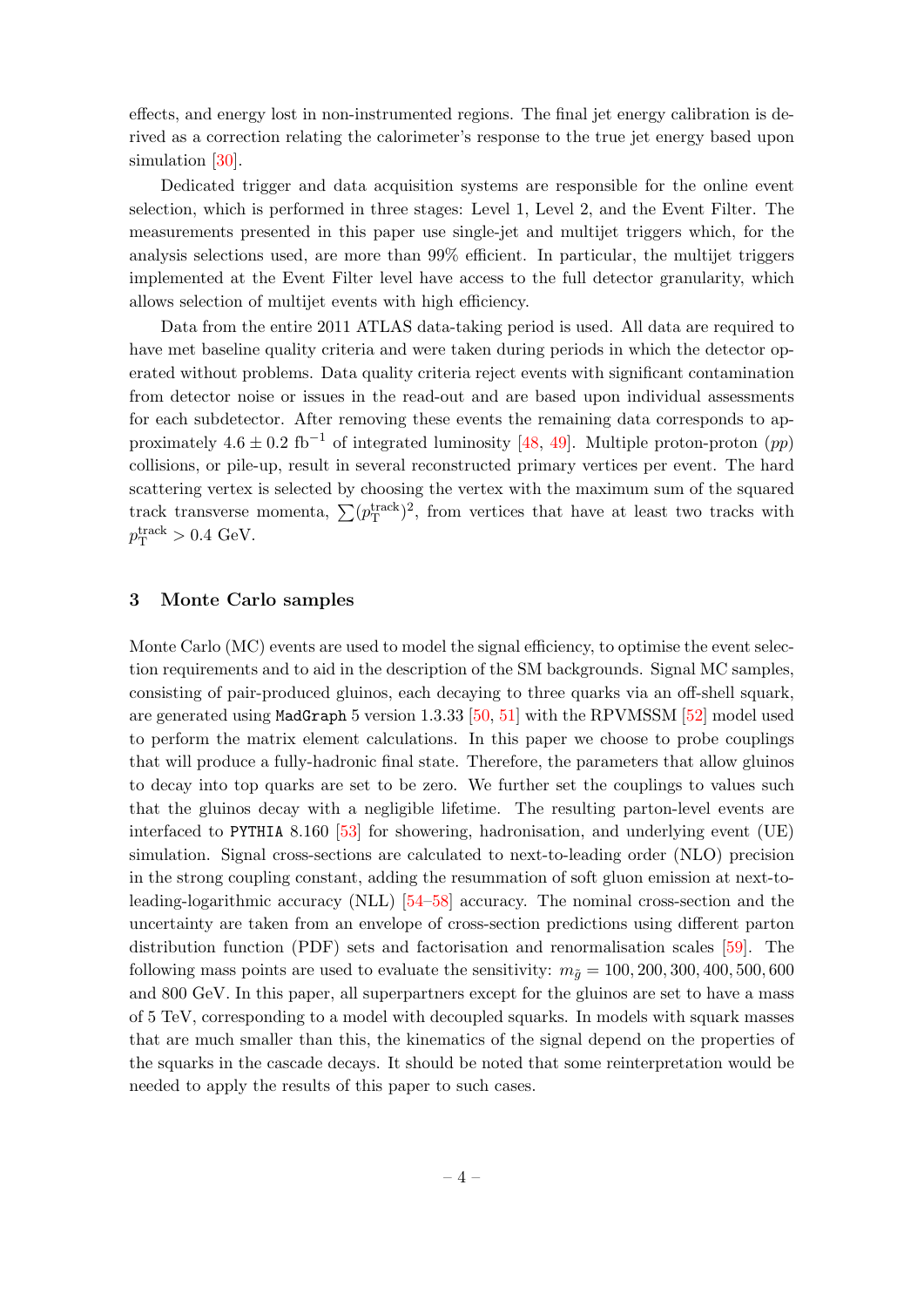Dijet and multijet events are simulated in order to study the background SM contributions and background estimation techniques. Both a leading-order (LO) matrix element (ME) MC (PYTHIA) and a NLO ME generator (POWHEG) are used. For the resolved anal-ysis channel, PYTHIA 6.425 [\[60\]](#page-27-2) is used with the AUET2B tune  $[61, 62]$  $[61, 62]$  $[61, 62]$ . For the boosted analysis channel, POWHEG 1.0 [\[63,](#page-27-5) [64\]](#page-27-6) (patch 4) is used and is interfaced to PYTHIA 6.425 for the parton shower, hadronisation, and UE models. Studies of jet substructure and boosted objects have shown that POWHEG+PYTHIA provides a better detector-level description of the internal structure of high- $p_T$  jets  $[65]$ . Comparisons of the boosted topology are also made to the same PYTHIA 6.425 MC sample used for the resolved analysis channel in order to evaluate systematic uncertainties. The simulation includes the effect of multiple pp collisions and is weighted to reproduce the observed distribution of the number of collisions per bunch crossing. Most of the MC samples are processed through a detector simulation  $[66]$ based on GEANT4 [\[67\]](#page-27-9) and reconstructed in the same manner as data. The only exceptions are the large PYTHIA samples that are used for the resolved channel background studies. Due to the very large number of events that are required for these samples, the jets are instead clustered using generator-level particles and their momenta are smeared according to the expected jet energy resolution. With the smearing included, these samples were shown to reproduce the relevant properties of fully-reconstructed data more precisely than is required for this analysis.

#### <span id="page-6-0"></span>4 Resolved analysis channel

#### <span id="page-6-1"></span>4.1 Method and event selection

In the resolved analysis channel, the signal is discriminated from the multijet background by exploiting the large transverse momentum,  $p<sub>T</sub>$ , of the jets that are produced in gluino decays. The  $p_T$  of the softest of the leading six jets is used to discriminate the signal from the background. In signal events, the energy is distributed relatively uniformly among each of the six jets. Consequently, the signal is often characterised by six jets each with large  $p_T$ , whereas in high- $p_{\rm T}$  QCD multijet background events at least one of the leading six jets is usually produced from soft radiation and is therefore lower in  $p<sub>T</sub>$ . Therefore, six jets with an  $|\eta|$  < 2.8 are required to pass a certain  $p<sub>T</sub>$  requirement and the observed number of events is compared with expectations. For higher signal masses, the probability of meeting a given jet  $p_T$  requirement increases due to the increased momentum of the decay products. Thus, it is expected that lower mass signal models will require a lower  $p<sub>T</sub>$  threshold than highermass signal models. An optimisation procedure that takes into account both statistical and systematic uncertainties is performed to define the  $p<sub>T</sub>$  requirements which provide the best expected limits in the absence of signal. The  $p<sub>T</sub>$  selection is optimised separately for each generated gluino mass point and three signal regions are chosen. A threshold of  $p_{\rm T} > 80$  GeV is chosen for the  $m_{\tilde{q}} = 100$  GeV gluino mass point,  $p_{\rm T} > 120$  GeV for the  $m_{\tilde{q}} = 200,300$  GeV gluino mass points, and  $p_T > 160$  GeV for all higher gluino mass points.

Several triggers are used to select events for the signal and control regions studied for this analysis channel. In each case, the triggers are intended to select jets with at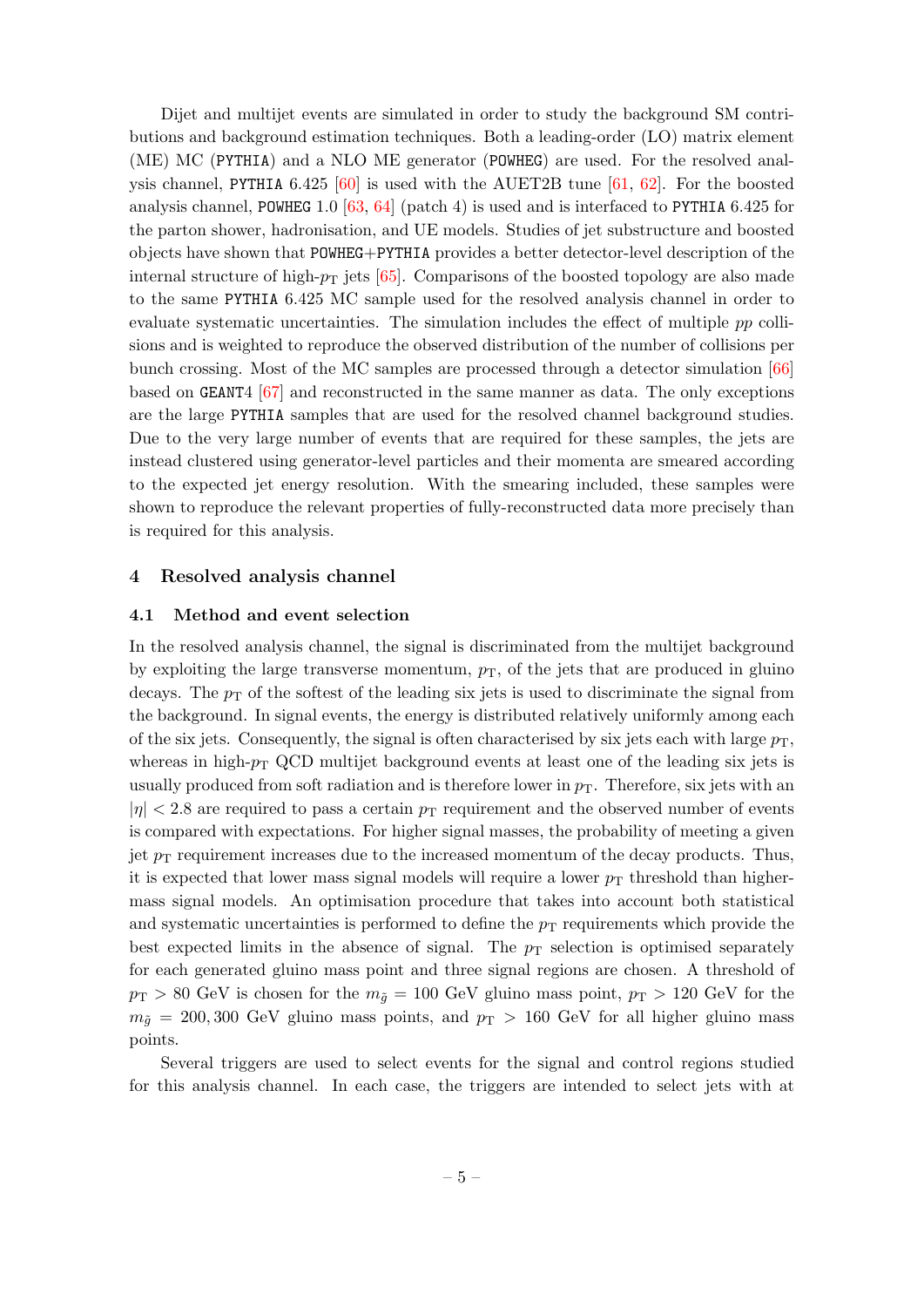least 30 GeV of transverse momentum. This selection has an efficiency greater than 99% for events in the signal region. A trigger requiring five of these jets was available without prescale during most of the 2011 data taking and is required for events in the signal regions. The interval in which a prescale was active represented less than 1% of the total datataking period, and the integrated luminosity that is determined in this paper is corrected to account for lost events. For background estimation from lower jet-multiplicity control regions, triggers requiring only three (four) of these jets are used, with average prescale factors of 530 (57). For all triggers, corrections for the prescales are applied.

#### <span id="page-7-0"></span>4.2 Background estimation

Standard Model multijet production is the dominant background for the resolved analysis channel. Other backgrounds were considered, including  $W+$ jets,  $Z+$ jets, single top, and  $t\bar{t}$  production; however they were found to contribute less than 3% to event yields in all signal and background control regions. The normalisation of the backgrounds is determined starting with the normalisation of data in a control region and using multijet extrapolation factors from simulation to convert to the normalisation in the signal regions. Several different control regions and different extrapolation methods are studied, each giving results consistent with the others.

In the method that is used for the baseline background determination, normalisations are determined starting with the normalisation at lower jet multiplicity in data and then using PYTHIA 6 dijet simulation to project into higher jet-multiplicity bins. Such projections are performed using the relation:

<span id="page-7-1"></span>
$$
N_{data}^{\mathbf{n}-jet} = N_{data}^{\mathbf{m}-jet} \frac{N_{MC}^{\mathbf{n}-jet}}{N_{MC}^{\mathbf{m}-jet}} \tag{4.1}
$$

Here "m" represents the number of jets that are required in a control region, which are then projected to determine the predicted yield when "n" jets are required. In the signal region  $n \geq 6$  is required. Before performing the final estimation in the signal region, however, the background modelling is first tested by projecting from  $m = 3$  and  $m = 4$ into the signal-depleted  $n = 5$  bin. These results are summarised in figure [1.](#page-9-0) It is seen that the data agree well with background expectations in both cases. In addition to using eq. [\(4.1\)](#page-7-1), alternative projections are considered in which the simulation is used to project from a lower jet- $p_T$  requirement to a higher jet- $p_T$  requirement within a given n-jet bin. Both of these projection methods are observed to give consistent background predictions. By examining the largest of the deviations between the data and the predicted background in the  $n = 5$  bin of the data under the jet multiplicity-based extrapolations and the jet  $p_T$ -based extrapolation, a systematic uncertainty on the background estimation is chosen. This systematic uncertainty varies between roughly 15% of the background normalization for loose jet  $p_T$  cuts and 25% of the background normalization for tight jet  $p_T$  cuts.

The background in the signal region is determined by using eq. [\(4.1\)](#page-7-1) to project from a 3-jet control region in data into the  $\geq 6$ -jet bin. This particular projection was chosen because it proved to be the least sensitive to biases from signal contamination in the control region. Projections from the 4-jet bin or from within the  $\geq 6$ -jet bin from a lower jet  $p_T$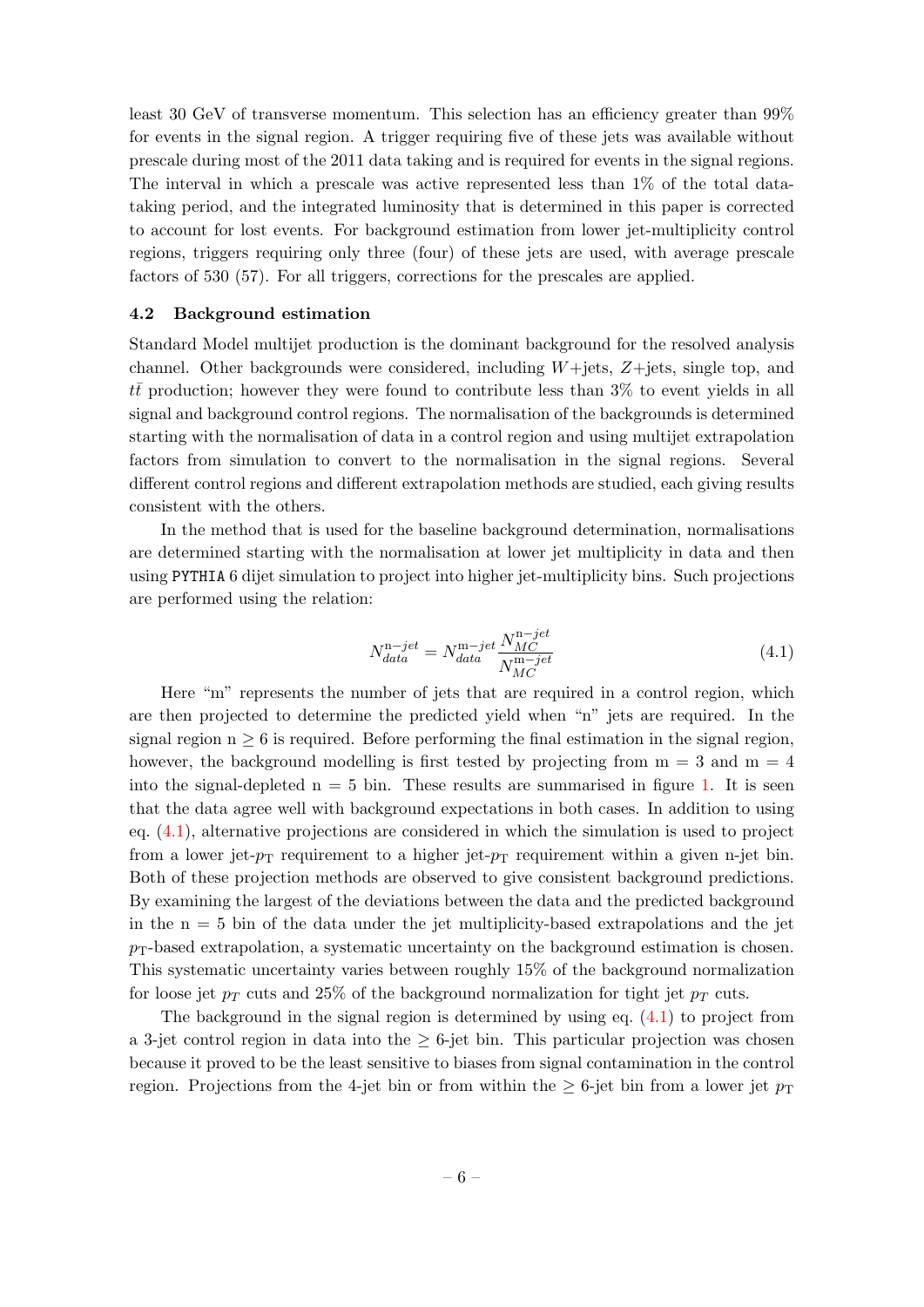requirement predict compatible results within uncertainties. The full predicted background and data distributions are overlaid in figure [2](#page-9-1) along with the predictions from a variety of simulated signal samples. It can be seen that the data agree well with background expectations within uncertainties.

#### <span id="page-8-0"></span>4.3 Systematic uncertainties

As discussed in section [4.2,](#page-7-0) the background normalisation systematic uncertainty is chosen to cover the largest discrepancy between data and expectations determined by using the simulation to project into the five-jet bin from control regions of lower jet multiplicity or lower jet transverse momentum. Since this uncertainty is determined directly from comparison to the data, it is considered to cover all systematic uncertainties on the extrapolation factor of eq.  $(4.1)$ . Cross-checks are run where the simulation is varied within jet energy uncertainties, and variations are found to be well within the uncertainties determined from the data. In addition to the systematic uncertainty on the background there are also statistical uncertainties. These uncertainties come both from data statistical uncertainties in the control region from which the projection begins, and from the statistical uncertainties in the simulation that is used to perform the projection. When projecting into the low jet- $p_T$ signal regions that are used in the search for gluino masses below 400 GeV, the systematic uncertainty is much larger than the statistical uncertainty, while when searching for higher signal masses with a tighter jet- $p<sub>T</sub>$  requirement the statistical uncertainties are larger than the systematic uncertainties. Finally, the systematic uncertainty on potential signal contamination in the background control regions is considered. This systematic uncertainty is evaluated by injecting signal into the data control regions and repeating the background evaluation. The resulting shift in the background is taken as a systematic uncertainty on the background prediction. The results are shown in table [1.](#page-11-2) This uncertainty is only significant for the very low mass gluino models, as these models have both a very large cross-section and predict a significant probability for events to be accepted into the control region.

The effect of simulation modelling uncertainties on the signal acceptance are also evaluated. The most important sources of uncertainty are due to jet energy modelling. The jet energy resolution (JER) uncertainty has been determined from studies of dijet collisions in the full 2011 dataset [\[30\]](#page-25-9). The resulting uncertainties are propagated to this measurement by smearing the jet  $p<sub>T</sub>$  by the appropriate values. Similarly, the uncertainty on the signal acceptance due to jet energy scale (JES) uncertainties is also evaluated by shifting all jet energies coherently. The lower the acceptance of the signal for a given set of selection requirements, the larger the impact of the jet energy scale and resolution uncertainties on the analysis. Depending on the mass point, the JES uncertainty affects the signal acceptance by between 20% and 30%, while the effect of the JER uncertainty varies between 5% and 15%.

Systematic uncertainties on the theoretical modelling of the signal properties are also considered. Systematic uncertainties due to theoretical predictions of the inclusive signal cross-section are taken from an envelope of cross-section predictions using different parton distribution function sets and factorisation and renormalisation scales as discussed in [\[59\]](#page-27-1).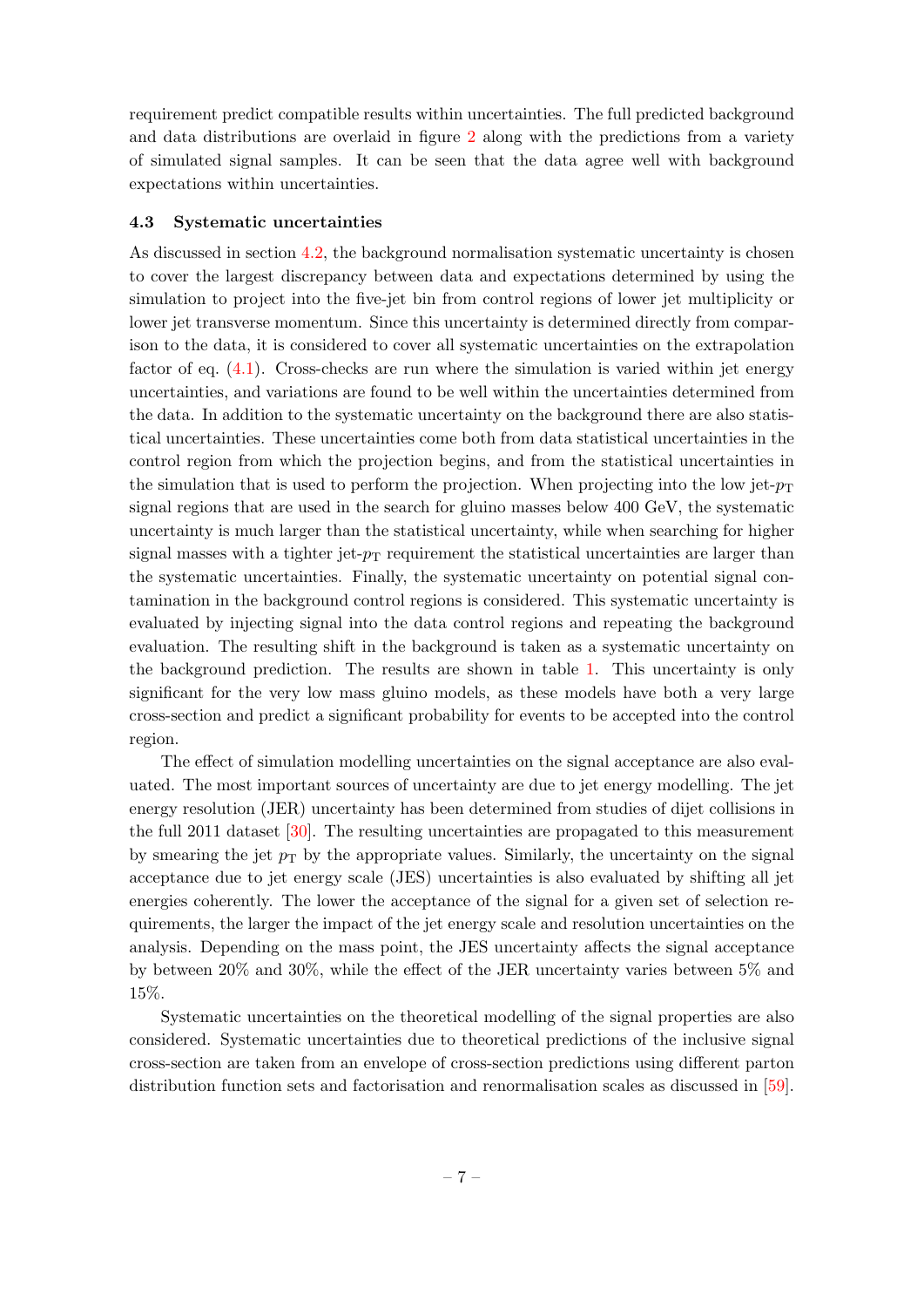

<span id="page-9-0"></span>Figure 1. Predicted event yield in the 5-jet bin is compared with expectations that are determined by projecting from lower jet multiplicity. The horizontal axis represents the  $p_T$  selection that is applied when counting jets, and the vertical axis represents the number of events that have exactly five jets with a  $p_T$  above this threshold. Such comparisons are used to assign a systematic uncertainty to the background normalisation, which is shown as the shaded green band of the ratio plot. The same relative normalisation systematic uncertainty is applied on the background in the signal region.



<span id="page-9-1"></span>Figure 2. Data and the baseline background prediction along with three example signal distributions in the signal region ( $n \geq 6$ ). Background uncertainties include statistical and systematic effects.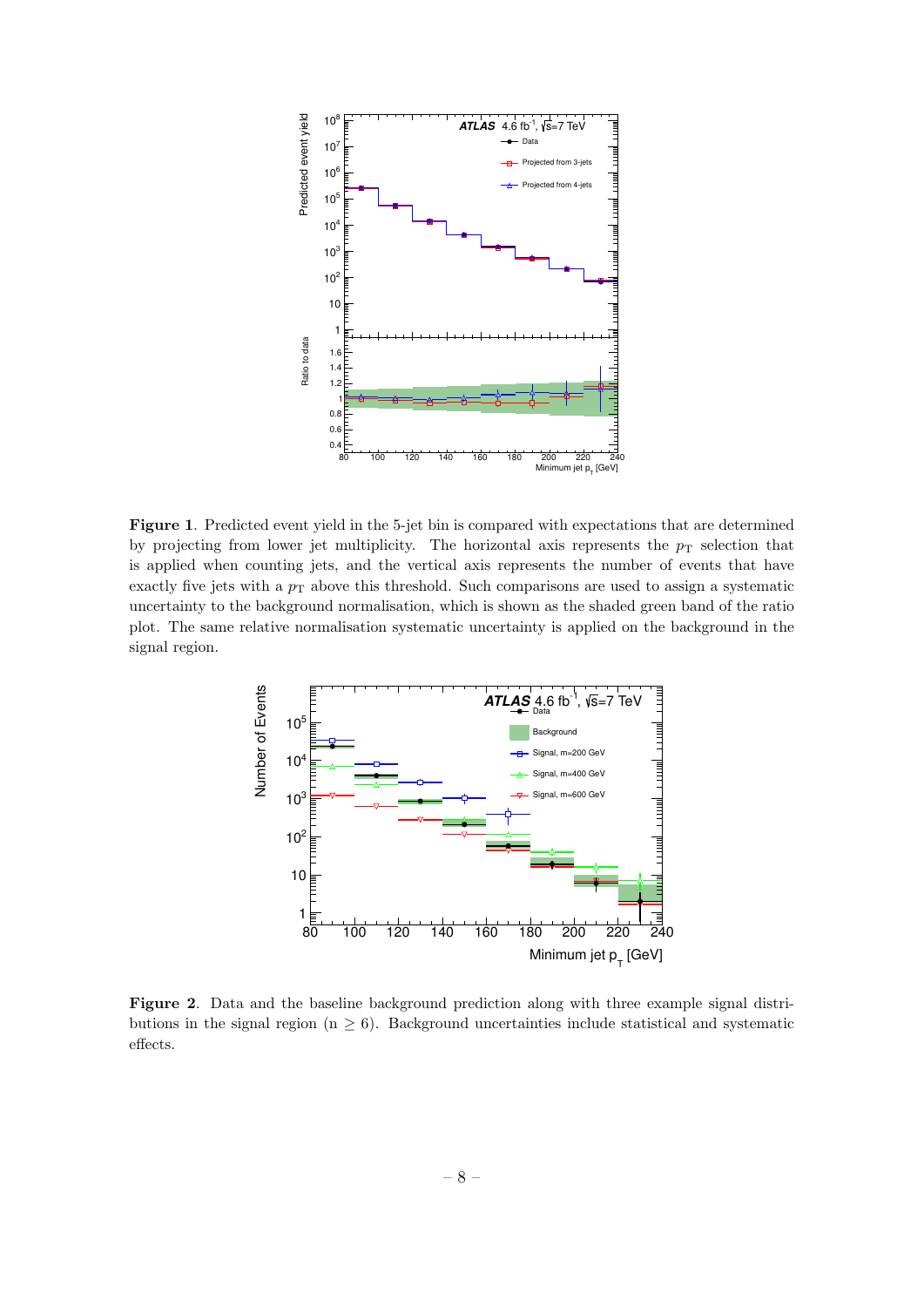While the inclusive cross-section is determined at NLL+NLO, the probability for collision events to pass selection requirements ("acceptance") cannot be determined in such an accurate manner, so a more conservative systematic estimation is applied. The simulated signal samples use the CTEQ6L1 PDF set  $[68, 69]$  $[68, 69]$  $[68, 69]$ . To determine systematic uncertainties, the signal simulation is reweighted on an event-by-event basis according to the probability for alternative PDFs to produce the generated collision as determined by LHAPDF [\[70\]](#page-27-12). It is observed that CTEQ6L1 predicts a lower acceptance for the signal than is predicted by most other PDF sets. A much larger acceptance is predicted by the NNPDF2.0 [\[71,](#page-27-13) [72\]](#page-27-14) set, while the MSTW2008lo PDF set [\[73,](#page-27-15) [74\]](#page-27-16) predicts an acceptance that is roughly halfway between these two extremes. The MSTW2008lo PDF set has the additional advantage of being determined at LO (which is appropriate for the simulation). The MSTW2008lo PDF set is therefore chosen for the nominal acceptance for the signal samples. Systematic uncertainties are chosen to cover the full difference to the predictions of the acceptance from both the CTEQ6L1 and the NNPDF20 PDF sets, and are added in quadrature to the (smaller) acceptance systematic uncertainties that are determined according to the standard MSTW2008lo prescription. The final signal acceptance uncertainty from PDFs varies between roughly 2% and 5%, depending on the signal region.

Systematic uncertainties on the signal acceptance from QCD radiation are not considered. The reason for this choice is that there is no SM process that contains a colour flow similar to the signal in this analysis due to the presence of colour-epsilon tensors involved in the RPV vertex [\[75\]](#page-27-17). As a consequence, the theoretical understanding of the QCD radiation is less developed than for most other processes, and no clear prescription is available for determining the associated uncertainties. Further, it is important to make these results available in a way that allows them to be applied to six-parton models that may have a different colour flow. The modelling of colour flow and radiation in the signal samples is therefore considered to be part of the model that is analysed in this paper. When reinterpreting the results for other models, it is therefore necessary to account for any differences in colour flow that may arise.

Other sources of systematic uncertainty are relatively minor. A systematic uncertainty of 3.9% is included for the integrated luminosity. Since the jet  $p_T$  requirements are strict, the number of events which fail the trigger requirement but pass all other analysis requirements is less than 1%. Trigger efficiency systematic uncertainties are therefore also negligible. Similarly, a bias may be present in the background projection factor due to the assumption that all backgrounds are from direct multijet production, when in fact backgrounds such as top-quark and  $W+$  jets production are also present. As already explained above, these backgrounds are small enough to ignore safely.

A summary of the expected signal and background events along with the observed data is shown in table [1.](#page-11-2) The systematic uncertainties on the signal are reported separately for each dominant component in table [2.](#page-11-3)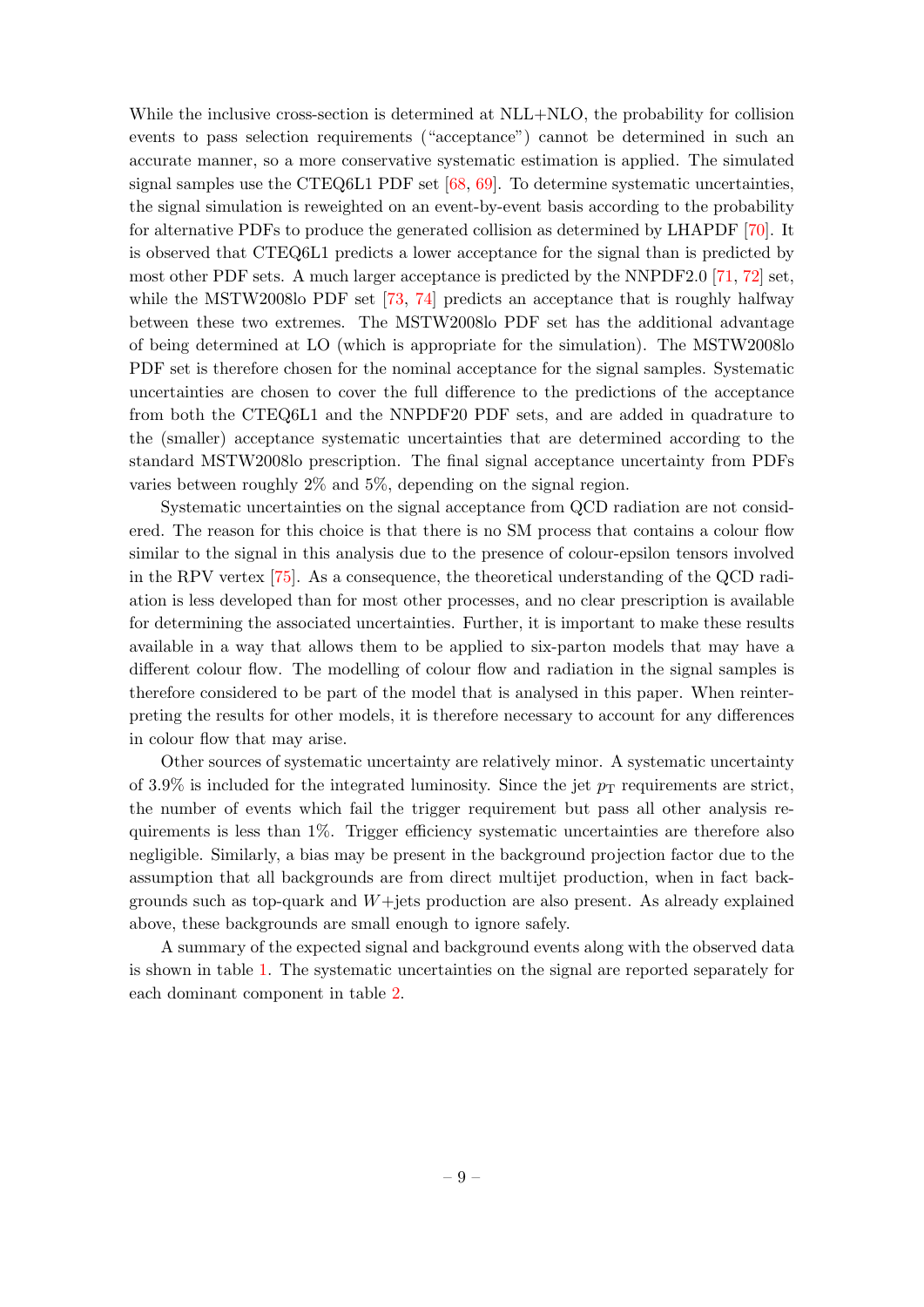| Model $(m_{\tilde{q}})$ | $p_{\text{T,min}}^{\text{6th-jet}}$ | Data  | Background       | Signal bias $[\%]$ | Signal            |
|-------------------------|-------------------------------------|-------|------------------|--------------------|-------------------|
| $100 \text{ GeV}$       | $80 \text{ GeV}$                    | 23600 | $23500 \pm 2800$ | 8.5                | $99200 \pm 20000$ |
| $200 \text{ GeV}$       | $120 \text{ GeV}$                   | 856   | $851 \pm 140$    | 3.7                | $2700 \pm 500$    |
| $300 \text{ GeV}$       | $120 \text{ GeV}$                   | 856   | $851 \pm 140$    | 1.0                | $1460 \pm 240$    |
| $400 \text{ GeV}$       | $160 \text{ GeV}$                   | 57    | $62 \pm 13$      | 0.8                | $110 \pm 13$      |
| $500 \text{ GeV}$       | $160 \text{ GeV}$                   | 57    | $62 \pm 13$      | 0.3                | $67 \pm 9$        |
| $600 \text{ GeV}$       | $160 \text{ GeV}$                   | 57    | $62 \pm 13$      | 0.1                | $43 \pm 7$        |
| $800 \text{ GeV}$       | $160 \text{ GeV}$                   | 57    | $62 \pm 13$      | 0.0                | $20 \pm 3$        |

<span id="page-11-2"></span>Table 1. Number of events expected for the background and signal for each of the models in the resolved gluino search along with the number of observed events. Most of the uncertainties on the background and signal models are included in columns four and six. The one exception is the bias of the background normalization that results from signal contamination in the background control regions. The fractional bias resulting from this effect is shown in the fifth column.

| Source                | $m_{\tilde{q}} = 100 \text{ GeV}$ | $200 \text{ GeV}$ | $400 \text{ GeV}$ | $600 \text{ GeV}$ | $800 \text{ GeV}$ |
|-----------------------|-----------------------------------|-------------------|-------------------|-------------------|-------------------|
| Jet Energy Scale      | 20                                | 16                | 11                | 18                | 13                |
| Jet Energy Resolution | 2.7                               | 12                | 3.5               | 2.8               | $1.5\,$           |
| <b>PDFs</b>           | 4.9                               | 4.1               | 2.6               | 4.7               | 4.7               |
| Total                 | 21                                | 20                | 19                | 19                | 14                |

<span id="page-11-3"></span>Table 2. Largest relative systematic uncertainties (in %) on the signal acceptance for the resolved analysis at each gluino mass point. Please note that the values of these uncertainties do not evolve in a fully continuous way because the selection cuts are tighter for the higher mass points. In general, tightening the selection cuts raises these uncertainties while going to a higher mass value for a given selection cut lowers them.

#### <span id="page-11-0"></span>5 Boosted analysis channel

#### <span id="page-11-1"></span>5.1 Method and event selection

A complementary method is adopted for the search in the low gluino mass region wherein gluinos may be produced with a large boost  $(p_T \geq 2 \times m_{\tilde{g}})$ . In such a topology, the three quarks from each gluino decay can be very collimated and therefore reconstructed as a single large-radius jet with a distance parameter of  $R = 1.0$ . The advantage of this method is that the single-jet invariant mass and properties of the internal structure of such a jet provide discriminants against the large SM multijet background. The signal region definition is approximately orthogonal to that of the resolved channel described above and carries nearly independent experimental systematic uncertainties. As a result, the boosted technique provides not only a well-motivated cross-check for a challenging all-hadronic search, but it also establishes the use of jet substructure with boosted objects for future SUSY searches.

Events are selected using either a high  $p_T$  single jet trigger  $(p_T > 240 \text{ GeV})$  or a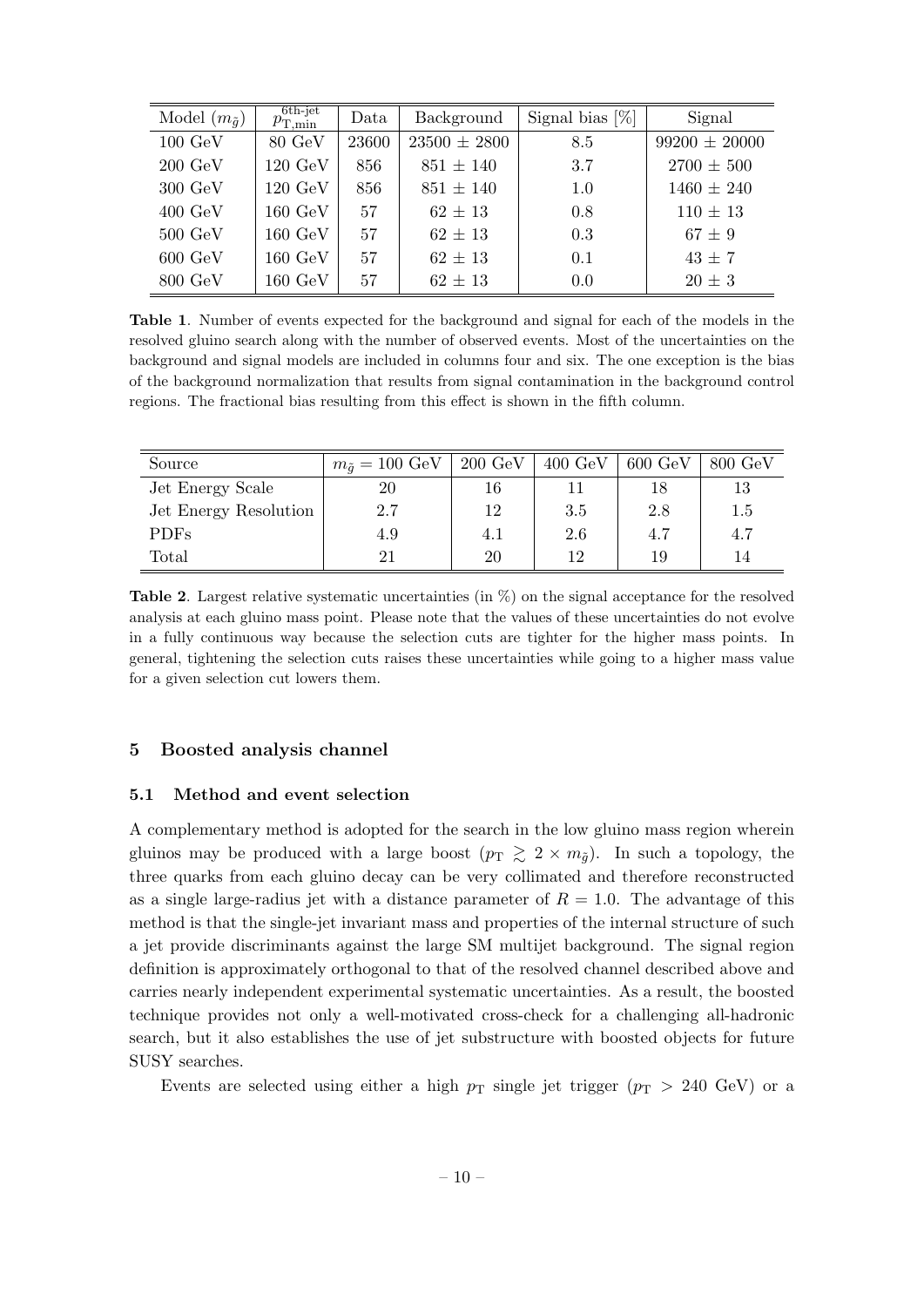slightly lower  $p_T$  single jet trigger  $(p_T > 100 \text{ GeV})$  with an additional requirement on the total summed  $p<sub>T</sub>$  of jets reconstructed in the trigger system. The offline jet selection  $(p_T > 350 \text{ GeV} \text{ or } p_T > 200 \text{ GeV}, \text{ for the two trigger options})$  is based on anti- $k_t$  jets with a radius  $R = 1.0$  in order to maximise the efficiency for moderately boosted massive gluinos. For the complete offline selection criteria, including the requirement on the jet multiplicity described below (see table [3\)](#page-14-0), the inefficiency of the trigger for the boosted gluino signal is less than 1%. Jets are found using the same locally calibrated topo-clusters described in section [4.1.](#page-6-1) The energy of the resulting large- $R$  jets is calibrated with a MC-derived calibration factor [\[65\]](#page-27-7) that is dependent on the uncalibrated jet  $p_T$  and  $\eta$ . In addition to the energy calibration, a mass calibration is applied that accounts for differences between the particle- and reconstructed-level jet invariant mass observed in MC simulation. The energy and mass scale uncertainties of the calibrated jets are determined using in situ measurements of inclusive jet samples and are found to be approximately 4% and 5%, respectively.

In order to provide discrimination against multijet events containing jets with a large mass, we use a jet shape variable that is sensitive to the N-body structure expected from a jet containing the three decay products of a light gluino. The "N-subjettiness" variables  $\tau_N$  [\[76,](#page-27-18) [77\]](#page-27-19) provide this sensitivity as they relate to the subjet multiplicity on a jet-by-jet basis. The  $\tau_N$  variables are calculated by re-clustering all of the topo-cluster constituents of the jet with the exclusive  $k_t$  algorithm [\[78\]](#page-28-0) and requiring N subjets to be found. These N subjets define axes within the jet, around which the jet constituents may be concentrated. The variables  $\tau_N$  are defined in eq. [\(5.1\)](#page-12-0) as the sum over all constituents (k) of the jet:

<span id="page-12-0"></span>
$$
\tau_N = \frac{1}{d_0} \sum_k p_{\text{Tk}} \times \min(\delta R_{1k}, \delta R_{2k}, ..., \delta R_{Nk}), \text{ with } d_0 \equiv \sum_k p_{\text{Tk}} \times R \tag{5.1}
$$

where R is the jet radius parameter in the jet algorithm,  $p_{\text{Tk}}$  is the  $p_{\text{T}}$  of constituent k and  $\delta R_{ik}$  is the distance from the subjet i to constituent k. Using this definition,  $\tau_N$  characterises how well a jet can be described as containing N or fewer  $k_t$  subjets. Constituents localised near the axes of the subjets will result in a relatively smaller value of  $\tau_N$ , thereby categorizing such a jet as likely to be comprised of at most N subjets. The ratio  $\tau_3/\tau_2$ , written also as  $\tau_{32}$ , is used to provide discrimination between jets formed from the parton shower of light quarks or gluons and jets containing three hadronic decay products from boosted gluinos. A value  $\tau_{32} \simeq 1$  corresponds to a jet that is very well described by two subjets and  $\tau_{32} \simeq 0$  implies a jet that is much better described by three subjets than one or two. The distribution of  $\tau_{32}$  for signal and background MC events, as well as that observed in the data, is shown in figure [3](#page-13-0) in section [5.3.](#page-16-0)

Following the jet reconstruction, and after the calculation of  $\tau_{32}$ , the trimming algorithm [\[79\]](#page-28-1) is used to remove soft energy depositions from the jet that can degrade the jet properties in the presence of pile-up or significant underlying event contamination. The procedure uses the inclusive  $k_t$  algorithm [\[80\]](#page-28-2) to create subjets of size  $R_{sub} = 0.3$  from the constituents of a jet. Any subjets with  $p_{Ti}/p_T^{\text{jet}} < f_{\text{cut}}$  are removed, where  $p_{Ti}$  is the transverse momentum of the  $i^{th}$  subjet, and  $f_{\text{cut}} = 0.05$  is determined to be an optimal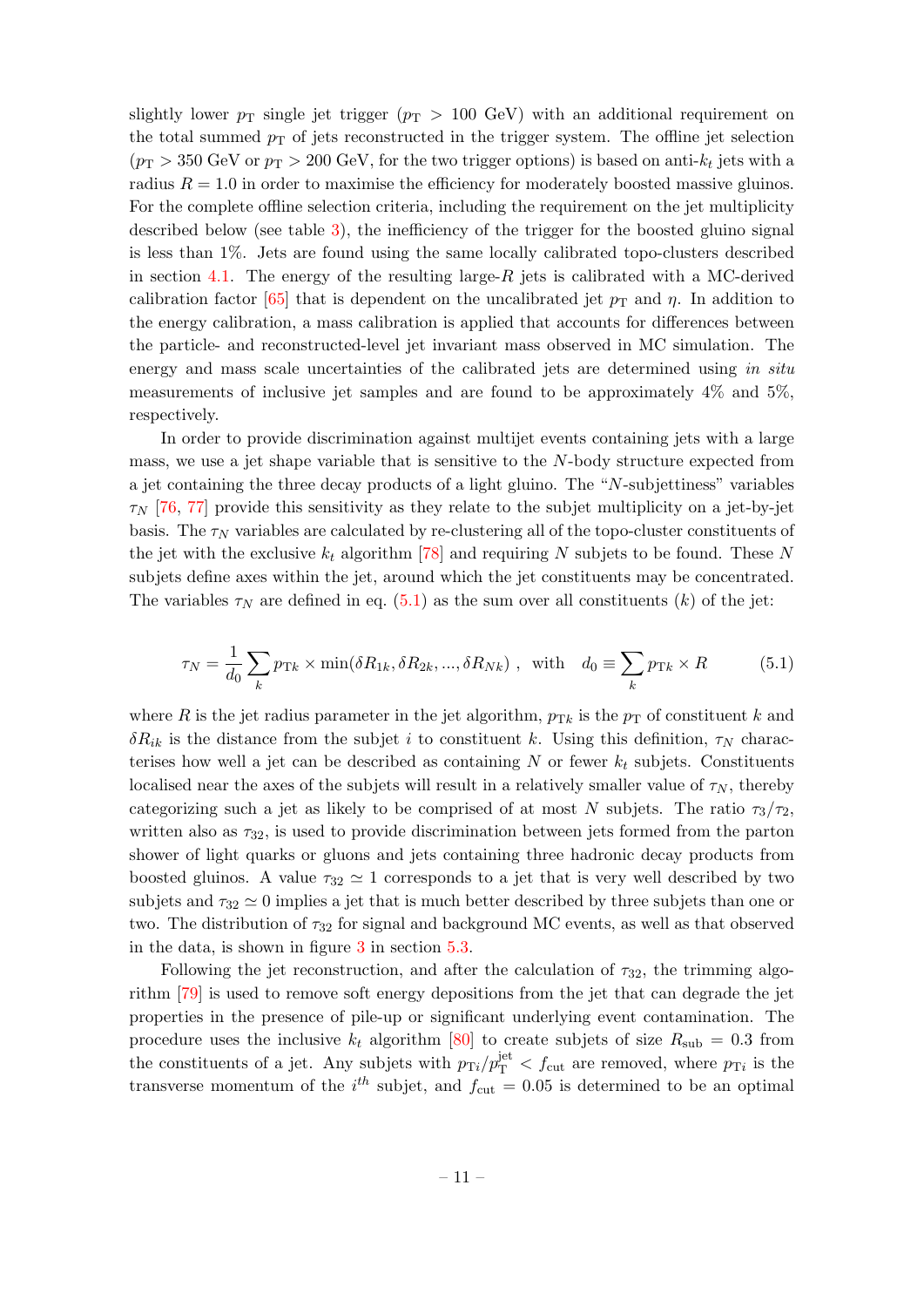<span id="page-13-2"></span><span id="page-13-1"></span>

<span id="page-13-4"></span><span id="page-13-3"></span><span id="page-13-0"></span>Figure 3. In the lower mass signal region (SR1), the distributions of [\(a\)](#page-13-1) jet  $\tau_{32}$  for the two leading jets in each event with  $m^{jet} > 60$  GeV and [\(b\)](#page-13-2) jet mass  $(m^{J_1} \text{ and } m^{J_2})$  for jets with  $\tau_{32} < 0.7$  are shown for the data, the signal  $m_{\tilde{q}} = 100 \text{ GeV}$ , and the background MCs for comparison. In the higher mass signal region (SR2), the same distributions of [\(c\)](#page-13-3)  $\tau_{32}$  and [\(d\)](#page-13-4) jet mass are shown, but in this case for  $m_{\tilde{q}} = 300$  GeV. In each case, the data are compared to the two MC models used to estimate the correlation correction factor,  $\alpha$ , for the background extrapolation.

setting for improving the mass resolution in the presence of pile-up  $[65, 81]$  $[65, 81]$  $[65, 81]$ . The remaining constituents form the trimmed jet. The invariant mass of these large- $R$ , trimmed jets is then calculated from the energies and momenta of the constituents contained within the jet after the trimming procedure.

Events containing pair produced boosted gluinos that decay into three collimated quarks are characterised by the presence of two massive large- $R$  jets that each contain sub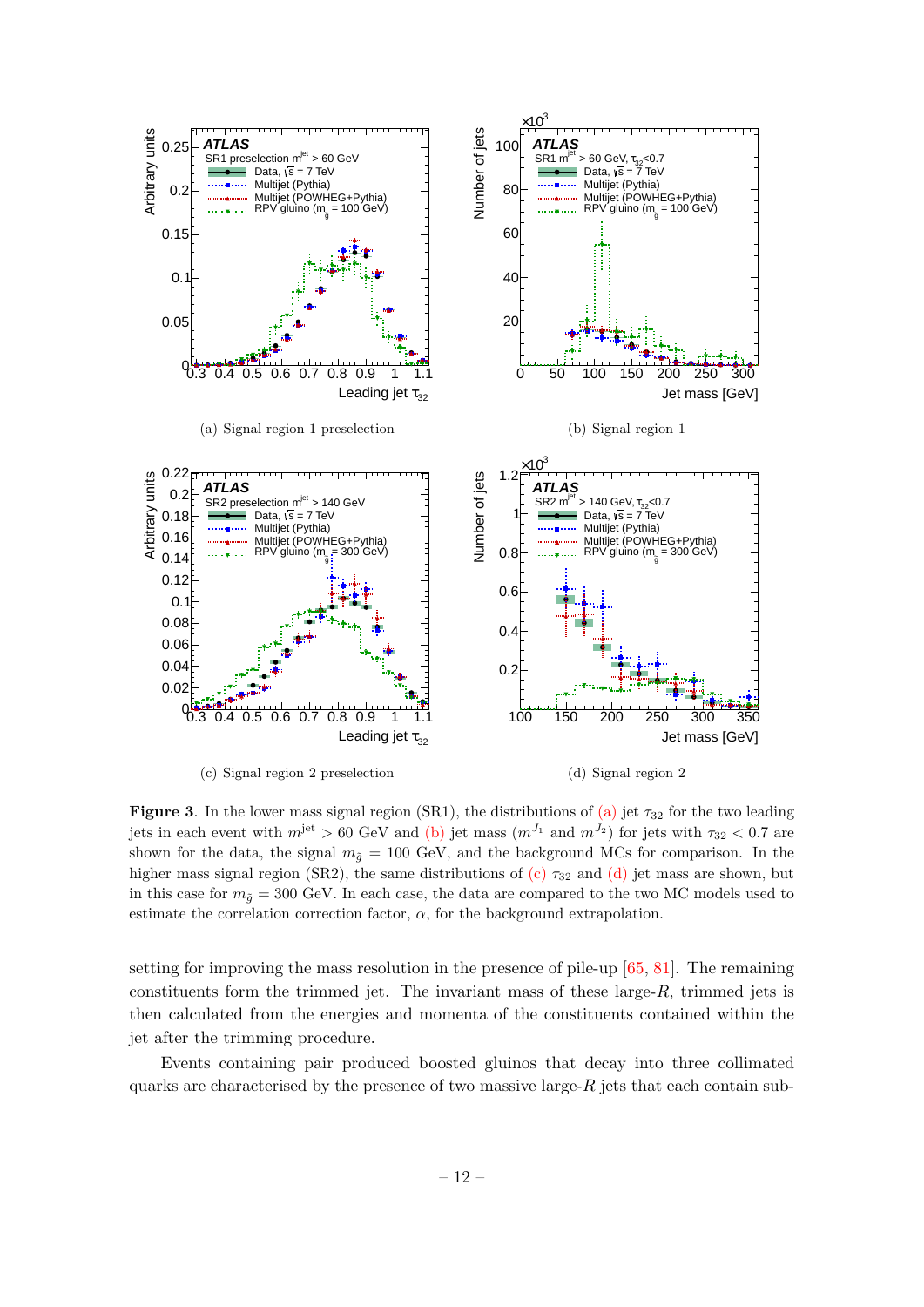structure representative of a massive three-body decay. The substructure "tag" is defined by  $\tau_{32}$  < 0.7 which has been determined by optimising the selection based on the signal-tobackground ratio expected from MC simulation studies. The efficacy and MC modelling of this approach has been validated using events containing high- $p<sub>T</sub>$  pair produced top quarks with one top quark decaying leptonically and the second decaying hadronically [\[65\]](#page-27-7). The invariant mass of single large- $R$  jets containing the fully hadronic three-body decay of a top quark and the  $\tau_{32}$  distribution are both well described by the MC simulation in terms of shape and rate.

In addition to the jet-level mass and substructure-based signal discrimination, the event-level jet multiplicity using small-radius  $R = 0.4$  jets  $(N_{jet}^{R4})$  with  $p_{\text{T}}^{\text{jet}} > 30 \text{ GeV}$  also provides discrimination power. Events containing highly boosted gluinos are nonetheless expected to contain at least four individual small-radius jets due to partial separation of the decay products and hard, final-state radiation (FSR). Consequently, both jet-level and event-level observables are available for signal and background discrimination. The multijet background exhibits a maximum at  $N_{jet}^{R4} = 3$ , as expected from high- $p_T$  dijet events, whereas the signal peaks near  $N_{jet}^{R4} = 4 - 5$  due to the multiple hard partons in the final state including FSR. The event-level selection  $N_{jet}^{R4} \geq 4$  is chosen as a result of this observation.

| Selection                                                        | <b>Baseline Selection</b>            | SR <sub>1</sub>                             | SR <sub>2</sub>                              |
|------------------------------------------------------------------|--------------------------------------|---------------------------------------------|----------------------------------------------|
| Small-R $(R = 0.4)$ jet $p_T^{\text{jet}}$                       | $p_T^{\text{jet}} > 30 \text{ GeV}$  | $p_T^{\text{jet}} > 30 \text{ GeV}$         | $p_T^{\text{jet}} > 30 \text{ GeV}$          |
| Large-R $(R = 1.0)$ jet $p_T^{\text{jet}}$                       | $p_T^{\text{jet}} > 200 \text{ GeV}$ | $p_T^{\text{jet}} > 200 \text{ GeV}$        | $p_{\rm T}^{\rm jet} > 350~{\rm GeV}$        |
| Scalar sum $\sum_{i=1}^{N_{\rm jet}^{R4}=4} p_{\rm T}^{\rm jet}$ | $(-)$                                | $600 \text{ GeV}$                           | $\equiv$ )                                   |
| Small- $R$ jet multiplicity                                      | $(-)$                                | $N_{\rm jet}^{R4} \geq 4$                   | $N_{\rm jet}^{R4} \geq 4$                    |
| Large- $R$ jet multiplicity                                      | $N_{\rm jet} \geq 2$                 | $N_{\rm jet} \geq 2$                        | $N_{\rm jet} \geq 2$                         |
| Large- $R$ jet mass                                              | $(-)$                                | $m_{J_1,J_2}^{\text{jet}} > 60 \text{ GeV}$ | $m_{J_1,J_2}^{\text{jet}} > 140 \text{ GeV}$ |
| Large-R jet $\tau_{32}$                                          | $($ — $)$                            | $\tau_{32} < 0.7$                           | $\tau_{32} < 0.7$                            |

<span id="page-14-0"></span>Table 3. Baseline and signal selection criteria at both the event-level and jet-level for signal region one (SR1) and two (SR2).

Table [3](#page-14-0) presents the baseline event and object selections, as well as the additional selection criteria that define the signal regions studied for the analysis. The signal region (SR) optimised for lower mass (SR1) requires a lower jet  $p<sub>T</sub>$  threshold and includes an additional requirement on the total scalar sum of jet momenta using the four leading smallradius jets  $(\sum_{i=1}^{N_{\text{jet}}^{R4}=4} p_{\text{T},i}^{\text{jet}})$ . In table [3,](#page-14-0) the "leading" jet refers to both the first  $(J_1)$  and the second  $(J_2)$  large-R jets in the event, ordered according to  $p_T^{\text{jet}}$  $T<sub>T</sub><sup>jet</sup>$ . The higher mass signal region (SR2) only requires a high- $p_T$  leading large-R jet in the event with  $p_T^{\text{jet}} > 350 \text{ GeV}$ , and is optimised for signal models with  $m_{\tilde{q}} > 200$  GeV.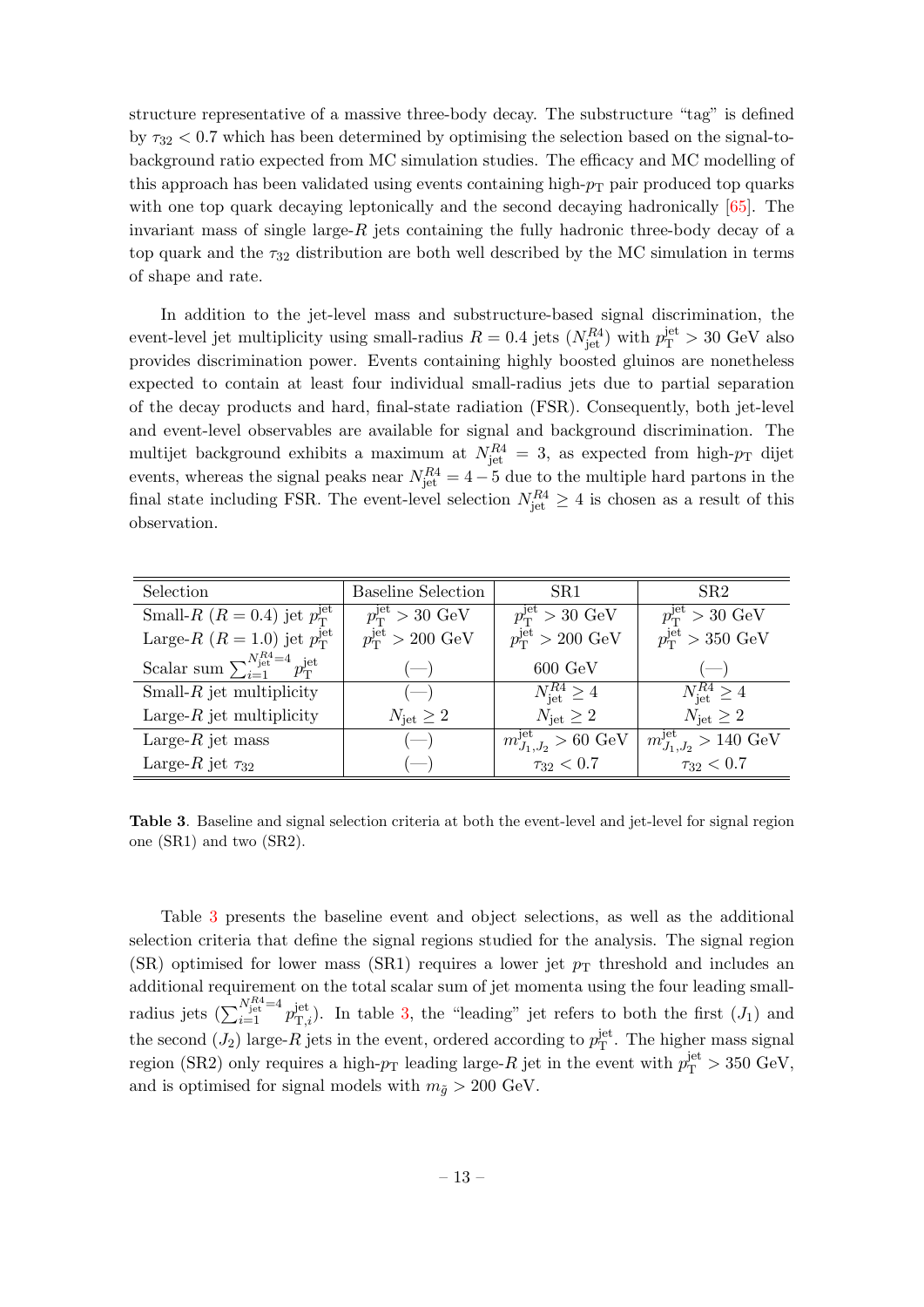#### <span id="page-15-0"></span>5.2 Background estimation

Standard Model multijet production is the dominant background in this approach. The backgrounds in the signal regions described above are estimated using an "ABCD method" wherein event yields in orthogonal control regions are used to predict the total number of events expected in the signal region. The control region definitions rely on the inversion of the signal region selection criteria which are defined in table [3.](#page-14-0) In particular, inclusive events and events with low  $N_{jet}^{R4}$  are used to assess the description of the mass and substructure observables for high-mass large- $R$  jets.

Three primary control regions  $(CR-A, B, C)$  are used to estimate the background. The selections applied are summarised in table [4.](#page-15-1) Control region A (CR-A) is comprised of low-mass jets ( $m^{\text{jet}}$  < 60 GeV or  $m^{\text{jet}}$  < 140 GeV, for SR1 and SR2, respectively) with no substructure criteria applied, CR-B contains a single high-mass leading jet  $(m^{jet} > 60 \text{ GeV})$ or  $m^{jet} > 140 \text{ GeV}$ , and a low-mass subleading jet  $(m^{jet} < 60 \text{ GeV}$  or  $m^{jet} < 140 \text{ GeV}$ ). In addition, the leading jet in CR-B has a substructure tag ( $\tau_{32}$  < 0.7), and CR-C is defined in a very similar way to  $CR-B$ , but where the subleading jet is massive and contains a substructure tag, whereas the leading jet is required to have a low mass.

| Region |                                                               | Jet $(J_1)$ selections Jet $(J_2)$ selections Description |                               |
|--------|---------------------------------------------------------------|-----------------------------------------------------------|-------------------------------|
|        | CR-A $\mid m^{\text{jet}} < M_{\text{threshold}}$             | $m^{\text{jet}} < M_{\text{threshold}}$                   | Low-mass jets,                |
|        |                                                               |                                                           | to validate $\tau_{32}$ shape |
| $CR-B$ | $\sqrt{m^{\rm jet}} > M_{\rm threshold}$<br>$\tau_{32} < 0.7$ | $m^{\rm jet} < M_{\rm threshold}$                         | Signal-like leading jet,      |
|        |                                                               |                                                           | to validate $m^{jet}$         |
|        | CR-C $\mid m^{\text{jet}} < M_{\text{threshold}}$             | $m^{\text{jet}} > M_{\text{threshold}}$                   | Signal-like subleading        |
|        |                                                               | $\tau_{32} < 0.7$                                         | jet, to validate $m^{jet}$    |

<span id="page-15-1"></span>Table 4. Definition and description of the four primary control regions used to estimate the backgrounds using the ABCD method.  $M_{\text{threshold}} = 60 (140) \text{ GeV}$  for SR1 (SR2).

The background estimation is designed to be performed directly from the data with minimal input from multijet MC simulation. First, the normalisation for the leading large-R jet mass distribution is obtained using orthogonal control regions by computing the ratio of the number of events in CR-B to CR-A, multiplied by the number of events in CR-C, as given in eq.  $(5.2)$ . Second, a correlation correction factor,  $\alpha$ , defined in eq.  $(5.3)$ , is necessary to properly handle correlations between the signal region and control region estimates. This correlation correction factor is evaluated from POWHEG+PYTHIA MC samples in order to avoid potential signal contamination.

<span id="page-15-2"></span>
$$
N_{SR} = N_{\text{CR}-C} \times \left(\frac{N_{\text{CR}-B}}{N_{\text{CR}-A}}\right) \times \alpha \tag{5.2}
$$

<span id="page-15-3"></span>
$$
\alpha = \left. \left( \frac{N_{SR} / N_{\rm CR-C}}{N_{\rm CR-B} / N_{\rm CR-A}} \right) \right|_{\rm MC} \tag{5.3}
$$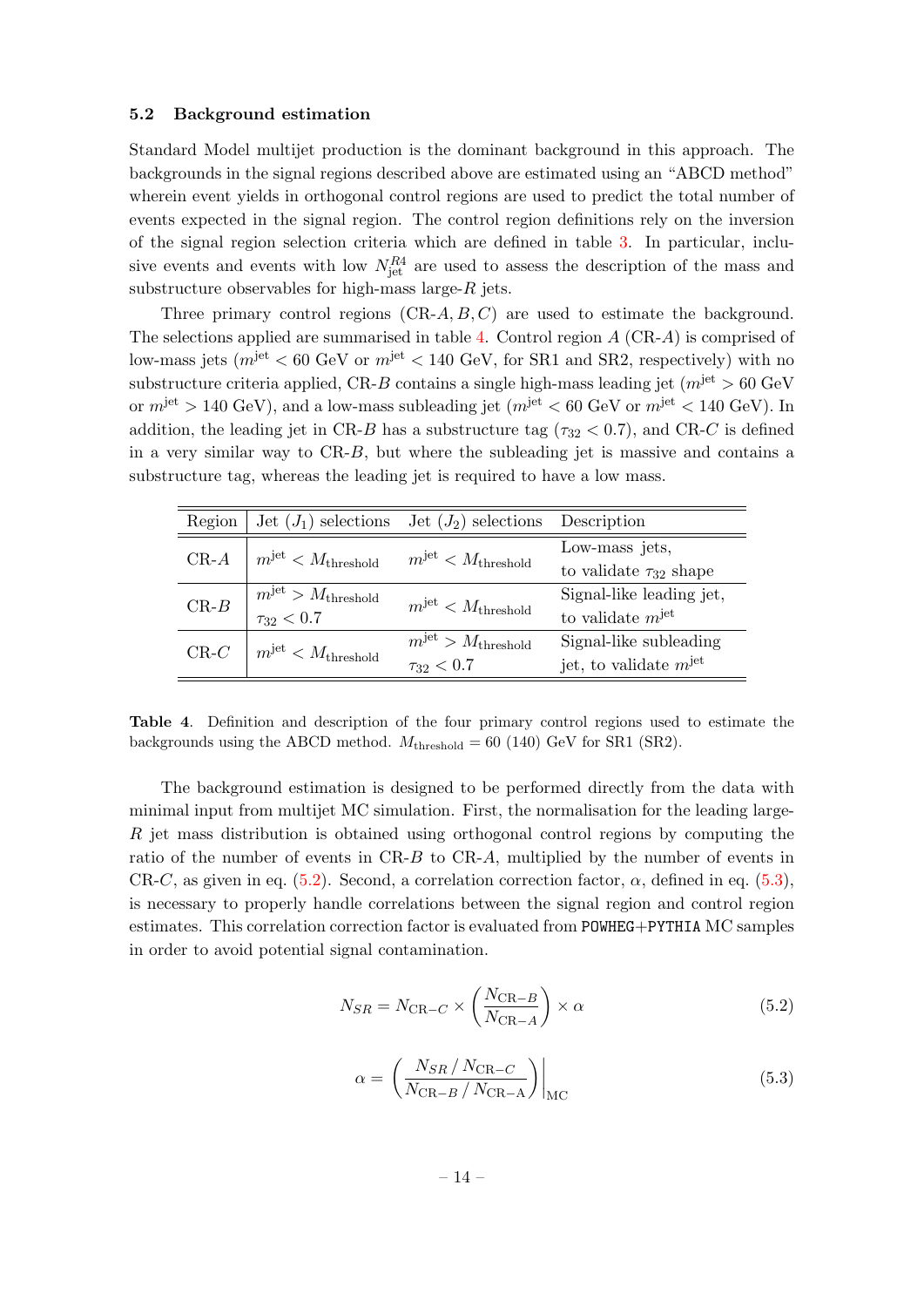This effect and modelling of the leading jet-mass correlations are studied using the baseline event selection (i.e. no selection on  $N_{\rm jet}^{R4}$ , or  $\tau_{32}$  $\tau_{32}$  $\tau_{32}$ ) via the correlation coefficient<sup>2</sup>,  $\rho$ . A slightly larger correlation between the two leading jet masses is present in data (1.05%) than predicted by the POWHEG+PYTHIA MC samples  $(0.2\%)$ , as shown in figures  $4(a)$  and [4\(b\).](#page-17-1) However, when restricting the mass range to  $m^{\text{jet}} > 100 \text{ GeV}$ , as in figures  $4(c)$ and  $4(d)$ , the correlation coefficient is observed to be  $10.1\%$  (10.9%) in data (MC). Given this relatively good agreement, a prediction for  $\alpha$  is made using the POWHEG+PYTHIA MC samples.

The expected background in the signal regions as determined from the ABCD method described above, as well as the observed event yields and the predicted signal yield for the two low-mass gluino models, are summarised in table [5.](#page-16-2) The systematic uncertainties on the background prediction and the expected signal yield described in section [5.3](#page-16-0) are included in table [5.](#page-16-2)

| Model $(m_{\tilde{a}})$ | $M_{\rm threshold}$ | Data  | <b>Background</b> | Signal Bias [%] | Signal            |
|-------------------------|---------------------|-------|-------------------|-----------------|-------------------|
| $100 \text{ GeV}$       | $60 \text{ GeV}$    | 40683 | $42400 \pm 9700$  | 65              | $77900 \pm 16000$ |
| $200 \text{ GeV}$       | $140 \text{ GeV}$   | 1059  | $860 \pm 460$     | 31              | $2400 \pm 670$    |
| $300 \text{ GeV}$       | $140 \text{ GeV}$   | 1059  | $860 \pm 460$     |                 | $590 \pm 55$      |

<span id="page-16-2"></span>Table 5. Number of events expected for the background and signal for each of the models in the boosted gluino search along with the amount of observed data. The uncertainties on the background prediction and the expected signal yield are included. The bias of the background normalization that results from signal contamination in the background control regions is shown separately in the fifth column.

#### <span id="page-16-0"></span>5.3 Systematic uncertainties

The primary systematic uncertainties affecting this analysis are those related to the kinematic scales of the jets used to define the signal regions (mass and  $p_T$ ) as well as those that affect the background estimation method. The systematic uncertainties on the measurement of the jet mass and  $p<sub>T</sub>$  are evaluated using inclusive jet measurements, as well as samples enriched in boosted W bosons and top quarks  $[65]$ . For the large-R jets used in this analysis, the typical jet mass scale uncertainties are approximately 5%, whereas the energy scale uncertainties are approximately 4%. These impact the jet mass distribution and the correlation correction factor,  $\alpha$ , used to extrapolate the background estimates from the control region into the signal region.

The difference between  $\alpha$  evaluated using POWHEG+PYTHIA as compared to PYTHIA is symmetrised and taken as a systematic uncertainty. Furthermore, additional systematic uncertainties on the determination of  $\alpha$  itself are evaluated using the POWHEG+PYTHIA MC samples by varying the jet energy and mass scales. These variations are performed in each

<span id="page-16-1"></span><sup>&</sup>lt;sup>2</sup>The correlation coefficient,  $\rho$ , is calculated from the covariance of the two observables,  $m^{J_1}$  and  $m^{J_2}$ , and the root-mean-square  $(RMS)$  of each observable using the expression  $\rho$  $cov(m^{J_1}, m^{J_2})/ [RMS(m^{J_1}) \times RMS(m^{J_2})]$ . A value  $\rho = 0$  indicates no correlation.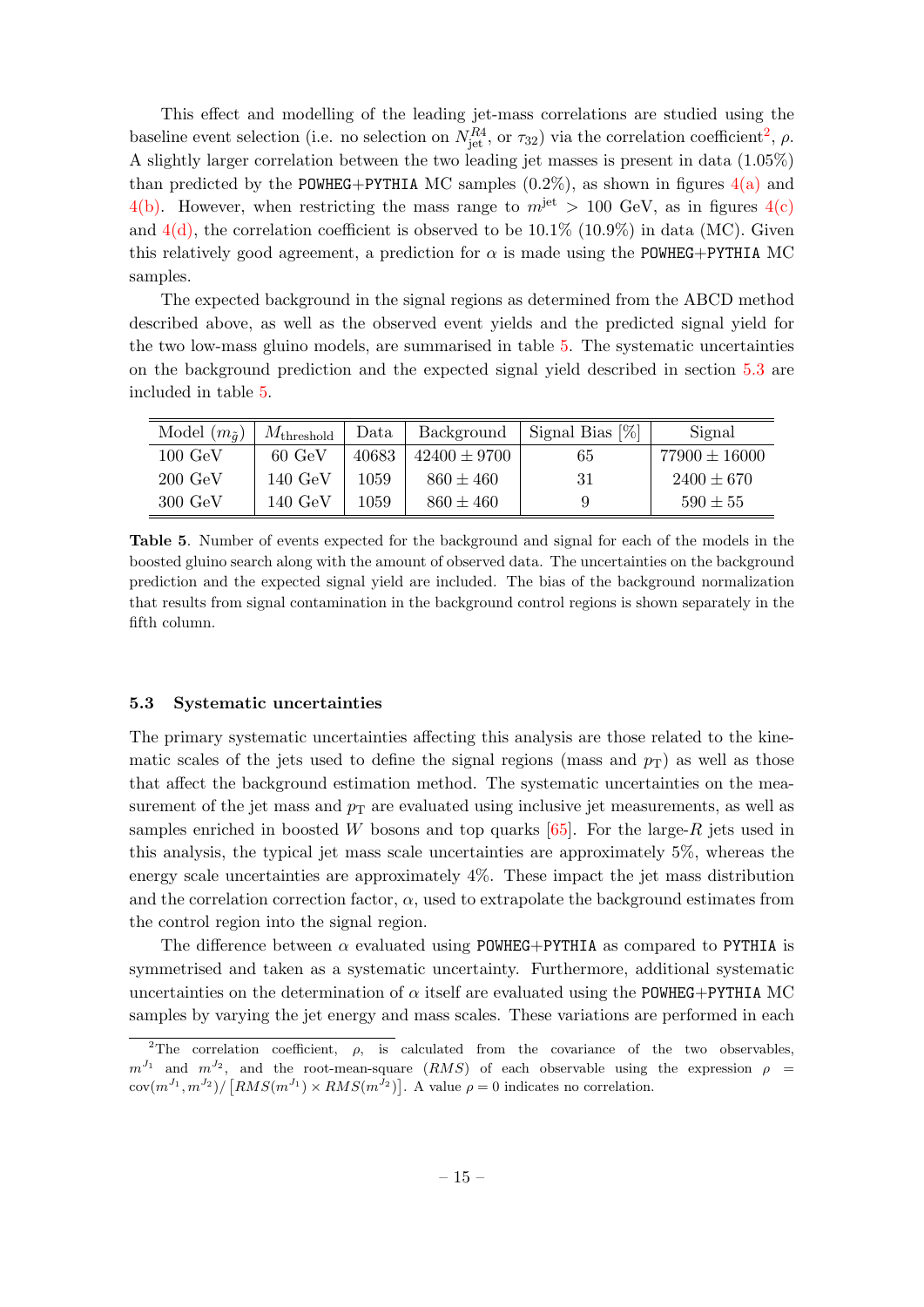<span id="page-17-1"></span><span id="page-17-0"></span>

<span id="page-17-3"></span><span id="page-17-2"></span>**Figure 4.** Distributions of the first leading and subleading (in  $p_T^{\text{jet}}$ ) jet masses from which the correlation coefficients ( $\rho$ ) are determined in [\(a\)](#page-17-0) data ( $\rho = 1.05\%$ ), [\(b\)](#page-17-1) POWHEG+PYTHIA MC samples  $(\rho = 0.2\%),$  [\(c\)](#page-17-2) data with  $m^{\text{jet}} > 100 \text{ GeV } (\rho = 10.1\%),$  and [\(d\)](#page-17-3) POWHEG+PYTHIA MC samples with  $m^{\text{jet}} > 100 \text{ GeV } (\rho = 10.9\%).$ 

signal region and control region separately. The energy scale is considered as uncorrelated with the mass scale, whereas the two are each considered as correlated between the leading and subleading jets in the event. The impact on the determination of  $\alpha$  is:

$$
\alpha_{m^{\text{jet}} > 60 \text{ GeV}} = 0.54 \pm 0.05 \text{ (stat.)} \pm 0.03 \text{ (syst.)} \pm 0.08 \text{ (MC syst.)}
$$
  

$$
\alpha_{m^{\text{jet}} > 140 \text{ GeV}} = 0.27 \pm 0.04 \text{ (stat.)} \pm 0.03 \text{ (syst.)} \pm 0.08 \text{ (MC syst.)}
$$

where the systematic uncertainty due to the jet energy and mass scales is separated from the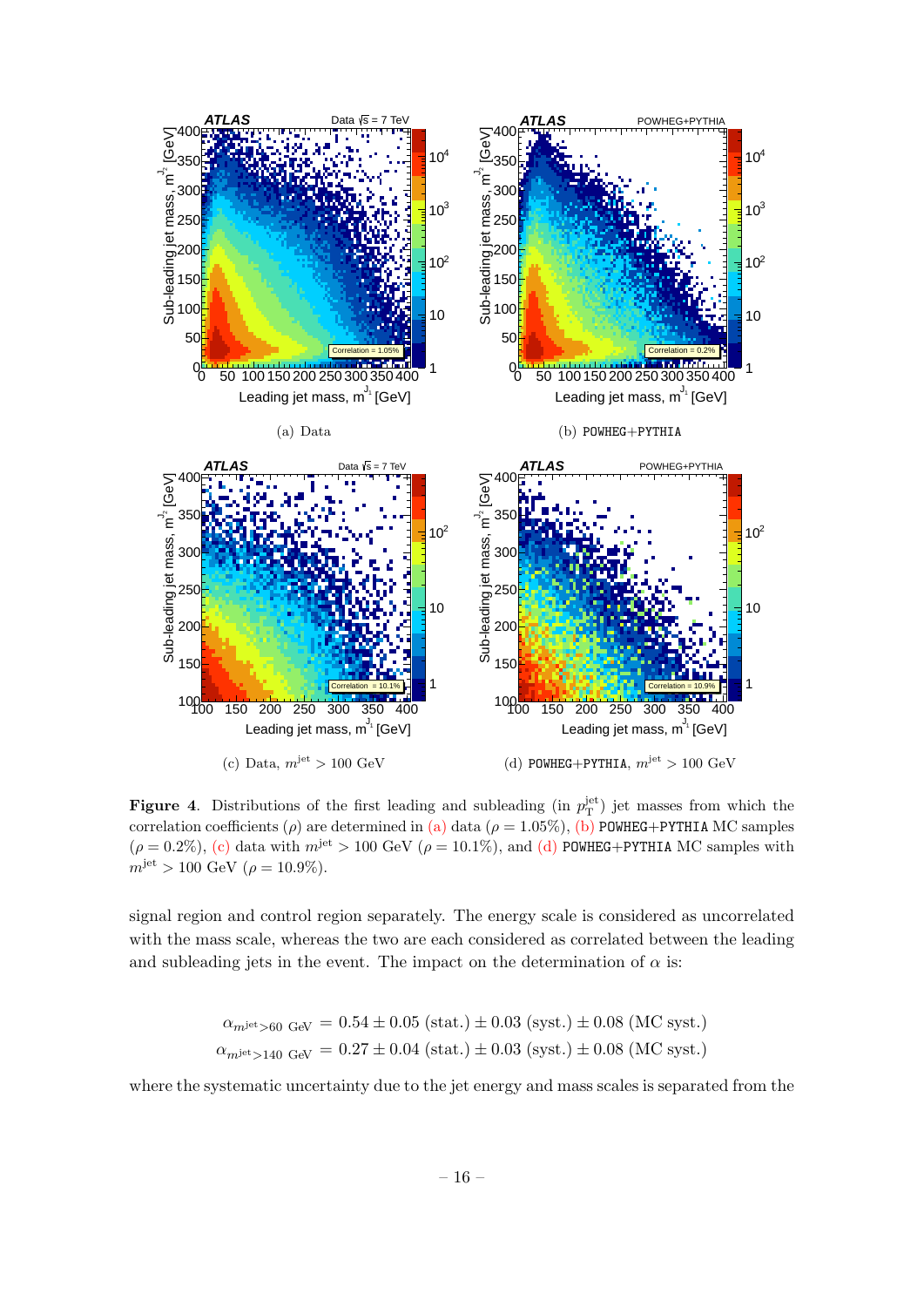systematic uncertainty due to the MC comparisons between PYTHIA and POWHEG+PYTHIA. The impact of contamination due to pair produced top quarks contaminating the signal or control regions has been explicitly evaluated and is observed to be less than 5% (10%) for the low (high) gluino mass signal region, which is to be compared to an overall systematic uncertainty of  $23\%$  (53%).

The impact of the kinematic scale variations and effect of PDF set variations on the signal acceptance are assessed as systematic uncertainties on the signal yield for each gluino mass hypothesis. The systematic uncertainty on the signal acceptance due to the PDF set variation is evaluated independently for the boosted topology selection in the same manner as described in section [4.3](#page-8-0) since there is the potential that the two selections are affected differently. Table [6](#page-18-1) summarises the systematic uncertainties on the signal yield that are included in the final results.

| Source                 | $m_{\tilde{q}} = 100 \text{ GeV}$ | $m_{\tilde{q}} = 200 \text{ GeV}$ | $m_{\tilde{q}} = 300 \text{ GeV}$ |
|------------------------|-----------------------------------|-----------------------------------|-----------------------------------|
| Jet energy scale (JES) | $+8.7/-6.4$                       | $+10/-8.9$                        | $+5.8/-5.5$                       |
| Jet mass scale (JMS)   | $\leq 1$                          | $+15/-4.2$                        | $+4.7/ -4.7$                      |
| Total JES+JMS          | $+8.7/-6.4$                       | $+18/-9.8$                        | $+7.5/-7.2$                       |
| <b>PDFs</b>            | $+5.1/-2.1$                       | $+2.3/-3.0$                       | $+4.0/-4.0$                       |
| MC statistics          | 18                                | 22                                | 4.1                               |
| Total                  | $+21/-19$                         | $+28/ -24$                        | $+9.4/-9.2$                       |

<span id="page-18-1"></span>Table 6. Largest relative systematic uncertainties (in %) on the signal acceptance for the boosted analysis.

The  $\tau_{32}$  distribution for the two leading jets in each event with  $m^{\text{jet}} > 60 \text{ GeV}$  and  $m^{\text{jet}} > 140 \text{ GeV}$ , as well as the mass distribution for leading and subleading jets  $(m^{J_1})$  and  $m^{J_2}$ ) with  $\tau_{32}$  < 0.7, are shown in figure [3.](#page-13-0) In each case the use of the  $\tau_{32}$  observable improves the signal-to-background ratio by approximately a factor of 3.5. This improvement is not quite as large as that expected from studies of boosted top quarks [\[79,](#page-28-1) [82\]](#page-28-4) due to the relatively soft requirement on the gluino  $p<sub>T</sub>$  and the different colour structure of the final state. After the  $\tau_{32}$  selection, the trimmed jet mass distributions for the two gluino mass hypotheses shown in figure [3](#page-13-0) provide considerable discrimination from the SM QCD multijet background, which is characterised by a smoothly falling distribution.

#### <span id="page-18-0"></span>6 Results

Since no excess is observed in data in either analysis channel, a limit-setting procedure is performed. A profile likelihood ratio combining Poisson probabilities for signal and background is computed to determine the confidence level for consistency of the data with the signal-plus-background hypothesis  $(CL_{s+b})$ . A similar calculation is performed for the background-only hypothesis only  $(CL<sub>b</sub>)$ . From the ratio of these two quantities, the confidence level for the presence of signal  $(CL<sub>s</sub>)$  is determined [\[83\]](#page-28-5). Systematic uncertainties are treated via nuisance parameters assuming Gaussian distributions. The resulting expected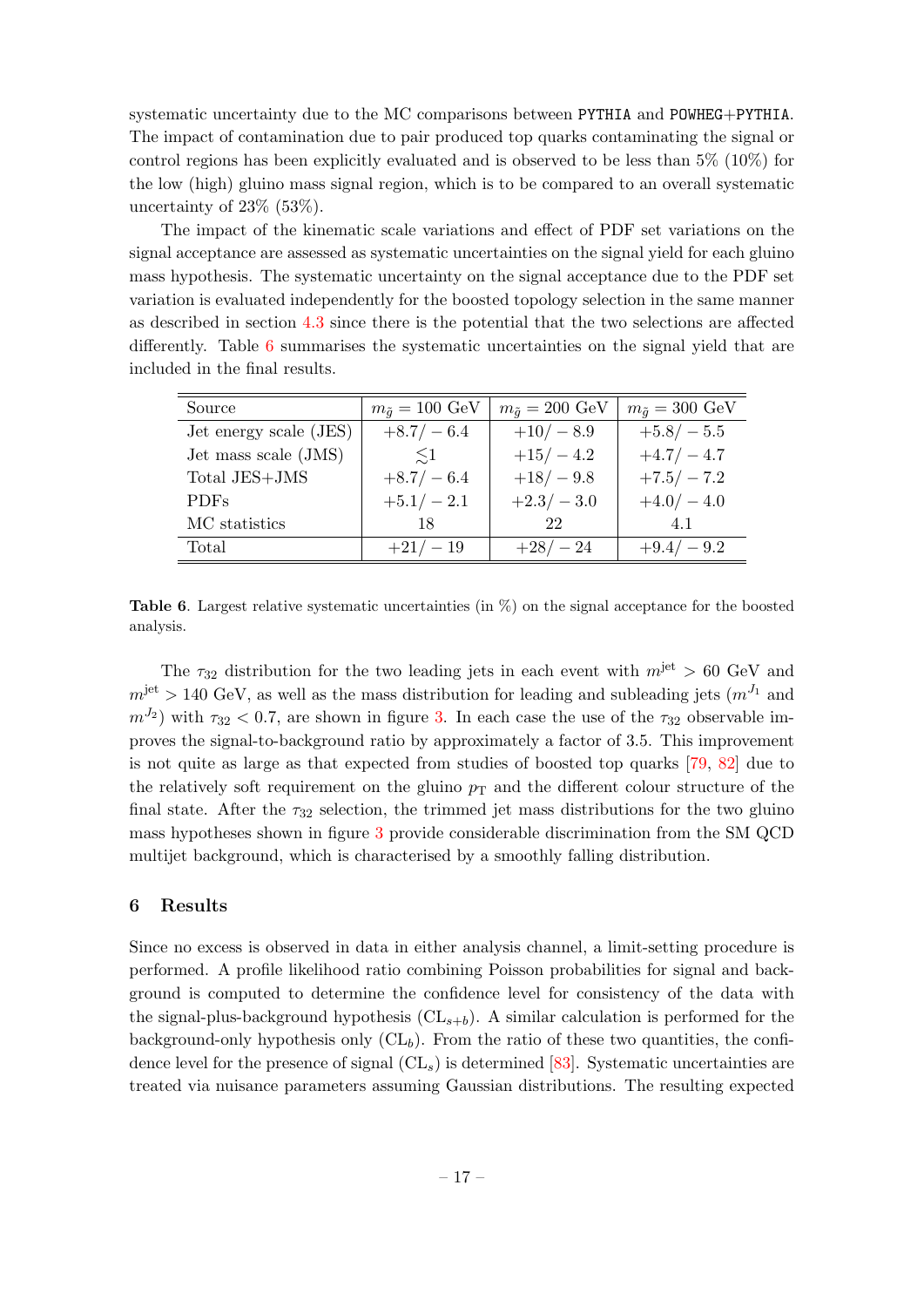and observed limits for each analysis channel are shown in figures [5](#page-20-0) and [6.](#page-21-0) Mass limits are determined by comparing the observed and expected cross-section limits with the lower edge of the  $\pm 1\sigma$  uncertainty band around the theoretical NLO+NLL cross-section prediction. This cross-section and the relevant acceptances for signal events to meet analysis requirements are summarized in table [7.](#page-19-0) The boosted approach is sensitive to the low gluino mass region where gluinos may be produced with transverse momenta significantly greater than their mass. At the 95% confidence level, this approach is able to exclude gluino masses  $m_{\tilde{q}} < 255 \text{ GeV}$ , as compared to an expected lower limit on the allowed gluino mass of 269 GeV. Using the resolved approach, the observed lower limit on the allowed gluino mass is 666 GeV, whereas the expected limit is 639 GeV. It should be emphasized that the main systematic uncertainties on the background prediction are different for the two analyses, and the selected event samples are almost orthogonal to one another (less than 8% overlap) in both the signal and the control regions of the two analyses. The results of the two analysis channels are therefore almost completely uncorrelated.

The resolved approach maintains a significant sensitivity even at large gluino masses, as expected. The sensitivity is still comparatively better than that of the boosted selection at low masses, despite the low mass region being the focus of the latter approach. This difference is primarily due to the high signal purity in the low-mass signal region for the resolved analysis, as well as the larger potential signal contamination of the background estimation for the boosted selection.

One must bear in mind that these limits are appropriate for the particular model that we have chosen in which the gluinos decay via off-shell squarks, and for the particular showering scheme that has been chosen. As discussed previously, since colour-flows are not well-understood in this final state and may be substantially different for other models, we do not include showering uncertainties in these results. Any differences in such modeling characteristics must be accounted for when reinterpreting these results.

|                         | theory<br>[pb]<br>σ<br>min | $\sigma_{\max}^{\rm theory}$ [pb] | Acceptance $(\%)$ |                |
|-------------------------|----------------------------|-----------------------------------|-------------------|----------------|
| Model $(m_{\tilde{q}})$ |                            |                                   | Resolved          | <b>Boosted</b> |
| $100 \text{ GeV}$       | 18700                      | 25400                             | 0.098             | 0.077          |
| $200 \text{ GeV}$       | 584                        | 790                               | 0.094             | 0.070          |
| $300 \text{ GeV}$       | 57.6                       | 77.9                              | 0.451             | 0.182          |
| $400 \text{ GeV}$       | 9.61                       | 13.0                              | 0.210             |                |
| $500 \text{ GeV}$       | 2.13                       | 3.01                              | 0.565             |                |
| $600 \text{ GeV}$       | 0.574                      | 0.843                             | 1.30              |                |
| $800 \text{ GeV}$       | 0.0572                     | 0.0913                            | 5.73              |                |

<span id="page-19-0"></span>Table 7. Cross-sections and acceptances for each of the signal samples used in the analysis. The trends in the acceptances are sometimes discontinuous due to the different signal regions that were chosen when optimising for different masses.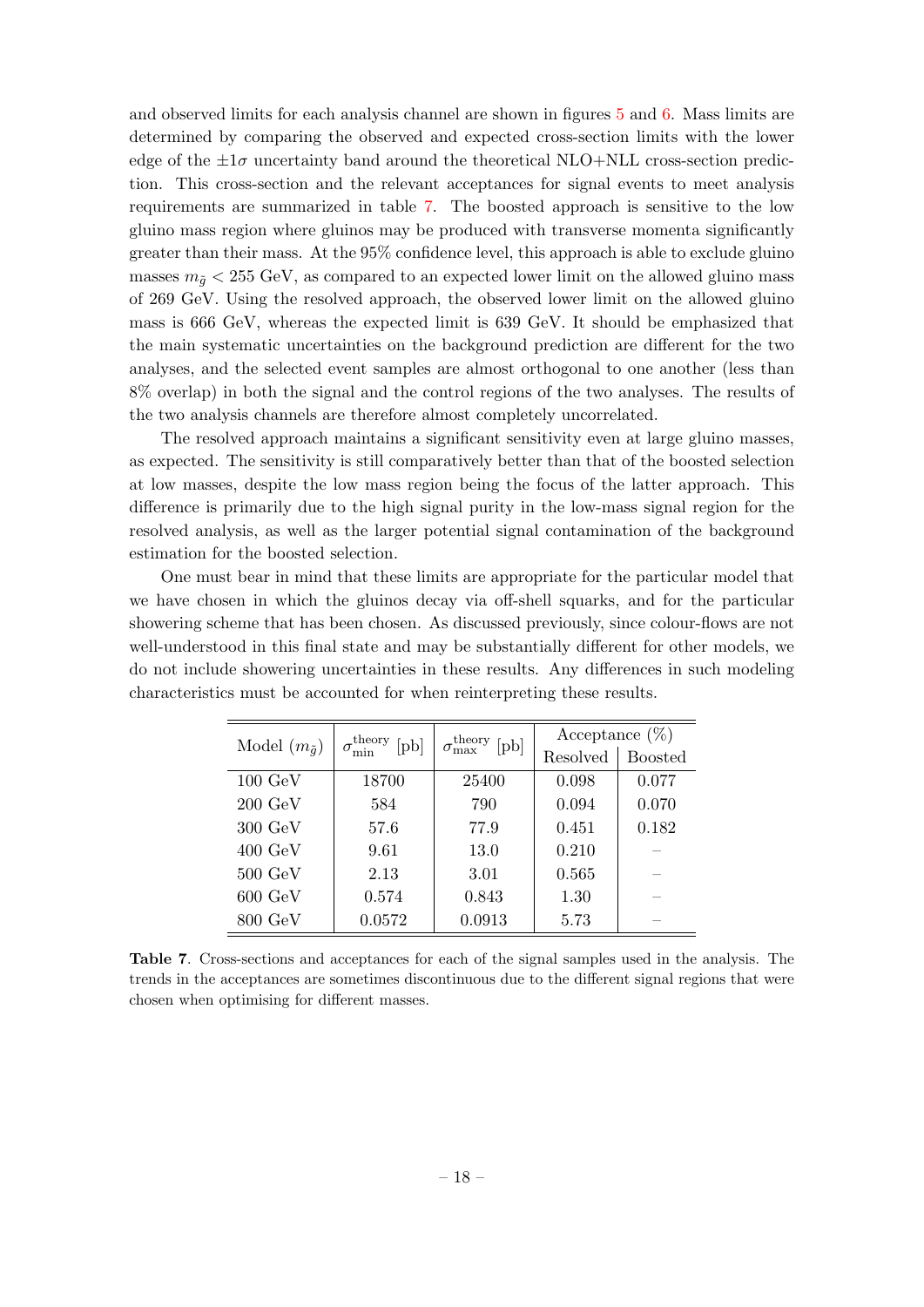

<span id="page-20-0"></span>Figure 5. The expected and observed  $95\%$  confidence limits are shown for the resolved analyses channel. The published CMS results using 35  $pb^{-1}$  of 2010 data and using 5 fb<sup>-1</sup> of 2011 data are shown for comparison.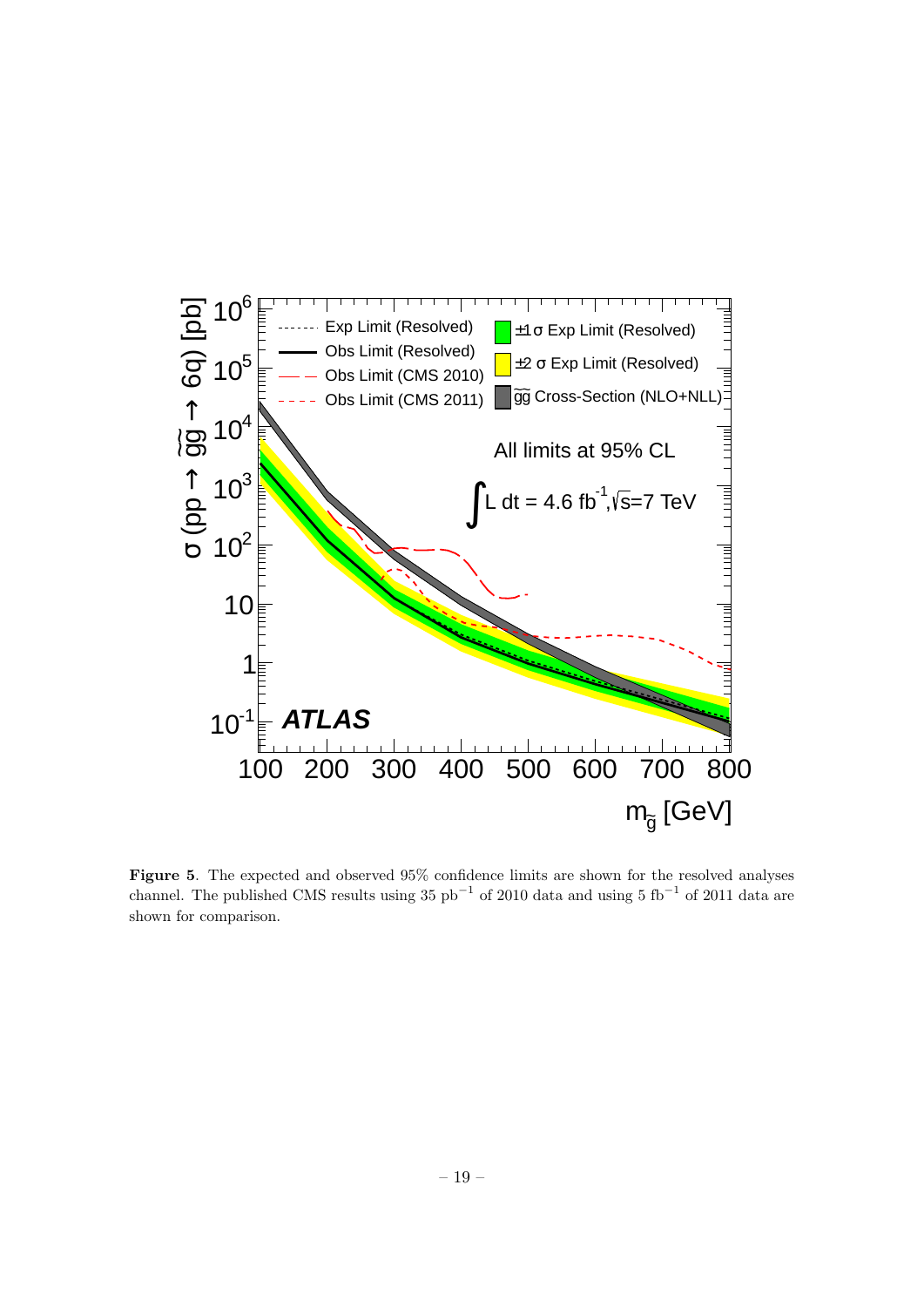

<span id="page-21-0"></span>Figure 6. The expected and observed  $95\%$  confidence limits are shown for the boosted analyses channel. The published CMS results using 35  $pb^{-1}$  of 2010 data and using 5 fb<sup>-1</sup> of 2011 data are shown for comparison.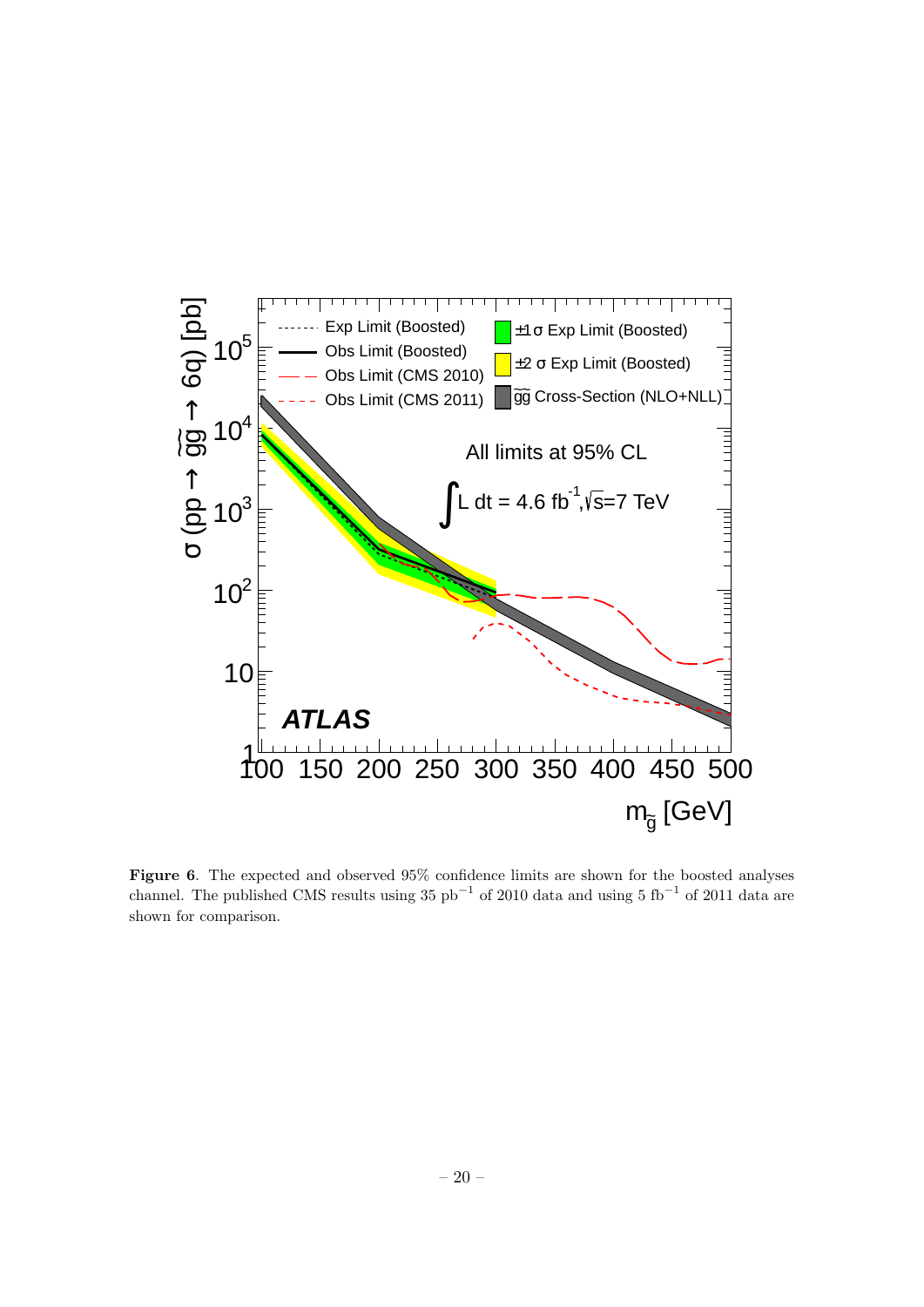## <span id="page-22-0"></span>7 Conclusions

The results of a search for pair production of heavy particles decaying into six-quark final states using two complementary analysis channels are reported. This search is carried out using an integrated luminosity of 4.6 fb<sup>-1</sup> of  $\sqrt{s} = 7$  TeV pp collisions at the LHC collected by the ATLAS detector. In one analysis channel, the number of events with at least six jets satisfying a particular  $p_T$  requirement is compared with expectations. In the second analysis channel, which is specifically intended to search for low-mass gluinos, a search is performed for highly boosted jets in which each gluino deposits its energy entirely within a single large radius cone. In each analysis channel, results are observed to be fully consistent with the Standard Model. Using an RPV gluino-decay signal as a benchmark model, we set the most stringent limits on the model to date. For the resolved analysis channel, in the absence of a signal, 95% exclusion limits are expected to exclude the region up to 639 GeV and are observed to exclude up to 666 GeV. For the boosted analysis channel, limits are expected up to 269 GeV and are observed up to 255 GeV.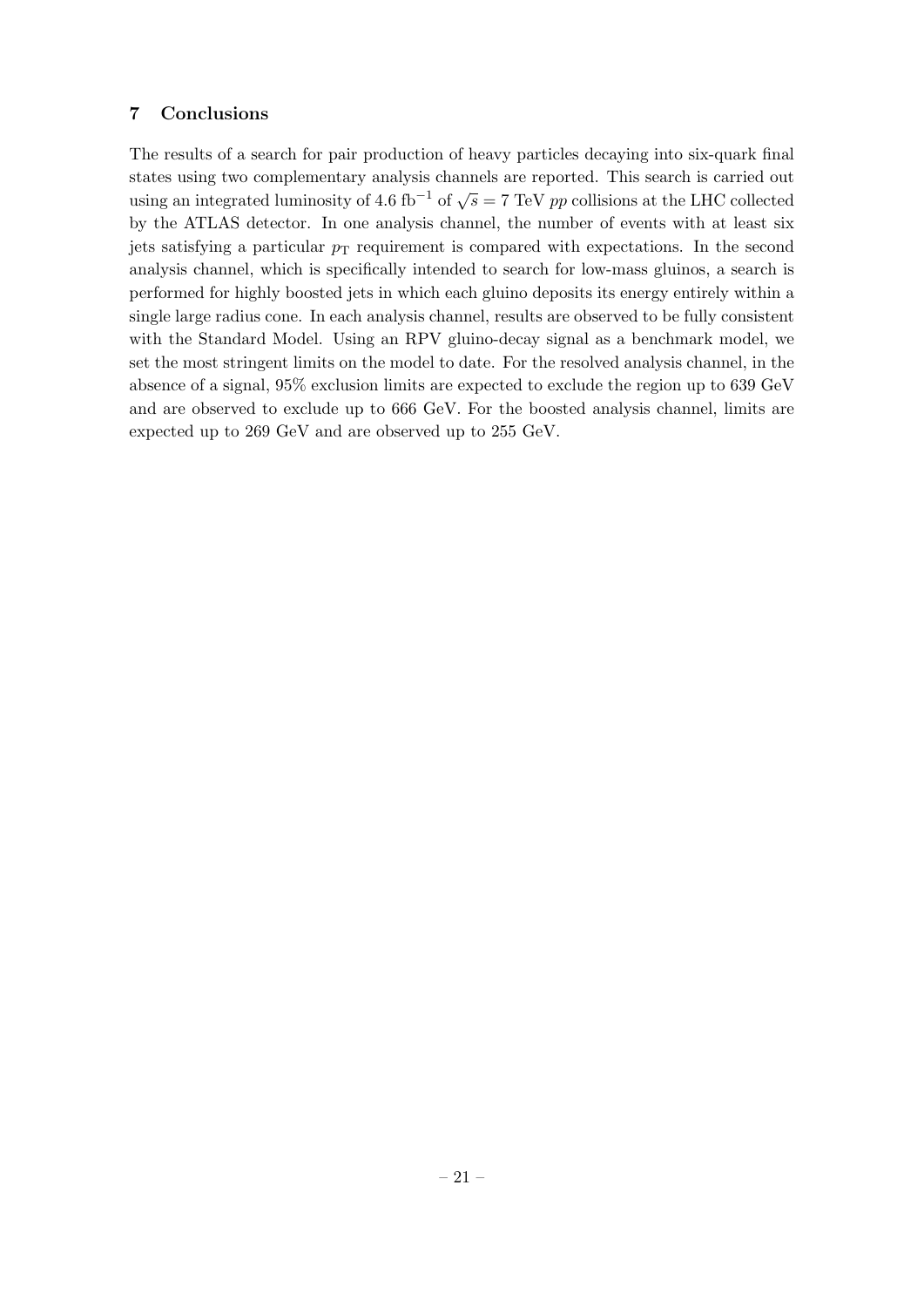## <span id="page-23-0"></span>8 Acknowledgements

We thank CERN for the very successful operation of the LHC, as well as the support staff from our institutions without whom ATLAS could not be operated efficiently.

We acknowledge the support of ANPCyT, Argentina; YerPhI, Armenia; ARC, Australia; BMWF and FWF, Austria; ANAS, Azerbaijan; SSTC, Belarus; CNPq and FAPESP, Brazil; NSERC, NRC and CFI, Canada; CERN; CONICYT, Chile; CAS, MOST and NSFC, China; COLCIENCIAS, Colombia; MSMT CR, MPO CR and VSC CR, Czech Republic; DNRF, DNSRC and Lundbeck Foundation, Denmark; EPLANET, ERC and NSRF, European Union; IN2P3-CNRS, CEA-DSM/IRFU, France; GNSF, Georgia; BMBF, DFG, HGF, MPG and AvH Foundation, Germany; GSRT and NSRF, Greece; ISF, MINERVA, GIF, DIP and Benoziyo Center, Israel; INFN, Italy; MEXT and JSPS, Japan; CNRST, Morocco; FOM and NWO, Netherlands; BRF and RCN, Norway; MNiSW, Poland; GRICES and FCT, Portugal; MERYS (MECTS), Romania; MES of Russia and ROSATOM, Russian Federation; JINR; MSTD, Serbia; MSSR, Slovakia; ARRS and MVZT, Slovenia; DST/NRF, South Africa; MICINN, Spain; SRC and Wallenberg Foundation, Sweden; SER, SNSF and Cantons of Bern and Geneva, Switzerland; NSC, Taiwan; TAEK, Turkey; STFC, the Royal Society and Leverhulme Trust, United Kingdom; DOE and NSF, United States of America.

The crucial computing support from all WLCG partners is acknowledged gratefully, in particular from CERN and the ATLAS Tier-1 facilities at TRIUMF (Canada), NDGF (Denmark, Norway, Sweden), CC-IN2P3 (France), KIT/GridKA (Germany), INFN-CNAF (Italy), NL-T1 (Netherlands), PIC (Spain), ASGC (Taiwan), RAL (UK) and BNL (USA) and in the Tier-2 facilities worldwide.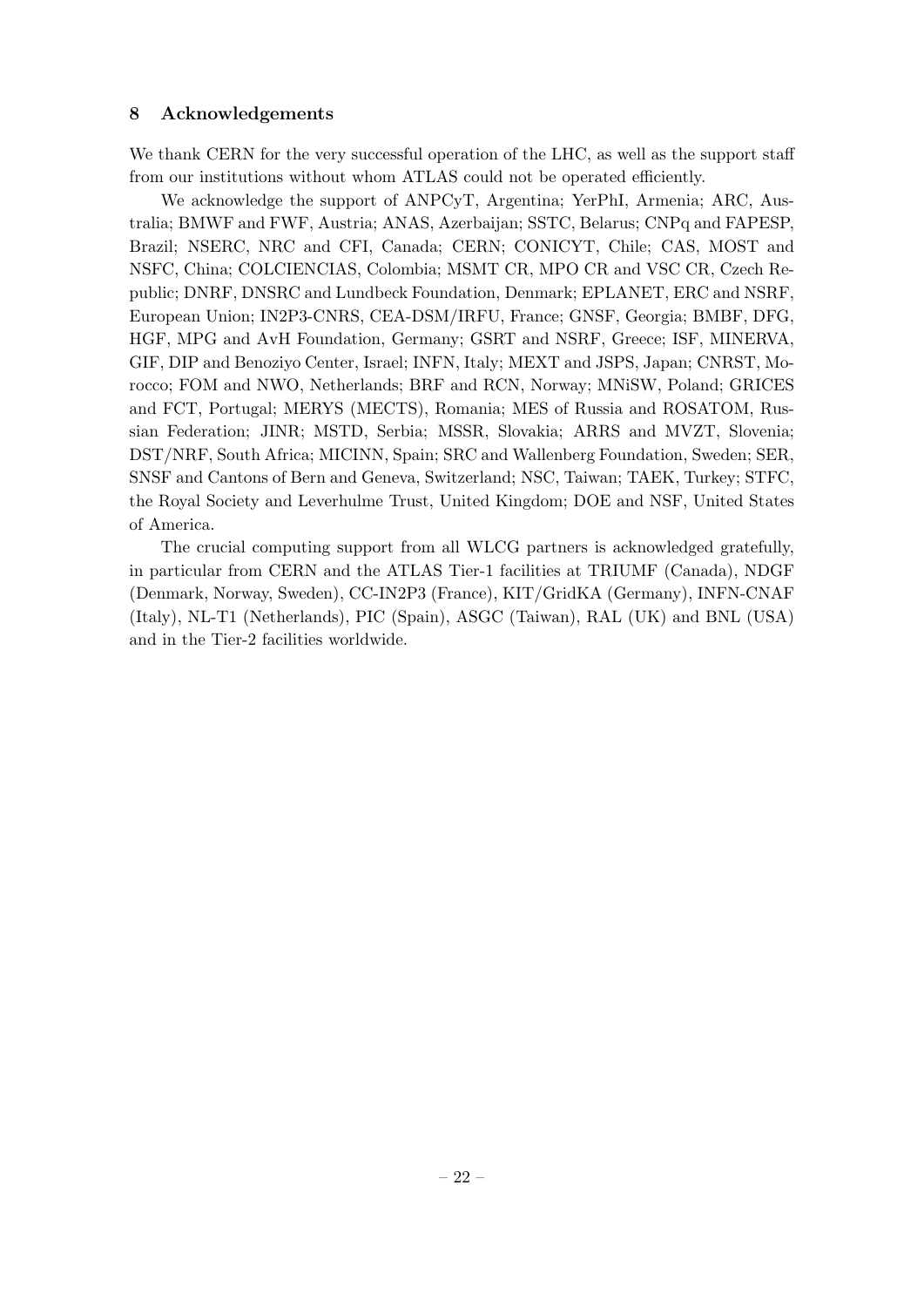### References

- <span id="page-24-0"></span>[1] H. Miyazawa, Baryon Number Changing Currents, [Prog. Theor. Phys.](http://dx.doi.org/10.1143/PTP.36.1266) 36 (6) (1966) [1266–1276.](http://dx.doi.org/10.1143/PTP.36.1266)
- [2] P. Ramond, Dual Theory for Free Fermions, Phys. Rev. D 3 [\(1971\) 2415.](http://dx.doi.org/10.1103/PhysRevD.3.2415)
- [3] Y. A. Gol'fand and E. P. Likhtman, Extension of the Algebra of Poincare Group Generators and Violation of p Invariance, JETP Lett. 13 (1971) 323–326. [Pisma Zh.Eksp.Teor.Fiz.13:452-455,1971].
- [4] A. Neveu and J. H. Schwarz, Factorizable dual model of pions, [Nucl. Phys.](http://dx.doi.org/10.1016/0550-3213(71)90448-2) **B 31** (1971) 86.
- [5] A. Neveu and J. H. Schwarz, Quark Model of Dual Pions, Phys. Rev. D 4 [\(1971\) 1109.](http://dx.doi.org/10.1103/PhysRevD.4.1109)
- [6] J. Gervais and B. Sakita, Field theory interpretation of supergauges in dual models, [Nucl.](http://dx.doi.org/10.1016/0550-3213(71)90351-8) Phys. B 34 [\(1971\) 632.](http://dx.doi.org/10.1016/0550-3213(71)90351-8)
- [7] D. V. Volkov and V. P. Akulov, Is the Neutrino a Goldstone Particle?, [Phys. Lett.](http://dx.doi.org/10.1016/0370-2693(73)90490-5) **B 46** [\(1973\) 109.](http://dx.doi.org/10.1016/0370-2693(73)90490-5)
- [8] J. Wess and B. Zumino, A Lagrangian Model Invariant Under Supergauge Transformations, [Phys. Lett.](http://dx.doi.org/10.1016/0370-2693(74)90578-4) B 49 (1974) 52.
- <span id="page-24-1"></span>[9] J. Wess and B. Zumino, Supergauge Transformations in Four-Dimensions, [Nucl. Phys.](http://dx.doi.org/10.1016/0550-3213(74)90355-1) B 70 [\(1974\) 39.](http://dx.doi.org/10.1016/0550-3213(74)90355-1)
- <span id="page-24-2"></span>[10] S. Dimopoulos and H. Georgi, *Softly Broken Supersymmetry and SU(5)*, [Nucl. Phys.](http://dx.doi.org/10.1016/0550-3213(81)90522-8) **B 193** [\(1981\) 150.](http://dx.doi.org/10.1016/0550-3213(81)90522-8)
- [11] E. Witten, Dynamical Breaking of Supersymmetry, [Nucl. Phys.](http://dx.doi.org/10.1016/0550-3213(81)90006-7) B 188 (1981) 513.
- [12] M. Dine, W. Fischler, and M. Srednicki, Supersymmetric Technicolor, [Nucl. Phys.](http://dx.doi.org/10.1016/0550-3213(81)90582-4) **B 189** [\(1981\) 575–593.](http://dx.doi.org/10.1016/0550-3213(81)90582-4)
- [13] S. Dimopoulos and S. Raby, Supercolor, [Nucl. Phys.](http://dx.doi.org/10.1016/0550-3213(81)90430-2) **B 192** (1981) 353.
- [14] N. Sakai, Naturalness in Supersymmetric Guts, Zeit. Phys. C 11 [\(1981\) 153.](http://dx.doi.org/10.1007/BF01573998)
- <span id="page-24-3"></span>[15] R. Kaul and P. Majumdar, Cancellation of quadratically divergent mass corrections in globally supersymmetric spontaneously broken gauge theories, [Nucl. Phys.](http://dx.doi.org/10.1016/0550-3213(82)90565-X) B 199 (1982) 36.
- <span id="page-24-4"></span>[16] H. Goldberg, Constraint on the photino mass from cosmology, [Phys. Rev. Lett.](http://dx.doi.org/10.1103/PhysRevLett.50.1419) 50 (1983) [1419.](http://dx.doi.org/10.1103/PhysRevLett.50.1419)
- <span id="page-24-5"></span>[17] J. Ellis, J. Hagelin, D. Nanopoulos, K. Olive, and M. Srednicki, Supersymmetric relics from the big bang, [Nucl. Phys.](http://dx.doi.org/10.1016/0550-3213(84)90461-9) B 238 (1984) 453.
- <span id="page-24-6"></span>[18] ATLAS Collaboration, Search for squarks and gluinos using final states with jets and missing transverse momentum with the ATLAS detector in  $\sqrt{s} = 7$  TeV proton-proton collisions, [Phys. Lett.](http://dx.doi.org/10.1016/j.physletb.2012.02.051) B 710 (2012) 67, [arXiv:1109.6572 \[hep-ex\]](http://arxiv.org/abs/1109.6572).
- [19] ATLAS Collaboration, Search for supersymmetry in final states with jets, missing transverse momentum and one isolated lepton in  $\sqrt{s} = 7$  TeV pp collisions using 1 fb<sup>-1</sup> of ATLAS data, Phys. Rev. D  $85$  [\(2012\) 012006,](http://dx.doi.org/10.1103/PhysRevD.85.012006) [arXiv:1109.6606 \[hep-ex\]](http://arxiv.org/abs/1109.6606).
- [20] ATLAS Collaboration, Searches for supersymmetry with the ATLAS detector using final states with two leptons and missing transverse momentum in  $\sqrt{s} = 7$  TeV proton-proton collisions, [Phys. Lett.](http://dx.doi.org/10.1016/j.physletb.2012.01.076) B 709 (2012) 137, [arXiv:1110.6189 \[hep-ex\]](http://arxiv.org/abs/1110.6189).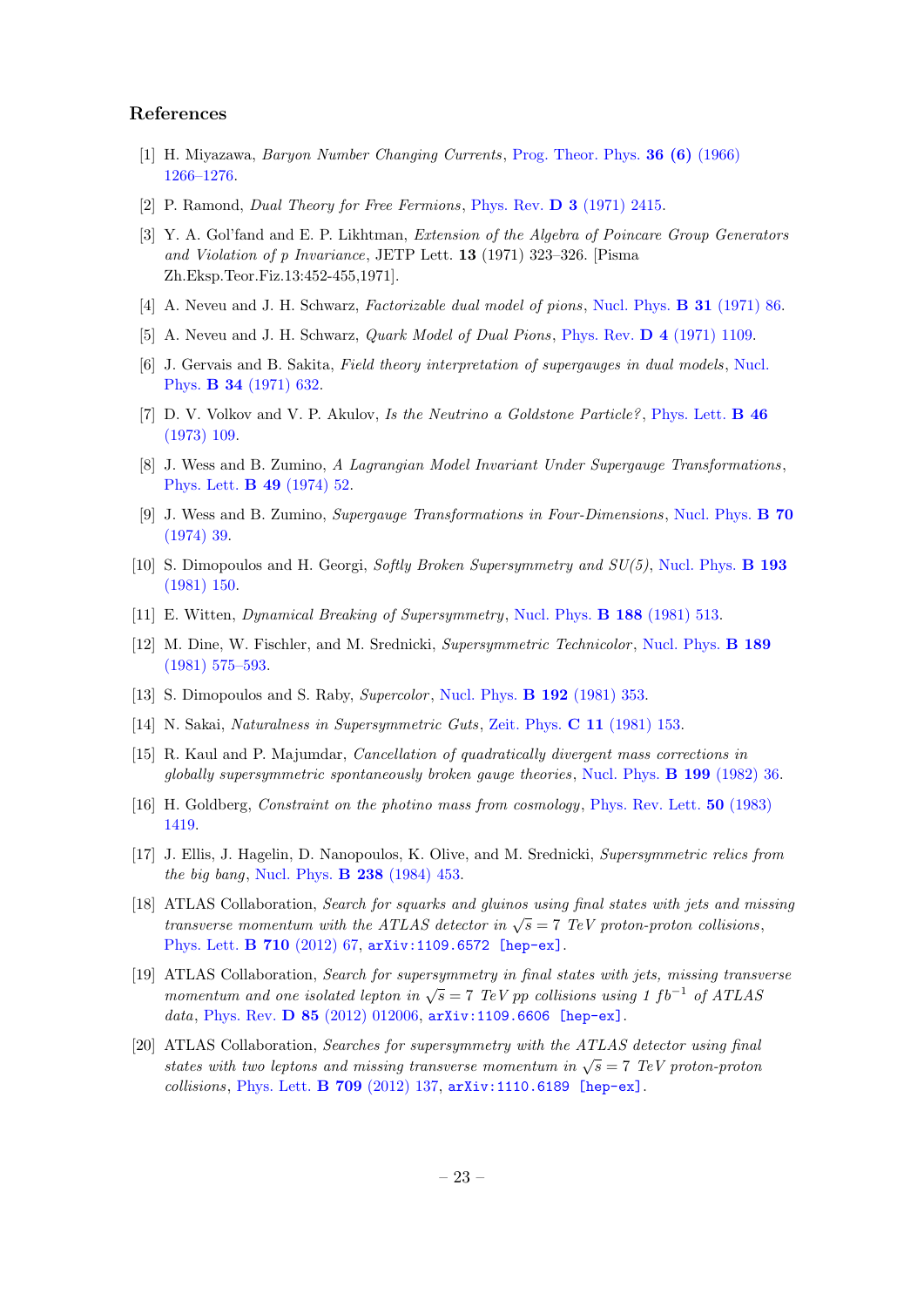- <span id="page-25-0"></span>[21] ATLAS Collaboration, Search for new phenomena in final states with large jet multiplicities and missing transverse momentum using  $\sqrt{s} = 7$  TeV pp collisions with the ATLAS detector, JHEP 1111 [\(2011\) 099,](http://dx.doi.org/10.1007/JHEP11(2011)099) [arXiv:1110.2299 \[hep-ex\]](http://arxiv.org/abs/1110.2299).
- <span id="page-25-1"></span>[22] CDF Collaboration, First Search for Multijet Resonances in  $\sqrt{s} = 1.96$  TeV pp Collisions, [Phys. Rev. Lett.](http://dx.doi.org/10.1103/PhysRevLett.107.042001) 107 (2011) 042001, [arXiv:1105.2815 \[hep-ex\]](http://arxiv.org/abs/1105.2815).
- <span id="page-25-2"></span>[23] CMS Collaboration, Search for Three-Jet Resonances in pp Collisions at  $\sqrt{s} = 7$  TeV, [Phys.](http://dx.doi.org/10.1103/PhysRevLett.107.101801) Rev. Lett. 107 [\(2011\) 101801,](http://dx.doi.org/10.1103/PhysRevLett.107.101801) [arXiv:1107.3084 \[hep-ex\]](http://arxiv.org/abs/1107.3084).
- <span id="page-25-3"></span>[24] CMS Collaboration, Search for three-jet resonances in pp collisions at  $\sqrt{s} = 7$  TeV, [arXiv:1208.2931 \[hep-ex\]](http://arxiv.org/abs/1208.2931).
- <span id="page-25-4"></span>[25] ATLAS Collaboration, The ATLAS Experiment at the CERN Large Hadron Collider, [JINST](http://dx.doi.org/10.1088/1748-0221/3/08/S08003) 3 [\(2008\) S08003.](http://dx.doi.org/10.1088/1748-0221/3/08/S08003)
- <span id="page-25-5"></span>[26] ATLAS Collaboration, Performance of the ATLAS Detector using First Collision Data, JHEP 09 [\(2010\) 056,](http://dx.doi.org/10.1007/JHEP09(2010)056) [arXiv:hep-ex/1005.5254 \[hep-ex\]](http://arxiv.org/abs/hep-ex/1005.5254).
- <span id="page-25-6"></span>[27] ATLAS Collaboration, Readiness of the ATLAS liquid argon calorimeter for LHC collisions, [Eur. Phys. J.](http://dx.doi.org/10.1140/epjc/s10052-010-1354-y) C 70 (2010) 723, [arXiv:0912.2642 \[physics.ins-det\]](http://arxiv.org/abs/0912.2642).
- <span id="page-25-7"></span>[28] ATLAS Collaboration, Readiness of the ATLAS Tile calorimeter for LHC collisions, [Eur.](http://dx.doi.org/10.1140/epjc/s10052-010-1508-y) Phys. J. C 70 [\(2010\) 1193,](http://dx.doi.org/10.1140/epjc/s10052-010-1508-y) [arXiv:1007.5423 \[physics.ins-det\]](http://arxiv.org/abs/1007.5423).
- <span id="page-25-8"></span>[29] ATLAS Collaboration, Performance of the ATLAS Trigger System in 2010 , [Eur. Phys. J.](http://dx.doi.org/10.1140/epjc/s10052-011-1849-1) C 72 [\(2012\) 1849,](http://dx.doi.org/10.1140/epjc/s10052-011-1849-1) [arXiv:1110.1530 \[hep-ex\]](http://arxiv.org/abs/1110.1530).
- <span id="page-25-9"></span>[30] ATLAS Collaboration, Jet energy measurement with the ATLAS detector in proton-proton collisions at  $\sqrt{s} = 7$  TeV, Submitted to EPJC (2011),  $arXiv:1112.6426$  [hep-ex].
- <span id="page-25-10"></span>[31] E. Abat et al., Combined performance studies for electrons at the 2004 ATLAS combined test-beam, JINST 5 [\(2010\) P11006.](http://dx.doi.org/10.1088/1748-0221/5/11/P11006)
- [32] M. Aharrouche et al., Measurement of the response of the ATLAS liquid argon barrel calorimeter to electrons at the  $2004$  combined test-beam, [Nucl. Instrum. Meth.](http://dx.doi.org/10.1016/j.nima.2009.12.055) A 614 (2010) [400.](http://dx.doi.org/10.1016/j.nima.2009.12.055)
- [33] J. Colas et al., Response uniformity of the ATLAS liquid argon electromagnetic calorimeter, [Nucl. Instrum. Meth.](http://dx.doi.org/10.1016/j.nima.2007.08.157) A 582 (2007) 429, [arXiv:0709.1094 \[physics.ins-det\]](http://arxiv.org/abs/0709.1094).
- [34] M. Aharrouche et al., *Energy linearity and resolution of the ATLAS electromagnetic barrel* calorimeter in an electron test-beam, [Nucl. Instrum. Meth.](http://dx.doi.org/10.1016/j.nima.2006.07.053) A 568 (2006) 601.
- [35] M. Aharrouche et al., *Study of the response of ATLAS electromagnetic liquid argon* calorimeters to muons, [Nucl. Instrum. Meth.](http://dx.doi.org/10.1016/j.nima.2009.05.021)  $\bf{A}$  606 (2009) 419.
- <span id="page-25-11"></span>[36] P. Adragna et al., Testbeam studies of production modules of the ATLAS Tile calorimeter, [Nucl. Instrum. Meth.](http://dx.doi.org/10.1016/j.nima.2009.04.009) A 606 (2009) 362.
- [37] P. Adragna et al., Measurement of pion and proton response and longitudinal shower profiles up to 20 nuclear interaction lengths with the ATLAS Tile calorimeter , [Nucl. Instrum. Meth.](http://dx.doi.org/10.1016/j.nima.2010.01.037) A 615 [\(2010\) 158.](http://dx.doi.org/10.1016/j.nima.2010.01.037)
- [38] E. Abat et al., Response and shower topology of 2 to 180 GeV pions measured with the ATLAS barrel calorimeter at the CERN test-beam and comparison to Monte Carlo simulations, [ATL-CAL-PUB-2010-001.](http://cdsweb.cern.ch/record/1263861) <http://cdsweb.cern.ch/record/1263861>.
- [39] E. Abat et al., Study of energy response and resolution of the ATLAS barrel calorimeter to hadrons of energies from 20 GeV to 35 GeV, [Nucl. Instrum. Meth.](http://dx.doi.org/10.1016/j.nima.2010.04.054)  $\bf{A} 621$  (2010) 134.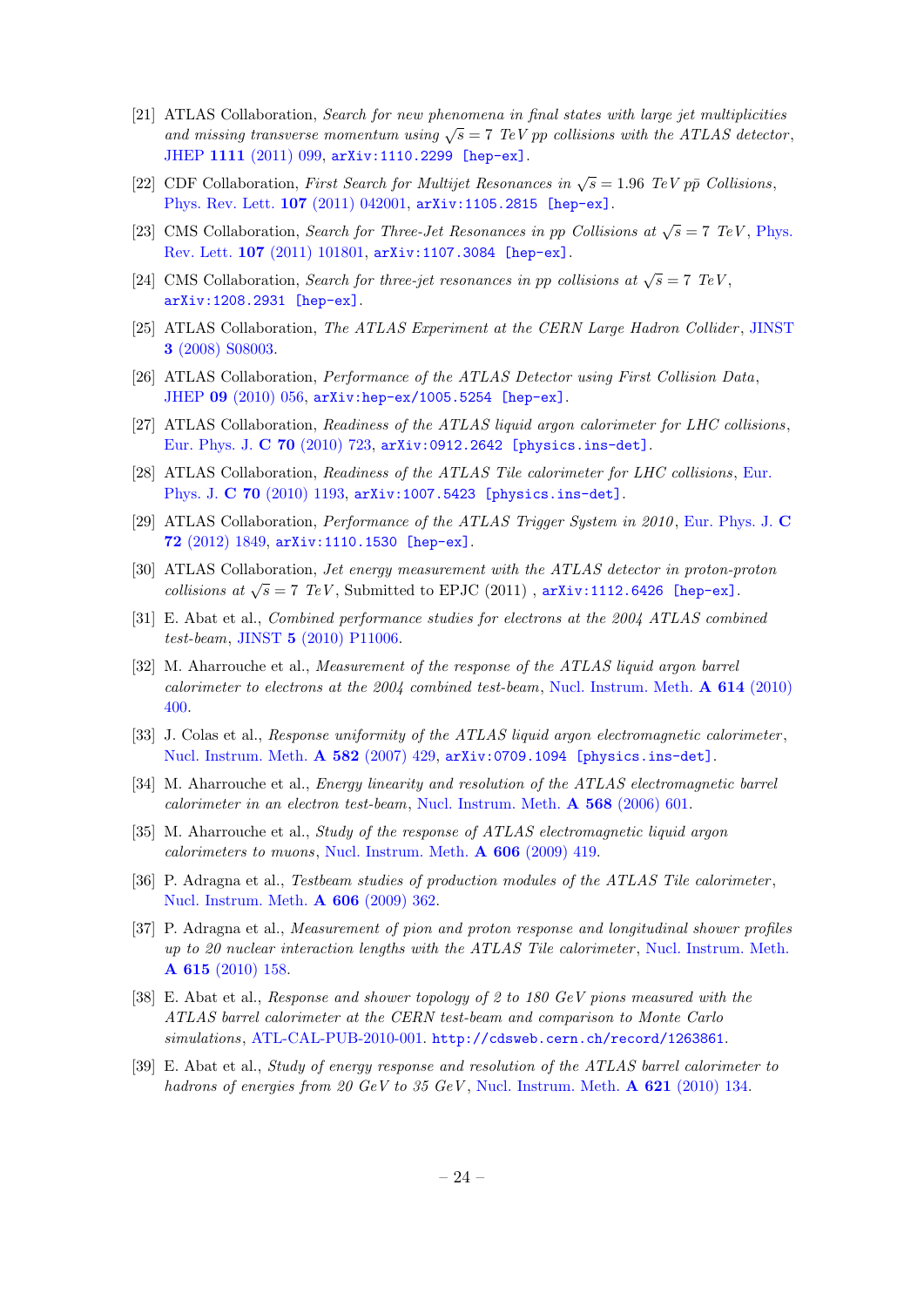- [40] E. Abat et al., Study of the response of the ATLAS central calorimeter to pions of energies from 3 to 9  $GeV$ , [Nucl. Instrum. Meth.](http://dx.doi.org/10.1016/j.nima.2009.05.158)  $\bf{A}$  607 (2009) 372.
- [41] C. Cojocaru et al., Hadronic calibration of the ATLAS liquid argon end-cap calorimeter in the pseudorapidity region  $1.6 < |\eta| < 1.8$  in beam tests, [Nucl. Instrum. Meth.](http://dx.doi.org/10.1016/j.nima.2004.05.133) **A 531** (2004) 481.
- [42] J. Pinfold et al., Performance of the ATLAS liquid argon endcap calorimeter in the pseudorapidity region  $2.5 < |n| < 4.0$  in beam tests, [Nucl. Instrum. Meth.](http://dx.doi.org/10.1016/j.nima.2008.05.033) A 593 (2008) 324.
- <span id="page-26-0"></span>[43] A. E. Kiryunin, H. Oberlack, D. Salihagic, P. Schacht, and P. Strizenec, GEANT4 physics evaluation with testbeam data of the ATLAS hadronic end-cap calorimeter , [Nucl. Instrum.](http://dx.doi.org/10.1016/j.nima.2005.12.237) Meth. A 560 [\(2006\) 278.](http://dx.doi.org/10.1016/j.nima.2005.12.237)
- <span id="page-26-1"></span>[44] ATLAS Collaboration, Electron performance measurements with the ATLAS detector using the 2010 LHC proton-proton collision data, [Eur. Phys. J.](http://dx.doi.org/10.1140/epjc/s10052-012-1909-1)  $\bf{C}$  72 (2012) 1909, [arXiv:1110.3174 \[hep-ex\]](http://arxiv.org/abs/1110.3174).
- <span id="page-26-2"></span>[45] M. Cacciari and G. P. Salam, *Dispelling the*  $N^3$  myth for the  $k_t$  jet-finder, [Phys. Lett.](http://dx.doi.org/10.1016/j.physletb.2006.08.037) **B 641** [\(2006\) 57,](http://dx.doi.org/10.1016/j.physletb.2006.08.037) [arXiv:hep-ph/0512210 \[hep-ph\]](http://arxiv.org/abs/hep-ph/0512210).
- <span id="page-26-3"></span>[46] M. Cacciari, G. P. Salam, and G. Soyez, The anti- $k_t$  jet clustering algorithm, [JHEP](http://dx.doi.org/10.1088/1126-6708/2008/04/063) 04 [\(2008\) 063,](http://dx.doi.org/10.1088/1126-6708/2008/04/063) [arXiv:0802.1189 \[hep-ph\]](http://arxiv.org/abs/0802.1189).
- <span id="page-26-4"></span>[47] W. Lampl et al., *Calorimeter clustering algorithms: description and performance*. [ATL-LARG-PUB-2008-002.](http://cdsweb.cern.ch/record/1099735) <http://cdsweb.cern.ch/record/1099735>.
- <span id="page-26-5"></span>[48] ATLAS Collaboration, Luminosity determination in p-p collisions at  $\sqrt{s} = 7$  TeV using the ATLAS detector at the LHC, [Eur. Phys. J.](http://dx.doi.org/10.1140/epjc/s10052-011-1630-5) C 71 (2011) 1630,  $arXiv:1101.2185$  [hep-ex].
- <span id="page-26-6"></span>[49] ATLAS Collaboration, Luminosity Determination in pp Collisions at  $\sqrt{s} = 7$  TeV using the ATLAS Detector in 2011 , [ATLAS-CONF-2011-116.](http://cdsweb.cern.ch/record/1376384) <http://cdsweb.cern.ch/record/1376384>.
- <span id="page-26-7"></span>[50] J. Alwall et al., *MadGraph/MadEvent v4: The New Web Generation*, JHEP 09 [\(2007\) 028,](http://dx.doi.org/10.1088/1126-6708/2007/09/028) [arXiv:0706.2334 \[hep-ph\]](http://arxiv.org/abs/0706.2334).
- <span id="page-26-8"></span>[51] J. Alwall, M. Herquet, F. Maltoni, O. Mattelaer, and T. Stelzer, MadGraph 5 : Going Beyond, JHEP 1106 [\(2011\) 128,](http://dx.doi.org/10.1007/JHEP06(2011)128) [arXiv:1106.0522 \[hep-ph\]](http://arxiv.org/abs/1106.0522).
- <span id="page-26-9"></span>[52] B. Fuks, Beyond the Minimal Supersymmetric Standard Model: from theory to phenomenology, [Int. J. Mod. Phys.](http://dx.doi.org/10.1142/S0217751X12300074) A 27 (2012) 1230007, [arXiv:1202.4769 \[hep-ph\]](http://arxiv.org/abs/1202.4769).
- <span id="page-26-10"></span>[53] T. Sjostrand, S. Mrenna, and P. Z. Skands, A Brief Introduction to PYTHIA 8.1, [Comput.](http://dx.doi.org/10.1016/j.cpc.2008.01.036) [Phys. Commun.](http://dx.doi.org/10.1016/j.cpc.2008.01.036) 178 (2008) 852–867, [arXiv:0710.3820 \[hep-ph\]](http://arxiv.org/abs/0710.3820).
- <span id="page-26-11"></span>[54] W. Beenakker, R. Hopker, M. Spira, and P. Zerwas, Squark and gluino production at hadron colliders, [Nucl. Phys.](http://dx.doi.org/10.1016/S0550-3213(97)00084-9) B 492 (1997) 51, [arXiv:hep-ph/9610490 \[hep-ph\]](http://arxiv.org/abs/hep-ph/9610490).
- [55] A. Kulesza and L. Motyka, Threshold resummation for squark-antisquark and gluino-pair production at the LHC, [Phys. Rev. Lett.](http://dx.doi.org/10.1103/PhysRevLett.102.111802)  $102$  (2009) 111802,  $arXiv:0807.2405$  [hep-ph].
- [56] A. Kulesza and L. Motyka, Soft gluon resummation for the production of gluino-gluino and squark-antisquark pairs at the LHC, Phys. Rev.  $\bf{D}$  80 [\(2009\) 095004,](http://dx.doi.org/10.1103/PhysRevD.80.095004) [arXiv:0905.4749](http://arxiv.org/abs/0905.4749) [\[hep-ph\]](http://arxiv.org/abs/0905.4749).
- [57] W. Beenakker, S. Brensing, M. Kramer, A. Kulesza, E. Laenen, et al., Soft-gluon resummation for squark and gluino hadroproduction, JHEP 0912 [\(2009\) 041,](http://dx.doi.org/10.1088/1126-6708/2009/12/041) [arXiv:0909.4418 \[hep-ph\]](http://arxiv.org/abs/0909.4418).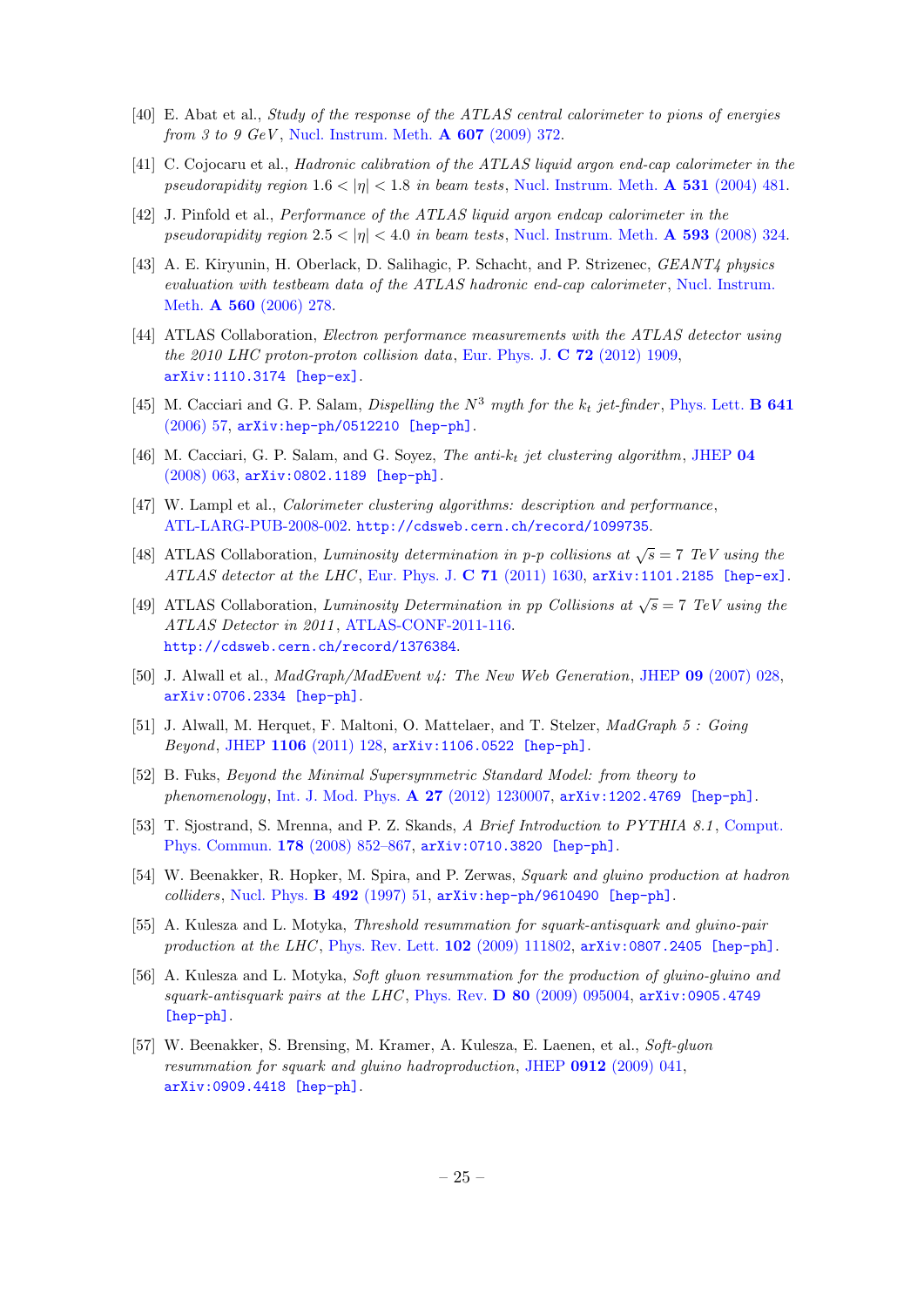- <span id="page-27-0"></span>[58] W. Beenakker, S. Brensing, M. Kramer, A. Kulesza, E. Laenen, et al., Squark and gluino hadroproduction, [Int. J. Mod. Phys.](http://dx.doi.org/10.1142/S0217751X11053560)  $\mathbf{A}$  26 (2011) 2637, [arXiv:1105.1110 \[hep-ph\]](http://arxiv.org/abs/1105.1110).
- <span id="page-27-1"></span>[59] M. Kramer, A. Kulesza, R. van der Leeuw, M. Mangano, S. Padhi, et al., Supersymmetry production cross sections in pp collisions at  $\sqrt{s} = 7$  TeV,  $\arXiv:1206.2892$  [hep-ph].
- <span id="page-27-2"></span>[60] T. Sjostrand, S. Mrenna, and P. Z. Skands, PYTHIA 6.4 physics and manual, [JHEP](http://dx.doi.org/10.1088/1126-6708/2006/05/026) 0605 [\(2006\) 026,](http://dx.doi.org/10.1088/1126-6708/2006/05/026) [arXiv:0603175 \[hep-ph\]](http://arxiv.org/abs/0603175).
- <span id="page-27-3"></span>[61] ATLAS Collaboration, New ATLAS event generator tunes to 2010 data, [ATL-PHYS-PUB-2011-008.](http://cdsweb.cern.ch/record/1345343) <http://cdsweb.cern.ch/record/1345343>.
- <span id="page-27-4"></span>[62] ATLAS Collaboration, ATLAS tunes for Pythia6 and Pythia8 for MC11, [ATLAS-PHYS-PUB-2011-009.](http://cdsweb.cern.ch/record/1363300) <http://cdsweb.cern.ch/record/1363300>.
- <span id="page-27-5"></span>[63] P. Nason, A New method for combining NLO QCD with shower Monte Carlo algorithms, JHEP 0411 [\(2004\) 040,](http://dx.doi.org/10.1088/1126-6708/2004/11/040) [arXiv:hep-ph/0409146 \[hep-ph\]](http://arxiv.org/abs/hep-ph/0409146).
- <span id="page-27-6"></span>[64] S. Frixione, P. Nason, and C. Oleari, Matching NLO QCD computations with Parton Shower simulations: the POWHEG method, JHEP  $0711$  [\(2007\) 070,](http://dx.doi.org/10.1088/1126-6708/2007/11/070)  $arXiv:0709.2092$  [hep-ph].
- <span id="page-27-7"></span>[65] ATLAS Collaboration, Performance of large-R jets and jet substructure reconstruction with the ATLAS detector, [ATLAS-CONF-2011-065.](http://cdsweb.cern.ch/record/1459530) <http://cdsweb.cern.ch/record/1459530>.
- <span id="page-27-8"></span>[66] ATLAS Collaboration, The ATLAS simulation infrastructure, [Eur. Phys. J.](http://dx.doi.org/10.1140/epjc/s10052-010-1429-9) C 70 (2010) [823,](http://dx.doi.org/10.1140/epjc/s10052-010-1429-9) [arXiv:1005.4568 \[physics.ins-det\]](http://arxiv.org/abs/1005.4568).
- <span id="page-27-9"></span>[67] GEANT4 Collaboration, S. Agostinelli et al., GEANT4: A simulation toolkit, [Nucl. Instrum.](http://dx.doi.org/10.1016/S0168-9002(03)01368-8) Meth. A 506 [\(2003\) 250.](http://dx.doi.org/10.1016/S0168-9002(03)01368-8)
- <span id="page-27-10"></span>[68] J. Pumplin et al., New generation of parton distributions with uncertainties from global QCD analysis, JHEP 07 [\(2002\) 012,](http://dx.doi.org/10.1088/1126-6708/2002/07/012) [arXiv:0201195 \[hep-ph\]](http://arxiv.org/abs/0201195).
- <span id="page-27-11"></span>[69] P. M. Nadolsky et al., *Implications of CTEQ global analysis for collider observables*, [Phys.](http://dx.doi.org/10.1103/PhysRevD.78.013004) Rev. D 78 [\(2008\) 013004,](http://dx.doi.org/10.1103/PhysRevD.78.013004) [arXiv:0802.0007 \[hep-ph\]](http://arxiv.org/abs/0802.0007).
- <span id="page-27-12"></span>[70] M. Whalley, D. Bourilkov, and R. Group, The Les Houches accord PDFs (LHAPDF) and LHAGLUE, [arXiv:hep-ph/0508110 \[hep-ph\]](http://arxiv.org/abs/hep-ph/0508110).
- <span id="page-27-13"></span>[71] NNPDF Collaboration, R. D. Ball et al., A Determination of parton distributions with faithful uncertainty estimation, [Nucl.Phys.](http://dx.doi.org/10.1016/j.nuclphysb.2008.09.037, 10.1016/j.nuclphysb.2009.02.027) B 809 (2009) 1, [arXiv:0808.1231 \[hep-ph\]](http://arxiv.org/abs/0808.1231).
- <span id="page-27-14"></span>[72] R. D. Ball, L. Del Debbio, S. Forte, A. Guffanti, J. I. Latorre, et al., A first unbiased global NLO determination of parton distributions and their uncertainties , [Nucl.Phys.](http://dx.doi.org/10.1016/j.nuclphysb.2010.05.008) B 838 (2010) [136,](http://dx.doi.org/10.1016/j.nuclphysb.2010.05.008) [arXiv:1002.4407 \[hep-ph\]](http://arxiv.org/abs/1002.4407).
- <span id="page-27-15"></span>[73] A. Sherstnev and R. S. Thorne, Parton distributions for LO generators, [Eur. Phys. J.](http://dx.doi.org/10.1140/epjc/s10052-008-0610-x) C 55 [\(2008\) 553,](http://dx.doi.org/10.1140/epjc/s10052-008-0610-x) [arXiv:0711.2473 \[hep-ph\]](http://arxiv.org/abs/0711.2473).
- <span id="page-27-16"></span>[74] A. Martin, W. Stirling, R. Thorne, and G. Watt, *Parton distributions for the LHC*, [Eur.](http://dx.doi.org/10.1140/epjc/s10052-009-1072-5) Phys. J. C 63 [\(2009\) 189,](http://dx.doi.org/10.1140/epjc/s10052-009-1072-5) [arXiv:0901.0002 \[hep-ph\]](http://arxiv.org/abs/0901.0002).
- <span id="page-27-17"></span>[75] N. Desai and P. Z. Skands, Supersymmetry and Generic BSM Models in PYTHIA 8 , [arXiv:1109.5852 \[hep-ph\]](http://arxiv.org/abs/1109.5852).
- <span id="page-27-18"></span>[76] J. Thaler and K. Van Tilburg, Identifying Boosted Objects with N-subjettiness, [JHEP](http://dx.doi.org/10.1007/JHEP03(2011)015) 1103 [\(2011\) 015,](http://dx.doi.org/10.1007/JHEP03(2011)015) [arXiv:1011.2268 \[hep-ph\]](http://arxiv.org/abs/1011.2268).
- <span id="page-27-19"></span>[77] J. Thaler and K. Van Tilburg, Maximizing Boosted Top Identification by Minimizing N-subjettiness (2011), [arXiv:1108.2701 \[hep-ph\]](http://arxiv.org/abs/1108.2701).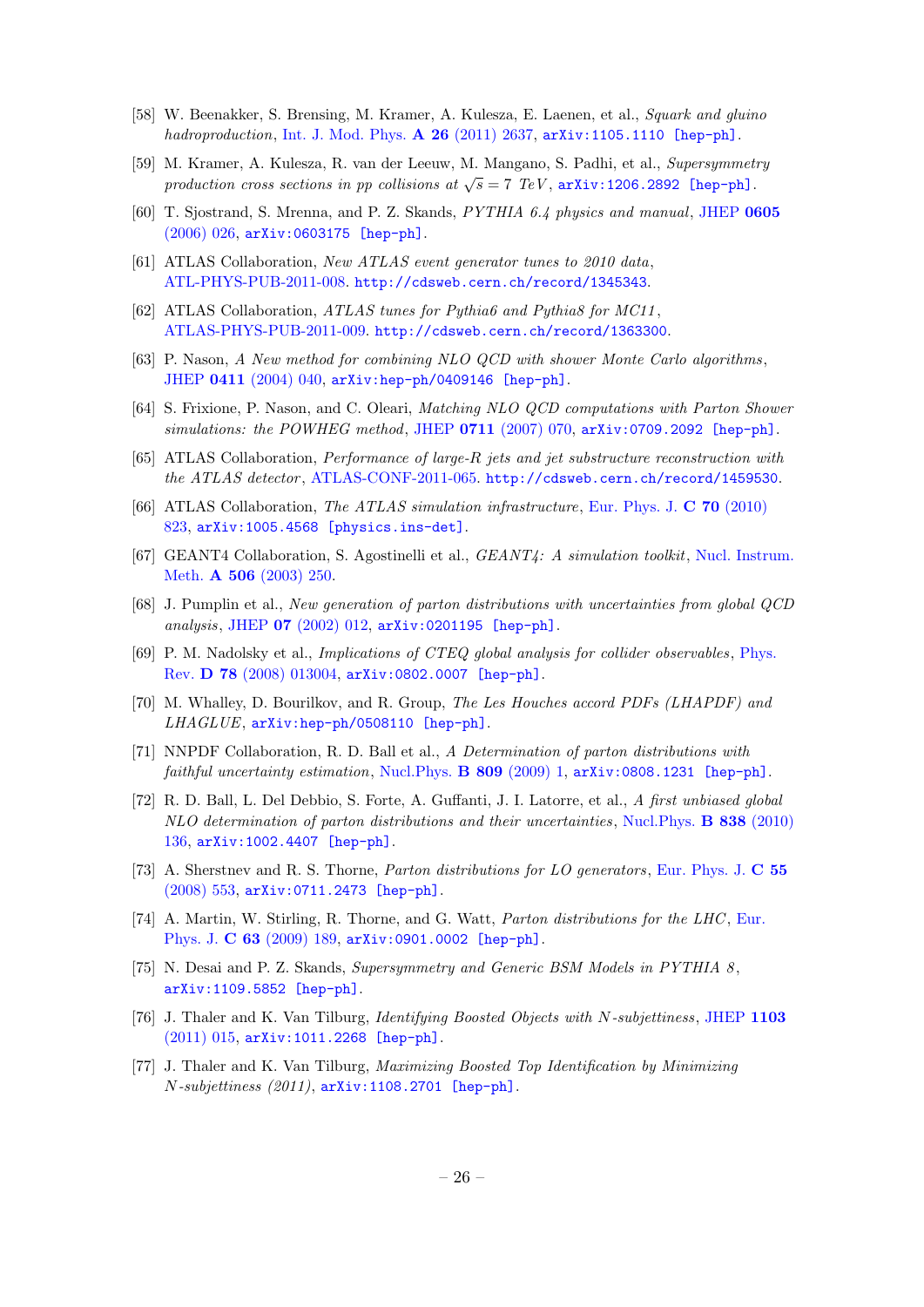- <span id="page-28-0"></span>[78] S. Catani, Y. L. Dokshitzer, M. Seymour, and B. Webber, *Longitudinally invariant*  $K_t$ clustering algorithms for hadron hadron collisions, [Nucl. Phys.](http://dx.doi.org/10.1016/0550-3213(93)90166-M) B 406 (1993) 187.
- <span id="page-28-1"></span>[79] D. Krohn, J. Thaler, and L.-T. Wang, *Jet trimming*, *JHEP* 2010 [\(2010\) 20,](http://dx.doi.org/10.1007/JHEP02(2010)084) [arXiv:0912.1342 \[hep-ph\]](http://arxiv.org/abs/0912.1342).
- <span id="page-28-2"></span>[80] S. D. Ellis and D. E. Soper, Successive combination jet algorithm for hadron collisions, [Phys.](http://dx.doi.org/10.1103/PhysRevD.48.3160) Rev. D 48 [\(1993\) 3160,](http://dx.doi.org/10.1103/PhysRevD.48.3160) [arXiv:hep-ph/9305266 \[hep-ph\]](http://arxiv.org/abs/hep-ph/9305266).
- <span id="page-28-3"></span>[81] ATLAS Collaboration, Studies of the impact and mitigation of pile-up on large radius and groomed jets in ATLAS at  $\sqrt{s} = 7$  TeV, [ATLAS-CONF-2011-066.](http://cdsweb.cern.ch/record/1459531) <http://cdsweb.cern.ch/record/1459531>.
- <span id="page-28-4"></span>[82] A. Altheimer et al., *Jet Substructure at the Tevatron and LHC: New results, new tools, new* benchmarks, J. Phys. G39 [\(2012\) 063001,](http://dx.doi.org/10.1088/0954-3899/39/6/063001) [arXiv:1201.0008 \[hep-ph\]](http://arxiv.org/abs/1201.0008).
- <span id="page-28-5"></span>[83] A. L. Read, Presentation of search results: The CL(s) technique, [J. Phys.](http://dx.doi.org/10.1088/0954-3899/28/10/313) **G28** (2002) [2693–2704.](http://dx.doi.org/10.1088/0954-3899/28/10/313)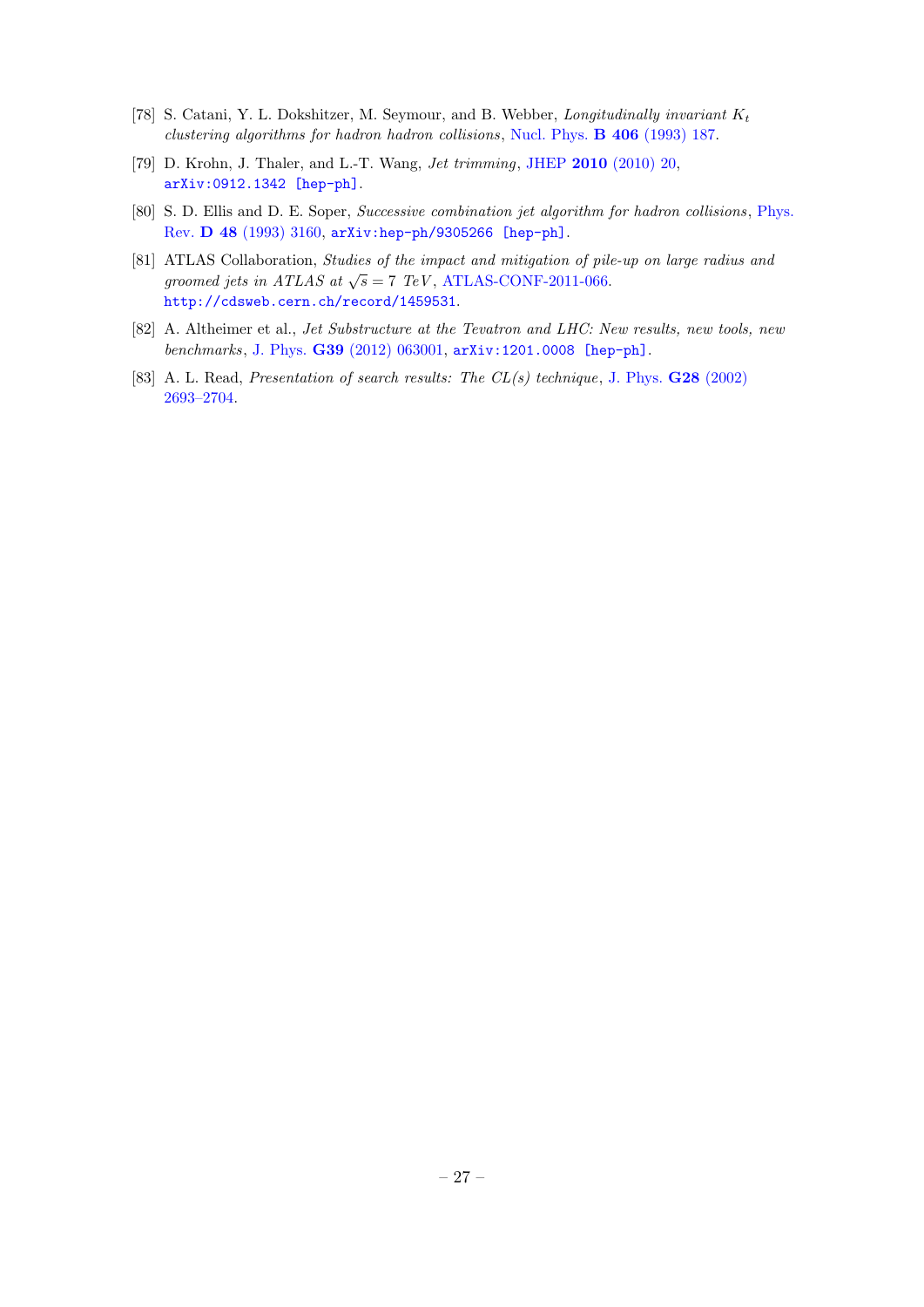# The ATLAS Collaboration

G. Aad<sup>48</sup>, T. Abajyan<sup>21</sup>, B. Abbott<sup>111</sup>, J. Abdallah<sup>12</sup>, S. Abdel Khalek<sup>115</sup>, A.A. Abdelalim<sup>49</sup>, O. Abdinov<sup>11</sup>, R. Aben<sup>105</sup>, B. Abi<sup>112</sup>, M. Abolins<sup>88</sup>, O.S. AbouZeid<sup>158</sup>, H. Abramowicz<sup>153</sup>, H. Abreu<sup>136</sup>, B.S. Acharya<sup>164a,164b</sup>, L. Adamczyk<sup>38</sup>, D.L. Adams<sup>25</sup>, T.N.  $\text{Addy}^{56}$ , J.  $\text{Adelman}^{176}$ , S.  $\text{Adomeit}^{98}$ , P.  $\text{Adragna}^{75}$ , T.  $\text{Adv}^{129}$ , S.  $\text{Aefsky}^{23}$ , J.A. Aguilar-Saavedra<sup>124b,a</sup>, M. Agustoni<sup>17</sup>, M. Aharrouche<sup>81</sup>, S.P. Ahlen<sup>22</sup>, F. Ahles<sup>48</sup>, A. Ahmad<sup>148</sup>, M. Ahsan<sup>41</sup>, G. Aielli<sup>133a,133b</sup>, T.P.A. Åkesson<sup>79</sup>, G. Akimoto<sup>155</sup>, A.V. Akimov<sup>94</sup>, M.S. Alam<sup>2</sup>, M.A. Alam<sup>76</sup>, J. Albert<sup>169</sup>, S. Albrand<sup>55</sup>, M. Aleksa<sup>30</sup>, I.N. Aleksandrov<sup>64</sup>, F. Alessandria<sup>89a</sup>, C. Alexa<sup>26a</sup>, G. Alexander<sup>153</sup>, G. Alexandre<sup>49</sup>, T. Alexopoulos<sup>10</sup>, M. Alhroob<sup>164a,164c</sup>, M. Aliev<sup>16</sup>, G. Alimonti<sup>89a</sup>, J. Alison<sup>120</sup>, B.M.M. Allbrooke<sup>18</sup>, P.P. Allport<sup>73</sup>, S.E. Allwood-Spiers<sup>53</sup>, J. Almond<sup>82</sup>, A. Aloisio<sup>102a,102b</sup>, R. Alon<sup>172</sup>, A. Alonso<sup>79</sup>, F. Alonso<sup>70</sup>, A. Altheimer<sup>35</sup>, B. Alvarez Gonzalez<sup>88</sup>, M.G. Alviggi<sup>102a,102b</sup>, K. Amako<sup>65</sup>, C. Amelung<sup>23</sup>, V.V. Ammosov<sup>128,\*</sup>, S.P. Amor Dos Santos<sup>124a</sup>, A. Amorim<sup>124a,b</sup>, N. Amram<sup>153</sup>, C. Anastopoulos<sup>30</sup>, L.S. Ancu<sup>17</sup>, N. Andari<sup>115</sup>, T. Andeen<sup>35</sup>, C.F. Anders<sup>58b</sup>, G. Anders<sup>58a</sup>, K.J. Anderson<sup>31</sup>, A. Andreazza<sup>89a,89b</sup>, V. Andrei<sup>58a</sup>, M-L. Andrieux<sup>55</sup>, X.S. Anduaga<sup>70</sup>, S. Angelidakis<sup>9</sup>, P. Anger<sup>44</sup>, A. Angerami<sup>35</sup>, F. Anghinolfi<sup>30</sup>, A. Anisenkov<sup>107</sup>, N. Anjos<sup>124a</sup>, A. Annovi<sup>47</sup>, A. Antonaki<sup>9</sup>, M. Antonelli<sup>47</sup>, A. Antonov<sup>96</sup>, J. Antos<sup>144b</sup>, F. Anulli<sup>132a</sup>, M. Aoki<sup>101</sup>, S. Aoun<sup>83</sup>, L. Aperio Bella<sup>5</sup>, R. Apolle<sup>118,c</sup>, G. Arabidze<sup>88</sup>, I. Aracena<sup>143</sup>, Y. Arai<sup>65</sup>, A.T.H. Arce<sup>45</sup>, S. Arfaoui<sup>148</sup>, J-F. Arguin<sup>93</sup>, S. Argyropoulos<sup>42</sup>, E. Arik<sup>19a,\*</sup>, M. Arik<sup>19a</sup>, A.J. Armbruster<sup>87</sup>, O. Arnaez<sup>81</sup>, V. Arnal<sup>80</sup>, C. Arnault<sup>115</sup>, A. Artamonov<sup>95</sup>, G. Artoni<sup>132a,132b</sup>, D. Arutinov<sup>21</sup>, S. Asai<sup>155</sup>, S. Ask<sup>28</sup>, B. Åsman<sup>146a,146b</sup>, L. Asquith<sup>6</sup>, K. Assamagan<sup>25,d</sup>, A. Astbury<sup>169</sup>, M. Atkinson<sup>165</sup>, B. Aubert<sup>5</sup>, E. Auge<sup>115</sup>, K. Augsten<sup>127</sup>, M. Aurousseau<sup>145a</sup>, G. Avolio<sup>30</sup>, R. Avramidou<sup>10</sup>, D. Axen<sup>168</sup>, G. Azuelos<sup>93,e</sup>, Y. Azuma<sup>155</sup>, M.A. Baak<sup>30</sup>, G. Baccaglioni<sup>89a</sup>, C. Bacci<sup>134a,134b</sup>, A.M. Bach<sup>15</sup>, H. Bachacou<sup>136</sup>, K. Bachas<sup>30</sup>, M. Backes<sup>49</sup>, M. Backhaus<sup>21</sup>, J. Backus Mayes<sup>143</sup>, E. Badescu<sup>26a</sup>, P. Bagnaia<sup>132a,132b</sup>, S. Bahinipati<sup>3</sup>, Y. Bai<sup>33a</sup>, D.C. Bailey<sup>158</sup>, T. Bain<sup>158</sup>, J.T. Baines<sup>129</sup>, O.K. Baker<sup>176</sup>, M.D. Baker<sup>25</sup>, S. Baker<sup>77</sup>, P. Balek<sup>126</sup>, E. Banas<sup>39</sup>, P. Banerjee<sup>93</sup>, Sw. Banerjee<sup>173</sup>, D. Banfi<sup>30</sup>, A. Bangert<sup>150</sup>, V. Bansal<sup>169</sup>, H.S. Bansil<sup>18</sup>, L. Barak<sup>172</sup>, S.P. Baranov<sup>94</sup>, A. Barbaro Galtieri<sup>15</sup>, T. Barber<sup>48</sup>, E.L. Barberio<sup>86</sup>, D. Barberis<sup>50a,50b</sup>, M. Barbero<sup>21</sup>, D.Y. Bardin<sup>64</sup>, T. Barillari<sup>99</sup>, M. Barisonzi<sup>175</sup>, T. Barklow<sup>143</sup>, N. Barlow<sup>28</sup>, B.M. Barnett<sup>129</sup>, R.M. Barnett<sup>15</sup>, A. Baroncelli<sup>134a</sup>, G. Barone<sup>49</sup>, A.J. Barr<sup>118</sup>, F. Barreiro $^{80}$ , J. Barreiro Guimarães da Costa $^{57}$ , P. Barrillon $^{115}$ , R. Bartoldus $^{143}$ , A.E. Barton<sup>71</sup>, V. Bartsch<sup>149</sup>, A. Basye<sup>165</sup>, R.L. Bates<sup>53</sup>, L. Batkova<sup>144a</sup>, J.R. Batley<sup>28</sup>, A. Battaglia<sup>17</sup>, M. Battistin<sup>30</sup>, F. Bauer<sup>136</sup>, H.S. Bawa<sup>143,f</sup>, S. Beale<sup>98</sup>, T. Beau<sup>78</sup>, P.H. Beauchemin<sup>161</sup>, R. Beccherle<sup>50a</sup>, P. Bechtle<sup>21</sup>, H.P. Beck<sup>17</sup>, A.K. Becker<sup>175</sup>, S. Becker<sup>98</sup>, M. Beckingham<sup>138</sup>, K.H. Becks<sup>175</sup>, A.J. Beddall<sup>19c</sup>, A. Beddall<sup>19c</sup>, S. Bedikian<sup>176</sup>, V.A. Bednyakov<sup>64</sup>, C.P. Bee<sup>83</sup>, L.J. Beemster<sup>105</sup>, M. Begel<sup>25</sup>, S. Behar Harpaz<sup>152</sup>, P.K. Behera<sup>62</sup>, M. Beimforde<sup>99</sup>, C. Belanger-Champagne<sup>85</sup>, P.J. Bell<sup>49</sup>, W.H. Bell<sup>49</sup>, G. Bella<sup>153</sup>, L. Bellagamba<sup>20a</sup>, M. Bellomo<sup>30</sup>, A. Belloni<sup>57</sup>,

O. Beloborodova<sup>107, g</sup>, K. Belotskiy<sup>96</sup>, O. Beltramello<sup>30</sup>, O. Benary<sup>153</sup>,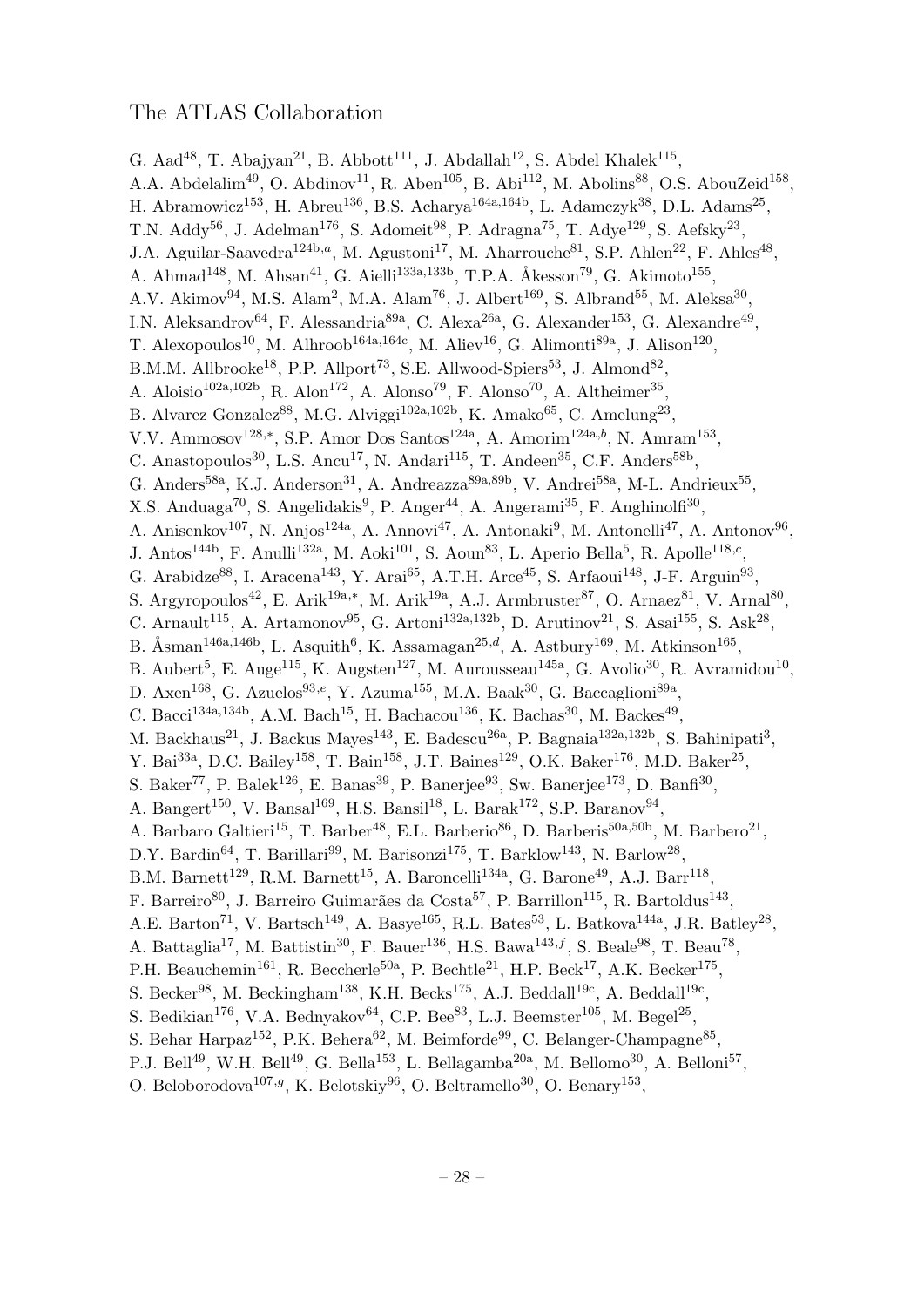D. Benchekroun<sup>135a</sup>, K. Bendtz<sup>146a,146b</sup>, N. Benekos<sup>165</sup>, Y. Benhammou<sup>153</sup>, E. Benhar Noccioli<sup>49</sup>, J.A. Benitez Garcia<sup>159b</sup>, D.P. Benjamin<sup>45</sup>, M. Benoit<sup>115</sup>, J.R. Bensinger<sup>23</sup>, K. Benslama<sup>130</sup>, S. Bentvelsen<sup>105</sup>, D. Berge<sup>30</sup>, E. Bergeaas Kuutmann<sup>42</sup>, N. Berger<sup>5</sup>, F. Berghaus<sup>169</sup>, E. Berglund<sup>105</sup>, J. Beringer<sup>15</sup>, P. Bernat<sup>77</sup>, R. Bernhard<sup>48</sup>, C. Bernius<sup>25</sup>, T. Berry<sup>76</sup>, C. Bertella<sup>83</sup>, A. Bertin<sup>20a,20b</sup>, F. Bertolucci<sup>122a,122b</sup>, M.I. Besana<sup>89a,89b</sup>, G.J. Besjes<sup>104</sup>, N. Besson<sup>136</sup>, S. Bethke<sup>99</sup>, W. Bhimji<sup>46</sup>, R.M. Bianchi<sup>30</sup>, L. Bianchini<sup>23</sup>, M. Bianco<sup>72a,72b</sup>, O. Biebel<sup>98</sup>, S.P. Bieniek<sup>77</sup>, K. Bierwagen<sup>54</sup>, J. Biesiada<sup>15</sup>, M. Biglietti<sup>134a</sup>, H. Bilokon<sup>47</sup>, M. Bindi<sup>20a, 20b</sup>, S. Binet<sup>115</sup>, A. Bingul<sup>19c</sup>, C. Bini<sup>132a, 132b</sup>, C. Biscarat<sup>178</sup>, B. Bittner<sup>99</sup>, C.W. Black<sup>150</sup>, K.M. Black<sup>22</sup>, R.E. Blair<sup>6</sup>, J.-B. Blanchard<sup>136</sup>, G. Blanchot<sup>30</sup>, T. Blazek<sup>144a</sup>, I. Bloch<sup>42</sup>, C. Blocker<sup>23</sup>, J. Blocki<sup>39</sup>, A. Blondel<sup>49</sup>, W. Blum<sup>81</sup>, U. Blumenschein<sup>54</sup>, G.J. Bobbink<sup>105</sup>, V.S. Bobrovnikov<sup>107</sup>, S.S. Bocchetta<sup>79</sup>, A. Bocci<sup>45</sup>, C.R. Boddy<sup>118</sup>, M. Boehler<sup>48</sup>, J. Boek<sup>175</sup>, N. Boelaert<sup>36</sup>, J.A. Bogaerts<sup>30</sup>, A. Bogdanchikov<sup>107</sup>, A. Bogouch<sup>90,\*</sup>, C. Bohm<sup>146a</sup>, J. Bohm<sup>125</sup>, V. Boisvert<sup>76</sup>, T. Bold<sup>38</sup>, V. Boldea<sup>26a</sup>, N.M. Bolnet<sup>136</sup>, M. Bomben<sup>78</sup>, M. Bona<sup>75</sup>, M. Boonekamp<sup>136</sup>, S. Bordoni<sup>78</sup>, C. Borer<sup>17</sup>, A. Borisov<sup>128</sup>, G. Borissov<sup>71</sup>, I. Borjanovic<sup>13a</sup>, M. Borri<sup>82</sup>, S. Borroni<sup>87</sup>, J. Bortfeldt<sup>98</sup>, V. Bortolotto<sup>134a,134b</sup>, K. Bos<sup>105</sup>, D. Boscherini<sup>20a</sup>, M. Bosman<sup>12</sup>, H. Boterenbrood<sup>105</sup>, J. Bouchami<sup>93</sup>, J. Boudreau<sup>123</sup>, E.V. Bouhova-Thacker<sup>71</sup>, D. Boumediene<sup>34</sup>, C. Bourdarios<sup>115</sup>, N. Bousson<sup>83</sup>, A. Boveia<sup>31</sup>, J. Boyd<sup>30</sup>, I.R. Boyko<sup>64</sup>, I. Bozovic-Jelisavcic<sup>13b</sup>, J. Bracinik<sup>18</sup>, P. Branchini<sup>134a</sup>, A. Brandt<sup>8</sup>, G. Brandt<sup>118</sup>, O. Brandt<sup>54</sup>, U. Bratzler<sup>156</sup>, B. Brau<sup>84</sup>, J.E. Brau<sup>114</sup>, H.M. Braun<sup>175,\*</sup>, S.F. Brazzale<sup>164a,164c</sup>, B. Brelier<sup>158</sup>, J. Bremer<sup>30</sup>, K. Brendlinger<sup>120</sup>, R. Brenner<sup>166</sup>, S. Bressler<sup>172</sup>, D. Britton<sup>53</sup>, F.M. Brochu<sup>28</sup>, I. Brock<sup>21</sup>, R. Brock<sup>88</sup>, F. Broggi<sup>89a</sup>, C. Bromberg<sup>88</sup>, J. Bronner<sup>99</sup>, G. Brooijmans<sup>35</sup>, T. Brooks<sup>76</sup>, W.K. Brooks<sup>32b</sup>, G. Brown<sup>82</sup>, H. Brown<sup>8</sup>, P.A. Bruckman de Renstrom<sup>39</sup>, D. Bruncko<sup>144b</sup>, R. Bruneliere<sup>48</sup>, S. Brunet<sup>60</sup>, A. Bruni<sup>20a</sup>, G. Bruni<sup>20a</sup>, M. Bruschi<sup>20a</sup>, T. Buanes<sup>14</sup>, Q. Buat<sup>55</sup>, F. Bucci<sup>49</sup>, J. Buchanan<sup>118</sup>, P. Buchholz<sup>141</sup>, R.M. Buckingham<sup>118</sup>, A.G. Buckley<sup>46</sup>, S.I. Buda<sup>26a</sup>, I.A. Budagov<sup>64</sup>, B. Budick<sup>108</sup>, V. Büscher<sup>81</sup>, L. Bugge<sup>117</sup>, O. Bulekov<sup>96</sup>, A.C. Bundock<sup>73</sup>, M. Bunse<sup>43</sup>, T. Buran<sup>117</sup>, H. Burckhart<sup>30</sup>, S. Burdin<sup>73</sup>, T. Burgess<sup>14</sup>, S. Burke<sup>129</sup>, E. Busato<sup>34</sup>, P. Bussey<sup>53</sup>, C.P. Buszello<sup>166</sup>, B. Butler<sup>143</sup>, J.M. Butler<sup>22</sup>, C.M. Buttar<sup>53</sup>, J.M. Butterworth<sup>77</sup>, W. Buttinger<sup>28</sup>, M. Byszewski<sup>30</sup>, S. Cabrera Urbán<sup>167</sup>, D. Caforio<sup>20a,20b</sup>, O. Cakir<sup>4a</sup>, P. Calafiura<sup>15</sup>, G. Calderini<sup>78</sup>, P. Calfayan<sup>98</sup>, R. Calkins<sup>106</sup>, L.P. Caloba<sup>24a</sup>, R. Caloi<sup>132a,132b</sup>, D. Calvet<sup>34</sup>, S. Calvet<sup>34</sup>, R. Camacho Toro<sup>34</sup>, P. Camarri<sup>133a,133b</sup>, D. Cameron<sup>117</sup>, L.M. Caminada<sup>15</sup>, R. Caminal Armadans<sup>12</sup>, S. Campana<sup>30</sup>, M. Campanelli<sup>77</sup>, V. Canale<sup>102a,102b</sup>, F. Canelli<sup>31</sup>, A. Canepa<sup>159a</sup>, J. Cantero<sup>80</sup>, R. Cantrill<sup>76</sup>, L. Capasso<sup>102a,102b</sup>, M.D.M. Capeans Garrido<sup>30</sup>, I. Caprini<sup>26a</sup>, M. Caprini<sup>26a</sup>, D. Capriotti<sup>99</sup>, M. Capua<sup>37a,37b</sup>, R. Caputo<sup>81</sup>, R. Cardarelli<sup>133a</sup>, T. Carli<sup>30</sup>, G. Carlino<sup>102a</sup>, L. Carminati<sup>89a,89b</sup>, B. Caron<sup>85</sup>, S. Caron<sup>104</sup>, E. Carquin<sup>32b</sup>, G.D. Carrillo-Montoya<sup>145b</sup>, A.A. Carter<sup>75</sup>, J.R. Carter<sup>28</sup>, J. Carvalho<sup>124a,h</sup>, D. Casadei<sup>108</sup>, M.P. Casado<sup>12</sup>, M. Cascella<sup>122a,122b</sup>, C. Caso<sup>50a,50b,\*</sup>, A.M. Castaneda Hernandez<sup>173,*i*</sup>, E. Castaneda-Miranda<sup>173</sup>, V. Castillo Gimenez<sup>167</sup>, N.F. Castro<sup>124a</sup>, G. Cataldi<sup>72a</sup>, P. Catastini<sup>57</sup>, A. Catinaccio<sup>30</sup>, J.R. Catmore<sup>30</sup>, A. Cattai<sup>30</sup>, G. Cattani<sup>133a,133b</sup>, S. Caughron<sup>88</sup>, V. Cavaliere<sup>165</sup>, P. Cavalleri<sup>78</sup>, D. Cavalli<sup>89a</sup>, M. Cavalli-Sforza<sup>12</sup>,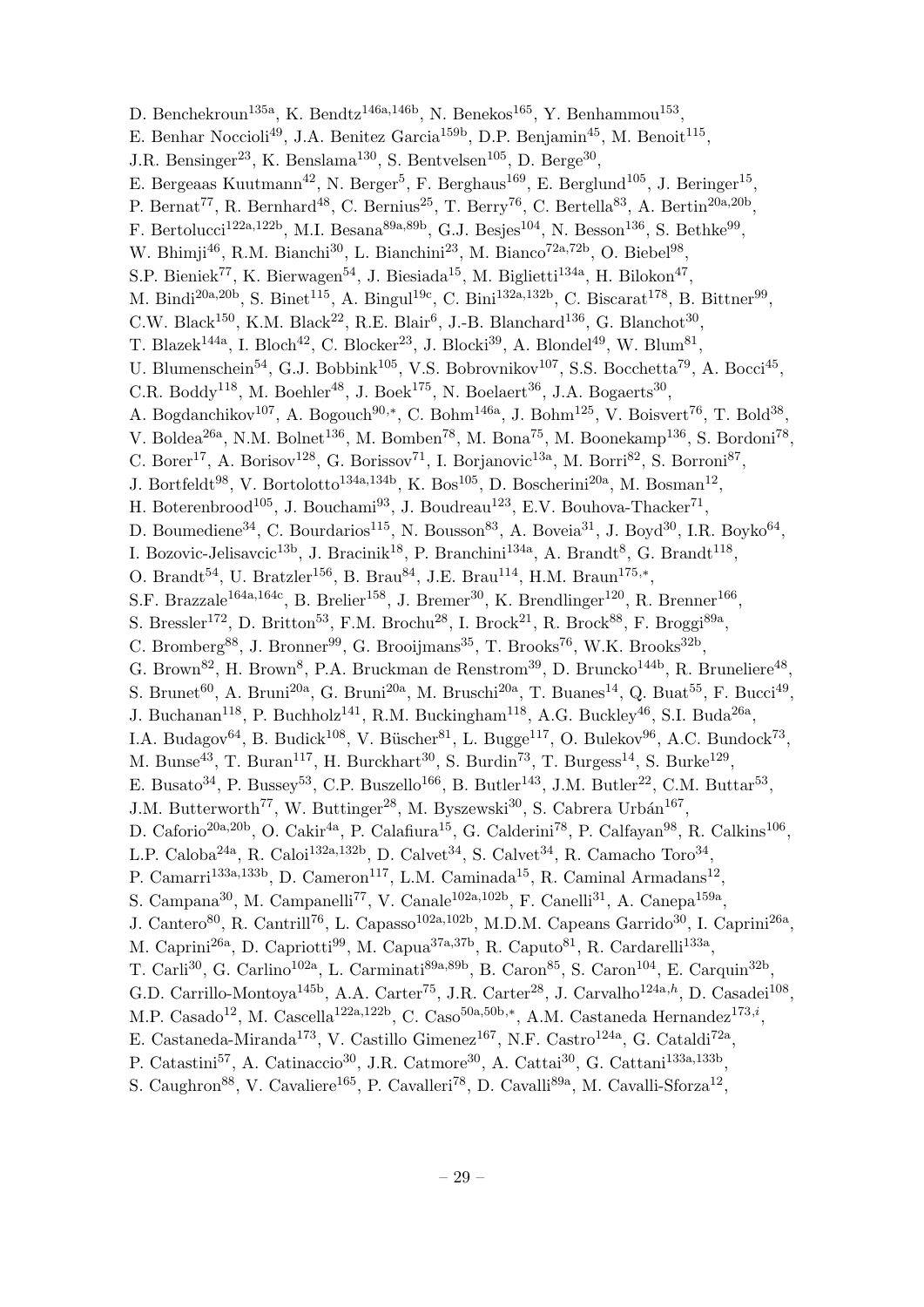V. Cavasinni<sup>122a,122b</sup>, F. Ceradini<sup>134a,134b</sup>, A.S. Cerqueira<sup>24b</sup>, A. Cerri<sup>30</sup>, L. Cerrito<sup>75</sup>, F. Cerutti<sup>47</sup>, S.A. Cetin<sup>19b</sup>, A. Chafaq<sup>135a</sup>, D. Chakraborty<sup>106</sup>, I. Chalupkova<sup>126</sup>, K. Chan<sup>3</sup>, P. Chang<sup>165</sup>, B. Chapleau<sup>85</sup>, J.D. Chapman<sup>28</sup>, J.W. Chapman<sup>87</sup>, E. Chareyre<sup>78</sup>, D.G. Charlton<sup>18</sup>, V. Chavda<sup>82</sup>, C.A. Chavez Barajas<sup>30</sup>, S. Cheatham<sup>85</sup>, S. Chekanov<sup>6</sup>, S.V. Chekulaev<sup>159a</sup>, G.A. Chelkov<sup>64</sup>, M.A. Chelstowska<sup>104</sup>, C. Chen<sup>63</sup>, H. Chen<sup>25</sup>, S. Chen<sup>33c</sup>, X. Chen<sup>173</sup>, Y. Chen<sup>35</sup>, Y. Cheng<sup>31</sup>, A. Cheplakov<sup>64</sup>, R. Cherkaoui El Moursli<sup>135e</sup>, V. Chernyatin<sup>25</sup>, E. Cheu<sup>7</sup>, S.L. Cheung<sup>158</sup>, L. Chevalier<sup>136</sup>, G. Chiefari<sup>102a,102b</sup>, L. Chikovani<sup>51a,\*</sup>, J.T. Childers<sup>30</sup>, A. Chilingarov<sup>71</sup>, G. Chiodini<sup>72a</sup>, A.S. Chisholm<sup>18</sup>, R.T. Chislett<sup>77</sup>, A. Chitan<sup>26a</sup>, M.V. Chizhov<sup>64</sup>, G. Choudalakis<sup>31</sup>, S. Chouridou<sup>137</sup>, I.A. Christidi<sup>77</sup>, A. Christov<sup>48</sup>, D. Chromek-Burckhart<sup>30</sup>, M.L. Chu<sup>151</sup>, J. Chudoba<sup>125</sup>, G. Ciapetti<sup>132a,132b</sup>, A.K. Ciftci<sup>4a</sup>, R. Ciftci<sup>4a</sup>, D. Cinca<sup>34</sup>, V. Cindro<sup>74</sup>, C. Ciocca<sup>20a,20b</sup>, A. Ciocio<sup>15</sup>, M. Cirilli<sup>87</sup>, P. Cirkovic<sup>13b</sup>, Z.H. Citron<sup>172</sup>, M. Citterio<sup>89a</sup>, M. Ciubancan<sup>26a</sup>, A. Clark<sup>49</sup>, P.J. Clark<sup>46</sup>, R.N. Clarke<sup>15</sup>, W. Cleland<sup>123</sup>, J.C. Clemens<sup>83</sup>, B. Clement<sup>55</sup>, C. Clement<sup>146a,146b</sup>, Y. Coadou<sup>83</sup>, M. Cobal<sup>164a,164c</sup>, A. Coccaro<sup>138</sup>, J. Cochran<sup>63</sup>, L. Coffey<sup>23</sup>, J.G. Cogan<sup>143</sup>, J. Coggeshall<sup>165</sup>, E. Cogneras<sup>178</sup>, J. Colas<sup>5</sup>, S. Cole<sup>106</sup>, A.P. Colijn<sup>105</sup>, N.J. Collins<sup>18</sup>, C. Collins-Tooth<sup>53</sup>, J. Collot<sup>55</sup>, T. Colombo<sup>119a,119b</sup>, G. Colon<sup>84</sup>, G. Compostella<sup>99</sup>, P. Conde Muiño<sup>124a</sup>, E. Coniavitis<sup>166</sup>, M.C. Conidi<sup>12</sup>, S.M. Consonni<sup>89a,89b</sup>, V. Consorti<sup>48</sup>, S. Constantinescu<sup>26a</sup>, C. Conta<sup>119a, 119b</sup>, G. Conti<sup>57</sup>, F. Conventi<sup>102a, j</sup>, M. Cooke<sup>15</sup>, B.D. Cooper<sup>77</sup>, A.M. Cooper-Sarkar<sup>118</sup>, K. Copic<sup>15</sup>, T. Cornelissen<sup>175</sup>, M. Corradi<sup>20a</sup>, F. Corriveau<sup>85,k</sup>, A. Cortes-Gonzalez<sup>165</sup>, G. Cortiana<sup>99</sup>, G. Costa<sup>89a</sup>, M.J. Costa<sup>167</sup>, D. Costanzo<sup>139</sup>, D. Côté $^{30}$ , L. Courneyea<sup>169</sup>, G. Cowan<sup>76</sup>, C. Cowden<sup>28</sup>, B.E. Cox<sup>82</sup>, K. Cranmer<sup>108</sup>, F. Crescioli<sup>122a,122b</sup>, M. Cristinziani<sup>21</sup>, G. Crosetti<sup>37a,37b</sup>, S. Crépé-Renaudin<sup>55</sup>, C.-M. Cuciuc<sup>26a</sup>, C. Cuenca Almenar<sup>176</sup>, T. Cuhadar Donszelmann<sup>139</sup>, J. Cummings<sup>176</sup>, M. Curatolo<sup>47</sup>, C.J. Curtis<sup>18</sup>, C. Cuthbert<sup>150</sup>, P. Cwetanski<sup>60</sup>, H. Czirr<sup>141</sup>, P. Czodrowski<sup>44</sup>, Z. Czyczula<sup>176</sup>, S. D'Auria<sup>53</sup>, M. D'Onofrio<sup>73</sup>, A. D'Orazio<sup>132a,132b</sup>, M.J. Da Cunha Sargedas De Sousa<sup>124a</sup>, C. Da Via<sup>82</sup>, W. Dabrowski<sup>38</sup>, A. Dafinca<sup>118</sup>, T. Dai<sup>87</sup>, C. Dallapiccola<sup>84</sup>, M. Dam<sup>36</sup>, M. Dameri<sup>50a,50b</sup>, D.S. Damiani<sup>137</sup>, H.O. Danielsson<sup>30</sup>, V. Dao<sup>49</sup>, G. Darbo<sup>50a</sup>, G.L. Darlea<sup>26b</sup>, J.A. Dassoulas<sup>42</sup>, W. Davey<sup>21</sup>, T. Davidek<sup>126</sup>, N. Davidson<sup>86</sup>, R. Davidson<sup>71</sup>, E. Davies<sup>118,c</sup>, M. Davies<sup>93</sup>, O. Davignon<sup>78</sup>, A.R. Davison<sup>77</sup>, Y. Davygora<sup>58a</sup>, E. Dawe<sup>142</sup>, I. Dawson<sup>139</sup>, R.K. Daya-Ishmukhametova<sup>23</sup>, K. De<sup>8</sup>, R. de Asmundis<sup>102a</sup>, S. De Castro<sup>20a,20b</sup>, S. De Cecco<sup>78</sup>, J. de Graat<sup>98</sup>, N. De Groot<sup>104</sup>, P. de Jong<sup>105</sup>, C. De La Taille<sup>115</sup>, H. De la Torre<sup>80</sup>, F. De Lorenzi<sup>63</sup>, L. de Mora<sup>71</sup>, L. De Nooij<sup>105</sup>, D. De Pedis<sup>132a</sup>, A. De Salvo<sup>132a</sup>, U. De Sanctis<sup>164a,164c</sup>, A. De Santo<sup>149</sup>, J.B. De Vivie De Regie<sup>115</sup>, G. De Zorzi<sup>132a, 132b</sup>, W.J. Dearnaley<sup>71</sup>, R. Debbe<sup>25</sup>, C. Debenedetti<sup>46</sup>, B. Dechenaux<sup>55</sup>, D.V. Dedovich<sup>64</sup>, J. Degenhardt<sup>120</sup>, J. Del Peso<sup>80</sup>, T. Del Prete<sup>122a,122b</sup>, T. Delemontex<sup>55</sup>, M. Deliyergiyev<sup>74</sup>, A. Dell'Acqua<sup>30</sup>, L. Dell'Asta<sup>22</sup>, M. Della Pietra<sup>102a, j</sup>, D. della Volpe<sup>102a,102b</sup>, M. Delmastro<sup>5</sup>, P.A. Delsart<sup>55</sup>, C. Deluca<sup>105</sup>, S. Demers<sup>176</sup>, M. Demichev<sup>64</sup>, B. Demirkoz<sup>12,*l*</sup>, S.P. Denisov<sup>128</sup>, D. Derendarz<sup>39</sup>, J.E. Derkaoui<sup>135d</sup>, F. Derue<sup>78</sup>, P. Dervan<sup>73</sup>, K. Desch<sup>21</sup>, E. Devetak<sup>148</sup>, P.O. Deviveiros<sup>105</sup>, A. Dewhurst<sup>129</sup>, B. DeWilde<sup>148</sup>, S. Dhaliwal<sup>158</sup>, R. Dhullipudi<sup>25,*m*</sup>, A. Di Ciaccio<sup>133a,133b</sup>, L. Di Ciaccio<sup>5</sup>,

C. Di Donato<sup>102a,102b</sup>, A. Di Girolamo<sup>30</sup>, B. Di Girolamo<sup>30</sup>, S. Di Luise<sup>134a,134b</sup>,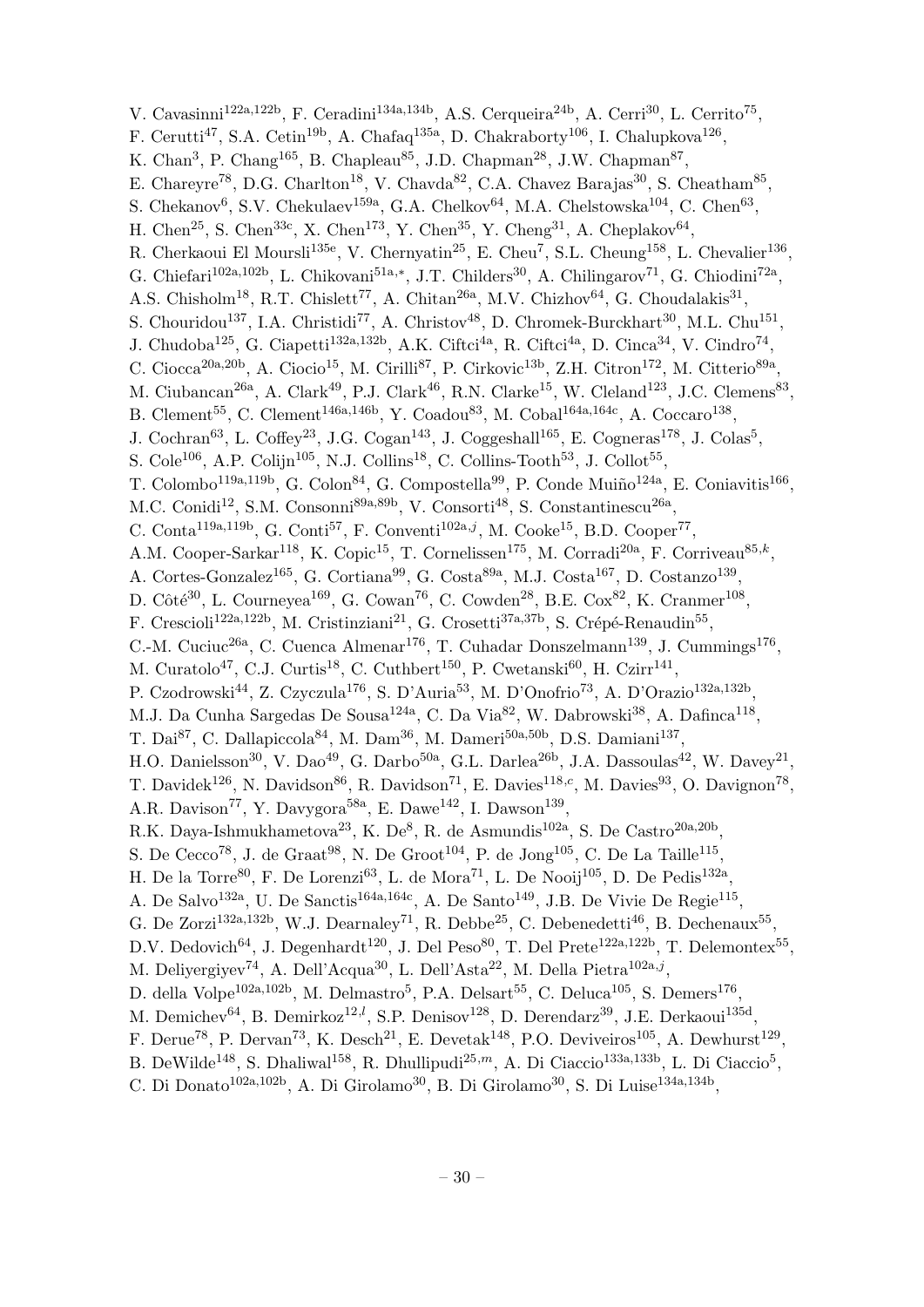A. Di Mattia<sup>173</sup>, B. Di Micco<sup>30</sup>, R. Di Nardo<sup>47</sup>, A. Di Simone<sup>133a,133b</sup>, R. Di Sipio<sup>20a,20b</sup>, M.A. Diaz<sup>32a</sup>, E.B. Diehl<sup>87</sup>, J. Dietrich<sup>42</sup>, T.A. Dietzsch<sup>58a</sup>, S. Diglio<sup>86</sup>, K. Dindar Yagci<sup>40</sup>, J. Dingfelder<sup>21</sup>, F. Dinut<sup>26a</sup>, C. Dionisi<sup>132a,132b</sup>, P. Dita<sup>26a</sup>, S. Dita<sup>26a</sup>, F. Dittus<sup>30</sup>, F. Djama<sup>83</sup>, T. Djobava<sup>51b</sup>, M.A.B. do Vale<sup>24c</sup>, A. Do Valle Wemans<sup>124a,n</sup>, T.K.O. Doan<sup>5</sup>, M. Dobbs<sup>85</sup>, D. Dobos<sup>30</sup>, E. Dobson<sup>30,o</sup>, J. Dodd<sup>35</sup>, C. Doglioni<sup>49</sup>, T. Doherty<sup>53</sup>, Y. Doi<sup>65,\*</sup>, J. Dolejsi<sup>126</sup>, I. Dolenc<sup>74</sup>, Z. Dolezal<sup>126</sup>, B.A. Dolgoshein<sup>96,\*</sup>, T. Dohmae<sup>155</sup>, M. Donadelli<sup>24d</sup>, J. Donini<sup>34</sup>, J. Dopke<sup>30</sup>, A. Doria<sup>102a</sup>, A. Dos Anjos<sup>173</sup>, A. Dotti<sup>122a,122b</sup>, M.T. Dova<sup>70</sup>, A.D. Doxiadis<sup>105</sup>, A.T. Doyle<sup>53</sup>, N. Dressnandt<sup>120</sup>, M. Dris<sup>10</sup>, J. Dubbert<sup>99</sup>, S. Dube<sup>15</sup>, E. Duchovni<sup>172</sup>, G. Duckeck<sup>98</sup>, D. Duda<sup>175</sup>, A. Dudarev<sup>30</sup>, F. Dudziak<sup>63</sup>, M. Dührssen<sup>30</sup>, I.P. Duerdoth<sup>82</sup>, L. Duflot<sup>115</sup>, M-A. Dufour<sup>85</sup>, L. Duguid<sup>76</sup>, M. Dunford<sup>58a</sup>, H. Duran Yildiz<sup>4a</sup>, R. Duxfield<sup>139</sup>, M. Dwuznik<sup>38</sup>, M. Düren<sup>52</sup>, W.L. Ebenstein<sup>45</sup>, J. Ebke<sup>98</sup>, S. Eckweiler<sup>81</sup>, K. Edmonds<sup>81</sup>, W. Edson<sup>2</sup>, C.A. Edwards<sup>76</sup>, N.C. Edwards<sup>53</sup>, W. Ehrenfeld<sup>42</sup>, T. Eifert<sup>143</sup>, G. Eigen<sup>14</sup>, K. Einsweiler<sup>15</sup>, E. Eisenhandler<sup>75</sup>, T. Ekelof<sup>166</sup>, M. El Kacimi<sup>135c</sup>, M. Ellert<sup>166</sup>, S. Elles<sup>5</sup>, F. Ellinghaus<sup>81</sup>, K. Ellis<sup>75</sup>, N. Ellis<sup>30</sup>, J. Elmsheuser<sup>98</sup>, M. Elsing<sup>30</sup>, D. Emeliyanov<sup>129</sup>, R. Engelmann<sup>148</sup>, A. Engl<sup>98</sup>, B. Epp<sup>61</sup>, J. Erdmann<sup>54</sup>, A. Ereditato<sup>17</sup>, D. Eriksson<sup>146a</sup>, J. Ernst<sup>2</sup>, M. Ernst<sup>25</sup>, J. Ernwein<sup>136</sup>, D. Errede<sup>165</sup>, S. Errede<sup>165</sup>, E. Ertel<sup>81</sup>, M. Escalier<sup>115</sup>, H. Esch<sup>43</sup>, C. Escobar<sup>123</sup>, X. Espinal Curull<sup>12</sup>, B. Esposito<sup>47</sup>, F. Etienne<sup>83</sup>, A.I. Etienvre<sup>136</sup>, E. Etzion<sup>153</sup>, D. Evangelakou<sup>54</sup>, H. Evans<sup>60</sup>, L. Fabbri<sup>20a, 20b</sup>, C. Fabre<sup>30</sup>, R.M. Fakhrutdinov<sup>128</sup>, S. Falciano<sup>132a</sup>, Y. Fang<sup>33a</sup>, M. Fanti<sup>89a,89b</sup>, A. Farbin<sup>8</sup>, A. Farilla<sup>134a</sup>, J. Farley<sup>148</sup>, T. Farooque<sup>158</sup>, S. Farrell<sup>163</sup>, S.M. Farrington<sup>170</sup>, P. Farthouat<sup>30</sup>, F. Fassi<sup>167</sup>, P. Fassnacht<sup>30</sup>, D. Fassouliotis<sup>9</sup>, B. Fatholahzadeh<sup>158</sup>, A. Favareto<sup>89a,89b</sup>, L. Fayard<sup>115</sup>, S. Fazio<sup>37a,37b</sup>, R. Febbraro<sup>34</sup>, P. Federic<sup>144a</sup>, O.L. Fedin<sup>121</sup>, W. Fedorko<sup>88</sup>, M. Fehling-Kaschek<sup>48</sup>, L. Feligioni<sup>83</sup>, C. Feng<sup>33d</sup>, E.J. Feng<sup>6</sup>, A.B. Fenyuk<sup>128</sup>, J. Ferencei<sup>144b</sup>, W. Fernando<sup>6</sup>, S. Ferrag<sup>53</sup>, J. Ferrando<sup>53</sup>, V. Ferrara<sup>42</sup>, A. Ferrari<sup>166</sup>, P. Ferrari<sup>105</sup>, R. Ferrari<sup>119a</sup>, D.E. Ferreira de Lima<sup>53</sup>, A. Ferrer<sup>167</sup>, D. Ferrere<sup>49</sup>, C. Ferretti<sup>87</sup>, A. Ferretto Parodi<sup>50a,50b</sup>, M. Fiascaris<sup>31</sup>, F. Fiedler<sup>81</sup>, A. Filipčič<sup>74</sup>, F. Filthaut<sup>104</sup>, M. Fincke-Keeler<sup>169</sup>, M.C.N. Fiolhais<sup>124a,h</sup>, L. Fiorini<sup>167</sup>, A. Firan<sup>40</sup>, G. Fischer<sup>42</sup>, M.J. Fisher<sup>109</sup>, M. Flechl<sup>48</sup>, I. Fleck<sup>141</sup>, J. Fleckner<sup>81</sup>, P. Fleischmann<sup>174</sup>, S. Fleischmann<sup>175</sup>, T. Flick<sup>175</sup>, A. Floderus<sup>79</sup>, L.R. Flores Castillo<sup>173</sup>, M.J. Flowerdew<sup>99</sup>, T. Fonseca Martin<sup>17</sup>, A. Formica<sup>136</sup>, A. Forti<sup>82</sup>, D. Fortin<sup>159a</sup>, D. Fournier<sup>115</sup>, A.J. Fowler<sup>45</sup>, H. Fox<sup>71</sup>, P. Francavilla<sup>12</sup>, M. Franchini<sup>20a,20b</sup>, S. Franchino<sup>119a,119b</sup>, D. Francis<sup>30</sup>, T. Frank<sup>172</sup>, M. Franklin<sup>57</sup>, S. Franz<sup>30</sup>, M. Fraternali<sup>119a,119b</sup>, S. Fratina<sup>120</sup>, S.T. French<sup>28</sup>, C. Friedrich<sup>42</sup>, F. Friedrich<sup>44</sup>, R. Froeschl<sup>30</sup>, D. Froidevaux<sup>30</sup>, J.A. Frost<sup>28</sup>, C. Fukunaga<sup>156</sup>, E. Fullana Torregrosa<sup>30</sup>, B.G. Fulsom<sup>143</sup>, J. Fuster<sup>167</sup>, C. Gabaldon<sup>30</sup>, O. Gabizon<sup>172</sup>, T. Gadfort<sup>25</sup>, S. Gadomski<sup>49</sup>, G. Gagliardi<sup>50a,50b</sup>, P. Gagnon<sup>60</sup>, C. Galea<sup>98</sup>, B. Galhardo<sup>124a</sup>, E.J. Gallas<sup>118</sup>, V. Gallo<sup>17</sup>, B.J. Gallop<sup>129</sup>, P. Gallus<sup>125</sup>, K.K. Gan<sup>109</sup>, Y.S. Gao<sup>143,f</sup>, A. Gaponenko<sup>15</sup>, F. Garberson<sup>176</sup>, M. Garcia-Sciveres<sup>15</sup>, C. García<sup>167</sup>, J.E. García Navarro<sup>167</sup>, R.W. Gardner<sup>31</sup>, N. Garelli<sup>30</sup>, H. Garitaonandia<sup>105</sup>, V. Garonne<sup>30</sup>, C. Gatti<sup>47</sup>, G. Gaudio<sup>119a</sup>, B. Gaur<sup>141</sup>, L. Gauthier<sup>136</sup>, P. Gauzzi<sup>132a,132b</sup>, I.L. Gavrilenko $^{94}$ , C. Gay<sup>168</sup>, G. Gaycken<sup>21</sup>, E.N. Gazis<sup>10</sup>, P. Ge<sup>33d</sup>, Z. Gecse<sup>168</sup>, C.N.P. Gee<sup>129</sup>, D.A.A. Geerts<sup>105</sup>, Ch. Geich-Gimbel<sup>21</sup>, K. Gellerstedt<sup>146a,146b</sup>,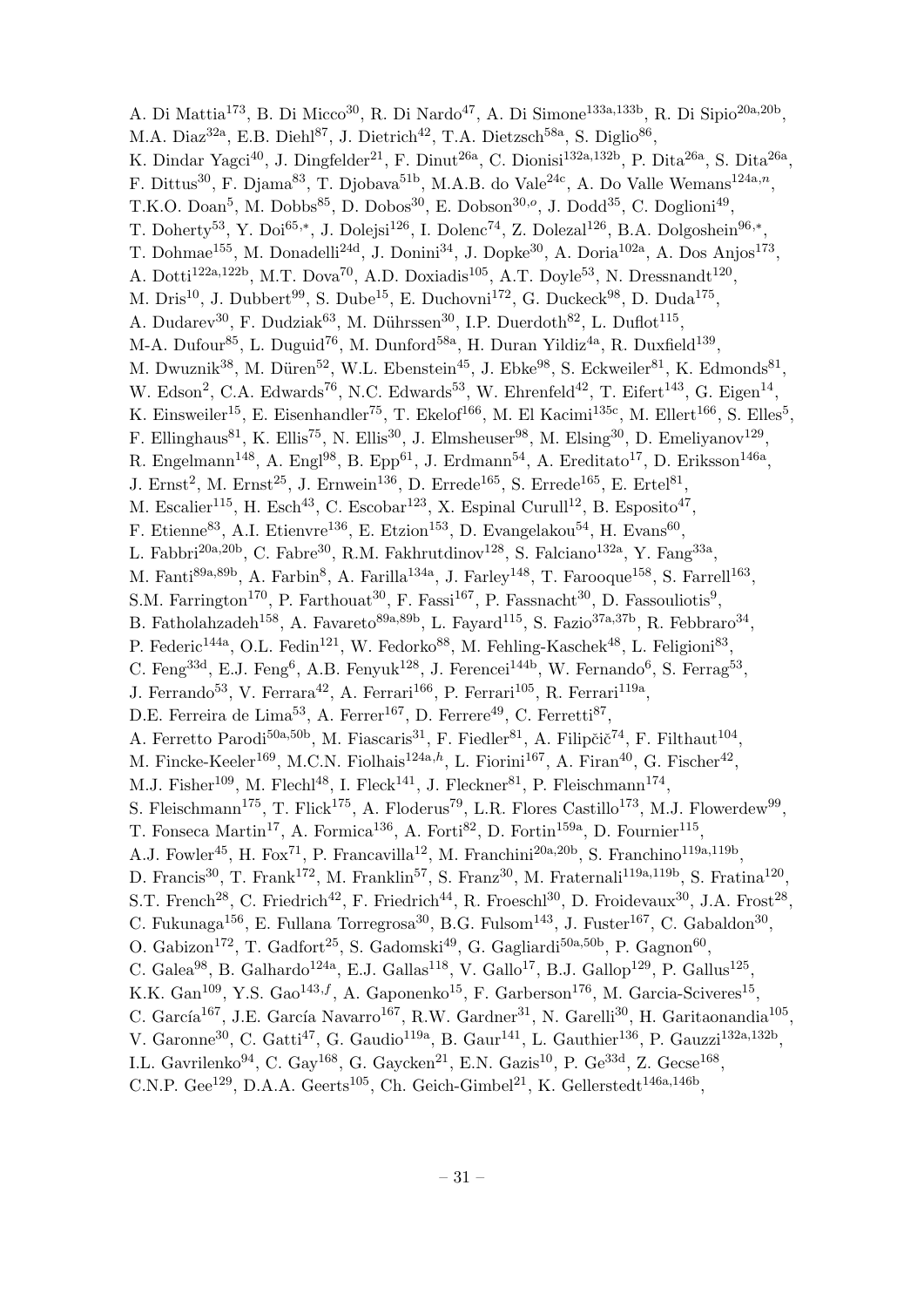C. Gemme<sup>50a</sup>, A. Gemmell<sup>53</sup>, M.H. Genest<sup>55</sup>, S. Gentile<sup>132a,132b</sup>, M. George<sup>54</sup>, S. George<sup>76</sup>, P. Gerlach<sup>175</sup>, A. Gershon<sup>153</sup>, C. Geweniger<sup>58a</sup>, H. Ghazlane<sup>135b</sup>, N. Ghodbane<sup>34</sup>, B. Giacobbe<sup>20a</sup>, S. Giagu<sup>132a,132b</sup>, V. Giakoumopoulou<sup>9</sup>, V. Giangiobbe<sup>12</sup>, F. Gianotti<sup>30</sup>, B. Gibbard<sup>25</sup>, A. Gibson<sup>158</sup>, S.M. Gibson<sup>30</sup>, M. Gilchriese<sup>15</sup>, D. Gillberg<sup>29</sup>, A.R. Gillman<sup>129</sup>, D.M. Gingrich<sup>3,e</sup>, J. Ginzburg<sup>153</sup>, N. Giokaris<sup>9</sup>, M.P. Giordani<sup>164c</sup>, R. Giordano<sup>102a,102b</sup>, F.M. Giorgi<sup>16</sup>, P. Giovannini<sup>99</sup>, P.F. Giraud<sup>136</sup>, D. Giugni<sup>89a</sup>, M. Giunta<sup>93</sup>, B.K. Gjelsten<sup>117</sup>, L.K. Gladilin<sup>97</sup>, C. Glasman<sup>80</sup>, J. Glatzer<sup>21</sup>, A. Glazov<sup>42</sup>, K.W. Glitza<sup>175</sup>, G.L. Glonti<sup>64</sup>, J.R. Goddard<sup>75</sup>, J. Godfrey<sup>142</sup>, J. Godlewski<sup>30</sup>, M. Goebel<sup>42</sup>, T. Göpfert<sup>44</sup>, C. Goeringer<sup>81</sup>, C. Gössling<sup>43</sup>, S. Goldfarb<sup>87</sup>, T. Golling<sup>176</sup>, A. Gomes<sup>124a,b</sup>, L.S. Gomez Fajardo<sup>42</sup>, R. Gonçalo<sup>76</sup>, J. Goncalves Pinto Firmino Da  $\text{Costa}^{42}$ , L. Gonella<sup>21</sup>, S. González de la Hoz<sup>167</sup>, G. Gonzalez Parra<sup>12</sup>, M.L. Gonzalez Silva<sup>27</sup>, S. Gonzalez-Sevilla<sup>49</sup>, J.J. Goodson<sup>148</sup>, L. Goossens<sup>30</sup>, P.A. Gorbounov<sup>95</sup>, H.A. Gordon<sup>25</sup>, I. Gorelov<sup>103</sup>, G. Gorfine<sup>175</sup>, B. Gorini<sup>30</sup>, E. Gorini<sup>72a,72b</sup>, A. Gorišek<sup>74</sup>, E. Gornicki<sup>39</sup>, A.T. Goshaw<sup>6</sup>, M. Gosselink<sup>105</sup>, M.I. Gostkin<sup>64</sup>, I. Gough Eschrich<sup>163</sup>, M. Gouighri<sup>135a</sup>, D. Goujdami<sup>135c</sup>, M.P. Goulette<sup>49</sup>, A.G. Goussiou<sup>138</sup>, C. Goy<sup>5</sup>, S. Gozpinar<sup>23</sup>, I. Grabowska-Bold<sup>38</sup>, P. Grafström<sup>20a,20b</sup>, K-J. Grahn<sup>42</sup>, E. Gramstad<sup>117</sup>, F. Grancagnolo<sup>72a</sup>, S. Grancagnolo<sup>16</sup>, V. Grassi<sup>148</sup>, V. Gratchev<sup>121</sup>, N. Grau<sup>35</sup>, H.M. Gray<sup>30</sup>, J.A. Gray<sup>148</sup>, E. Graziani<sup>134a</sup>, O.G. Grebenyuk<sup>121</sup>, T. Greenshaw<sup>73</sup>, Z.D. Greenwood<sup>25,*m*</sup>, K. Gregersen<sup>36</sup>, I.M. Gregor<sup>42</sup>, P. Grenier<sup>143</sup>, J. Griffiths<sup>8</sup>, N. Grigalashvili<sup>64</sup>, A.A. Grillo<sup>137</sup>, S. Grinstein<sup>12</sup>, Ph. Gris<sup>34</sup>, Y.V. Grishkevich<sup>97</sup>, J.-F. Grivaz<sup>115</sup>, E. Gross<sup>172</sup>, J. Grosse-Knetter<sup>54</sup>, J. Groth-Jensen<sup>172</sup>, K. Grybel<sup>141</sup>, D. Guest<sup>176</sup>, C. Guicheney<sup>34</sup>, E. Guido<sup>50a,50b</sup>, S. Guindon<sup>54</sup>, U. Gul<sup>53</sup>, J. Gunther<sup>125</sup>, B. Guo<sup>158</sup>, J. Guo<sup>35</sup>, P. Gutierrez<sup>111</sup>, N. Guttman<sup>153</sup>, O. Gutzwiller<sup>173</sup>, C. Guyot<sup>136</sup>, C. Gwenlan<sup>118</sup>, C.B. Gwilliam<sup>73</sup>, A. Haas<sup>108</sup>, S. Haas<sup>30</sup>, C. Haber<sup>15</sup>, H.K. Hadavand<sup>8</sup>, D.R. Hadley<sup>18</sup>, P. Haefner<sup>21</sup>, F. Hahn<sup>30</sup>, Z. Hajduk<sup>39</sup>, H. Hakobyan<sup>177</sup>, D. Hall<sup>118</sup>, K. Hamacher<sup>175</sup>, P. Hamal<sup>113</sup>, K. Hamano<sup>86</sup>, M. Hamer<sup>54</sup>, A. Hamilton<sup>145b,p</sup>, S. Hamilton<sup>161</sup>, L. Han<sup>33b</sup>, K. Hanagaki<sup>116</sup>, K. Hanawa<sup>160</sup>, M. Hance<sup>15</sup>, C. Handel<sup>81</sup>, P. Hanke<sup>58a</sup>, J.R. Hansen<sup>36</sup>, J.B. Hansen<sup>36</sup>, J.D. Hansen<sup>36</sup>, P.H. Hansen<sup>36</sup>, P. Hansson<sup>143</sup>, K. Hara<sup>160</sup>, T. Harenberg<sup>175</sup>, S. Harkusha<sup>90</sup>, D. Harper<sup>87</sup>, R.D. Harrington<sup>46</sup>, O.M. Harris<sup>138</sup>, J. Hartert<sup>48</sup>, F. Hartjes<sup>105</sup>, T. Haruyama<sup>65</sup>, A. Harvey<sup>56</sup>, S. Hasegawa<sup>101</sup>, Y. Hasegawa<sup>140</sup>, S. Hassani<sup>136</sup>, S. Haug<sup>17</sup>, M. Hauschild<sup>30</sup>, R. Hauser<sup>88</sup>, M. Havranek<sup>21</sup>, C.M. Hawkes<sup>18</sup>, R.J. Hawkings<sup>30</sup>, A.D. Hawkins<sup>79</sup>, T. Hayakawa<sup>66</sup>, T. Hayashi<sup>160</sup>, D. Hayden<sup>76</sup>, C.P. Hays<sup>118</sup>, H.S. Hayward<sup>73</sup>, S.J. Haywood<sup>129</sup>, S.J. Head<sup>18</sup>, V. Hedberg<sup>79</sup>, L. Heelan<sup>8</sup>, S. Heim<sup>120</sup>, B. Heinemann<sup>15</sup>, S. Heisterkamp<sup>36</sup>, L. Helary<sup>22</sup>, C. Heller<sup>98</sup>, M. Heller<sup>30</sup>, S. Hellman<sup>146a,146b</sup>, D. Hellmich<sup>21</sup>, C. Helsens<sup>12</sup>, R.C.W. Henderson<sup>71</sup>, M. Henke<sup>58a</sup>, A. Henrichs<sup>176</sup>, A.M. Henriques Correia<sup>30</sup>, S. Henrot-Versille<sup>115</sup>, C. Hensel<sup>54</sup>, T. Hen $6^{175}$ , C.M. Hernandez<sup>8</sup>, Y. Hernández Jiménez<sup>167</sup>, R. Herrberg<sup>16</sup>, G. Herten<sup>48</sup>, R. Hertenberger<sup>98</sup>, L. Hervas<sup>30</sup>, G.G. Hesketh<sup>77</sup>, N.P. Hessey<sup>105</sup>, E. Higón-Rodriguez<sup>167</sup>, J.C. Hill<sup>28</sup>, K.H. Hiller<sup>42</sup>, S. Hillert<sup>21</sup>, S.J. Hillier<sup>18</sup>, I. Hinchliffe<sup>15</sup>, E. Hines<sup>120</sup>, M. Hirose<sup>116</sup>, F. Hirsch<sup>43</sup>, D. Hirschbuehl<sup>175</sup>, J. Hobbs<sup>148</sup>, N. Hod<sup>153</sup>, M.C. Hodgkinson<sup>139</sup>, P. Hodgson<sup>139</sup>, A. Hoecker<sup>30</sup>, M.R. Hoeferkamp<sup>103</sup>, J. Hoffman<sup>40</sup>, D. Hoffmann<sup>83</sup>, M. Hohlfeld<sup>81</sup>, M. Holder<sup>141</sup>, S.O. Holmgren<sup>146a</sup>, T. Holy<sup>127</sup>, J.L. Holzbauer<sup>88</sup>, T.M. Hong<sup>120</sup>, L. Hooft van Huysduynen<sup>108</sup>, S. Horner<sup>48</sup>,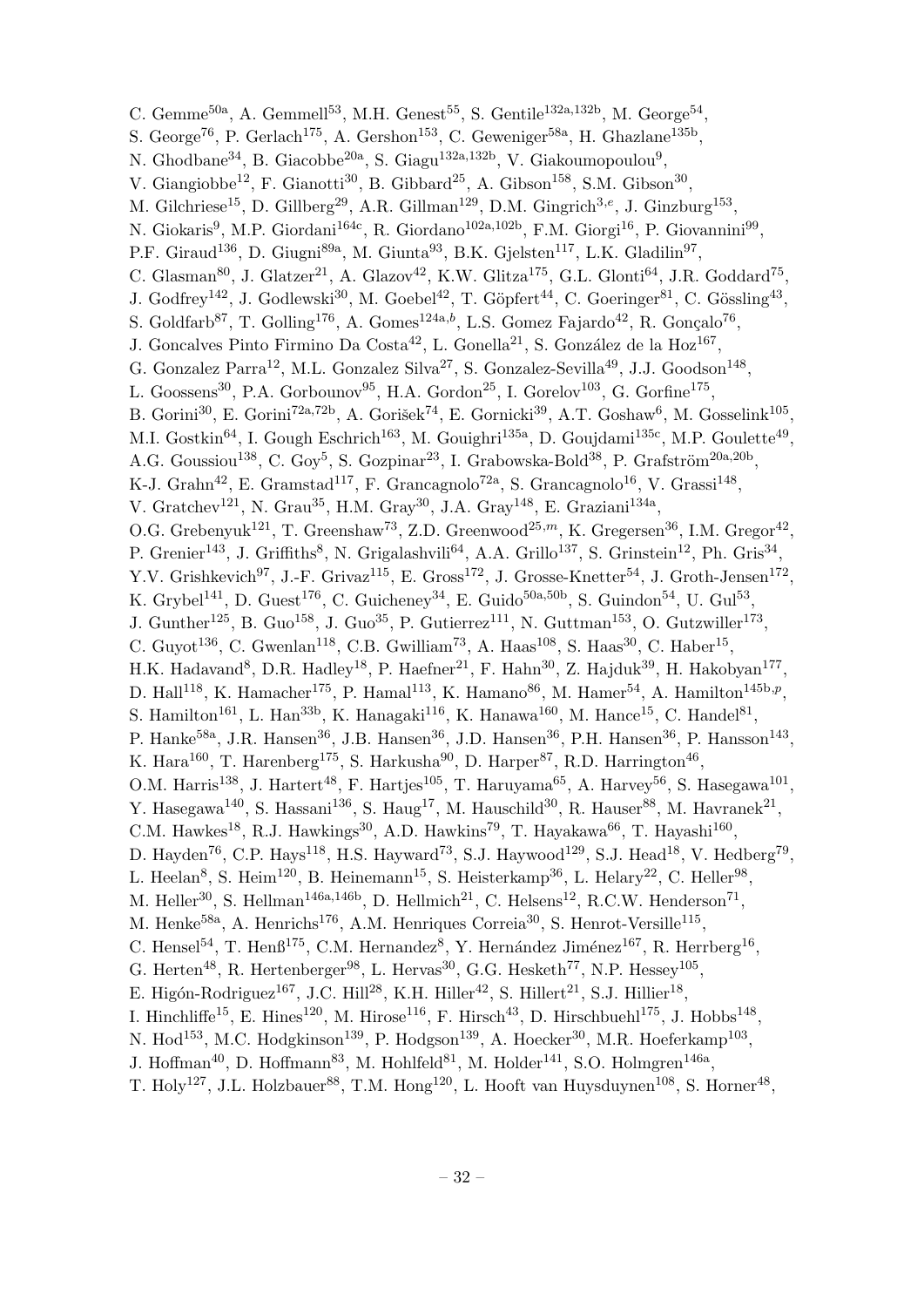J-Y. Hostachy<sup>55</sup>, S. Hou<sup>151</sup>, A. Hoummada<sup>135a</sup>, J. Howard<sup>118</sup>, J. Howarth<sup>82</sup>, I. Hristova<sup>16</sup>, J. Hrivnac<sup>115</sup>, T. Hryn'ova<sup>5</sup>, P.J. Hsu<sup>81</sup>, S.-C. Hsu<sup>15</sup>, D. Hu<sup>35</sup>, Z. Hubacek<sup>127</sup>, F. Hubaut<sup>83</sup>, F. Huegging<sup>21</sup>, A. Huettmann<sup>42</sup>, T.B. Huffman<sup>118</sup>, E.W. Hughes<sup>35</sup>, G. Hughes<sup>71</sup>, M. Huhtinen<sup>30</sup>, M. Hurwitz<sup>15</sup>, N. Huseynov<sup>64,q</sup>, J. Huston<sup>88</sup>, J. Huth<sup>57</sup>, G. Iacobucci<sup>49</sup>, G. Iakovidis<sup>10</sup>, M. Ibbotson<sup>82</sup>, I. Ibragimov<sup>141</sup>, L. Iconomidou-Fayard<sup>115</sup>, J. Idarraga<sup>115</sup>, P. Iengo<sup>102a</sup>, O. Igonkina<sup>105</sup>, Y. Ikegami<sup>65</sup>, M. Ikeno<sup>65</sup>, D. Iliadis<sup>154</sup>, N. Ilic<sup>158</sup>, T. Ince<sup>99</sup>, P. Ioannou<sup>9</sup>, M. Iodice<sup>134a</sup>, K. Iordanidou<sup>9</sup>, V. Ippolito<sup>132a,132b</sup>, A. Irles Quiles<sup>167</sup>, C. Isaksson<sup>166</sup>, M. Ishino<sup>67</sup>, M. Ishitsuka<sup>157</sup>, R. Ishmukhametov<sup>109</sup>, C. Issever<sup>118</sup>, S. Istin<sup>19a</sup>, A.V. Ivashin<sup>128</sup>, W. Iwanski<sup>39</sup>, H. Iwasaki<sup>65</sup>, J.M. Izen<sup>41</sup>, V. Izzo<sup>102a</sup>, B. Jackson<sup>120</sup>, J.N. Jackson<sup>73</sup>, P. Jackson<sup>1</sup>, M.R. Jaekel<sup>30</sup>, V. Jain<sup>60</sup>, K. Jakobs<sup>48</sup>, S. Jakobsen<sup>36</sup>, T. Jakoubek<sup>125</sup>, J. Jakubek<sup>127</sup>, D.O. Jamin<sup>151</sup>, D.K. Jana<sup>111</sup>, E. Jansen<sup>77</sup>, H. Jansen<sup>30</sup>, J. Janssen<sup>21</sup>, A. Jantsch<sup>99</sup>, M. Janus<sup>48</sup>, R.C. Jared<sup>173</sup>, G. Jarlskog<sup>79</sup>, L. Jeanty<sup>57</sup>, I. Jen-La Plante<sup>31</sup>, D. Jennens<sup>86</sup>, P. Jenni<sup>30</sup>, A.E. Loevschall-Jensen<sup>36</sup>, P. Jež<sup>36</sup>, S. Jézéquel<sup>5</sup>, M.K. Jha<sup>20a</sup>, H. Ji<sup>173</sup>, W. Ji<sup>81</sup>, J. Jia<sup>148</sup>, Y. Jiang<sup>33b</sup>, M. Jimenez Belenguer<sup>42</sup>, S. Jin<sup>33a</sup>, O. Jinnouchi<sup>157</sup>, M.D. Joergensen<sup>36</sup>, D. Joffe<sup>40</sup>, M. Johansen<sup>146a,146b</sup>, K.E. Johansson<sup>146a</sup>, P. Johansson<sup>139</sup>, S. Johnert<sup>42</sup>, K.A. Johns<sup>7</sup>, K. Jon-And<sup>146a,146b</sup>, G. Jones<sup>170</sup>, R.W.L. Jones<sup>71</sup>, T.J. Jones<sup>73</sup>, C. Joram<sup>30</sup>, P.M. Jorge<sup>124a</sup>, K.D. Joshi<sup>82</sup>, J. Jovicevic<sup>147</sup>, T. Jovin<sup>13b</sup>, X. Ju<sup>173</sup>, C.A. Jung<sup>43</sup>, R.M. Jungst<sup>30</sup>, V. Juranek<sup>125</sup>, P. Jussel<sup>61</sup>, A. Juste Rozas<sup>12</sup>, S. Kabana<sup>17</sup>, M. Kaci<sup>167</sup>, A. Kaczmarska $^{39}$ , P. Kadlecik $^{36}$ , M. Kado $^{115}$ , H. Kagan $^{109}$ , M. Kagan $^{57}$ , E. Kajomovitz<sup>152</sup>, S. Kalinin<sup>175</sup>, L.V. Kalinovskaya<sup>64</sup>, S. Kama<sup>40</sup>, N. Kanaya<sup>155</sup>, M. Kaneda<sup>30</sup>, S. Kaneti<sup>28</sup>, T. Kanno<sup>157</sup>, V.A. Kantserov<sup>96</sup>, J. Kanzaki<sup>65</sup>, B. Kaplan<sup>108</sup>, A. Kapliy<sup>31</sup>, J. Kaplon<sup>30</sup>, D. Kar<sup>53</sup>, M. Karagounis<sup>21</sup>, K. Karakostas<sup>10</sup>, M. Karnevskiy<sup>42</sup>, V. Kartvelishvili<sup>71</sup>, A.N. Karyukhin<sup>128</sup>, L. Kashif<sup>173</sup>, G. Kasieczka<sup>58b</sup>, R.D. Kass<sup>109</sup>, A. Kastanas<sup>14</sup>, M. Kataoka<sup>5</sup>, Y. Kataoka<sup>155</sup>, E. Katsoufis<sup>10</sup>, J. Katzy<sup>42</sup>, V. Kaushik<sup>7</sup>, K. Kawagoe $^{69}$ , T. Kawamoto $^{155}$ , G. Kawamura $^{81}$ , M.S. Kayl $^{105}$ , S. Kazama $^{155}$ , V.A. Kazanin<sup>107</sup>, M.Y. Kazarinov<sup>64</sup>, R. Keeler<sup>169</sup>, P.T. Keener<sup>120</sup>, R. Kehoe<sup>40</sup>, M. Keil<sup>54</sup>, G.D. Kekelidze<sup>64</sup>, J.S. Keller<sup>138</sup>, M. Kenyon<sup>53</sup>, O. Kepka<sup>125</sup>, N. Kerschen<sup>30</sup>, B.P. Kerševan<sup>74</sup>, S. Kersten<sup>175</sup>, K. Kessoku<sup>155</sup>, J. Keung<sup>158</sup>, F. Khalil-zada<sup>11</sup>, H. Khandanyan<sup>146a,146b</sup>, A. Khanov<sup>112</sup>, D. Kharchenko<sup>64</sup>, A. Khodinov<sup>96</sup>, A. Khomich<sup>58a</sup>, T.J. Khoo<sup>28</sup>, G. Khoriauli<sup>21</sup>, A. Khoroshilov<sup>175</sup>, V. Khovanskiy<sup>95</sup>, E. Khramov<sup>64</sup>, J. Khubua<sup>51b</sup>, H. Kim<sup>146a,146b</sup>, S.H. Kim<sup>160</sup>, N. Kimura<sup>171</sup>, O. Kind<sup>16</sup>, B.T. King<sup>73</sup>, M. King $^{66}$ , R.S.B. King $^{118}$ , J. Kirk $^{129}$ , A.E. Kiryunin $^{99}$ , T. Kishimoto $^{66}$ , D. Kisielewska<sup>38</sup>, T. Kitamura<sup>66</sup>, T. Kittelmann<sup>123</sup>, K. Kiuchi<sup>160</sup>, E. Kladiva<sup>144b</sup>, M. Klein<sup>73</sup>, U. Klein<sup>73</sup>, K. Kleinknecht<sup>81</sup>, M. Klemetti<sup>85</sup>, A. Klier<sup>172</sup>, P. Klimek<sup>146a,146b</sup>, A. Klimentov<sup>25</sup>, R. Klingenberg<sup>43</sup>, J.A. Klinger<sup>82</sup>, E.B. Klinkby<sup>36</sup>, T. Klioutchnikova<sup>30</sup>, P.F. Klok<sup>104</sup>, S. Klous<sup>105</sup>, E.-E. Kluge<sup>58a</sup>, T. Kluge<sup>73</sup>, P. Kluit<sup>105</sup>, S. Kluth<sup>99</sup>, E. Kneringer<sup>61</sup>, E.B.F.G. Knoops<sup>83</sup>, A. Knue<sup>54</sup>, B.R. Ko<sup>45</sup>, T. Kobayashi<sup>155</sup>, M. Kobel<sup>44</sup>, M. Kocian<sup>143</sup>, P. Kodys<sup>126</sup>, K. Köneke<sup>30</sup>, A.C. König<sup>104</sup>, S. Koenig<sup>81</sup>, L. Köpke<sup>81</sup>, F. Koetsveld<sup>104</sup>, P. Koevesarki<sup>21</sup>, T. Koffas<sup>29</sup>, E. Koffeman<sup>105</sup>, L.A. Kogan<sup>118</sup>, S. Kohlmann<sup>175</sup>, F. Kohn<sup>54</sup>, Z. Kohout<sup>127</sup>, T. Kohriki<sup>65</sup>, T. Koi<sup>143</sup>, G.M. Kolachev<sup>107,\*</sup>, H. Kolanoski<sup>16</sup>, V. Kolesnikov<sup>64</sup>, I. Koletsou<sup>89a</sup>, J. Koll<sup>88</sup>, A.A. Komar<sup>94</sup>, Y. Komori<sup>155</sup>, T. Kondo<sup>65</sup>, T. Kono<sup>42,r</sup>, A.I. Kononov<sup>48</sup>, R. Konoplich<sup>108,s</sup>, N. Konstantinidis<sup>77</sup>,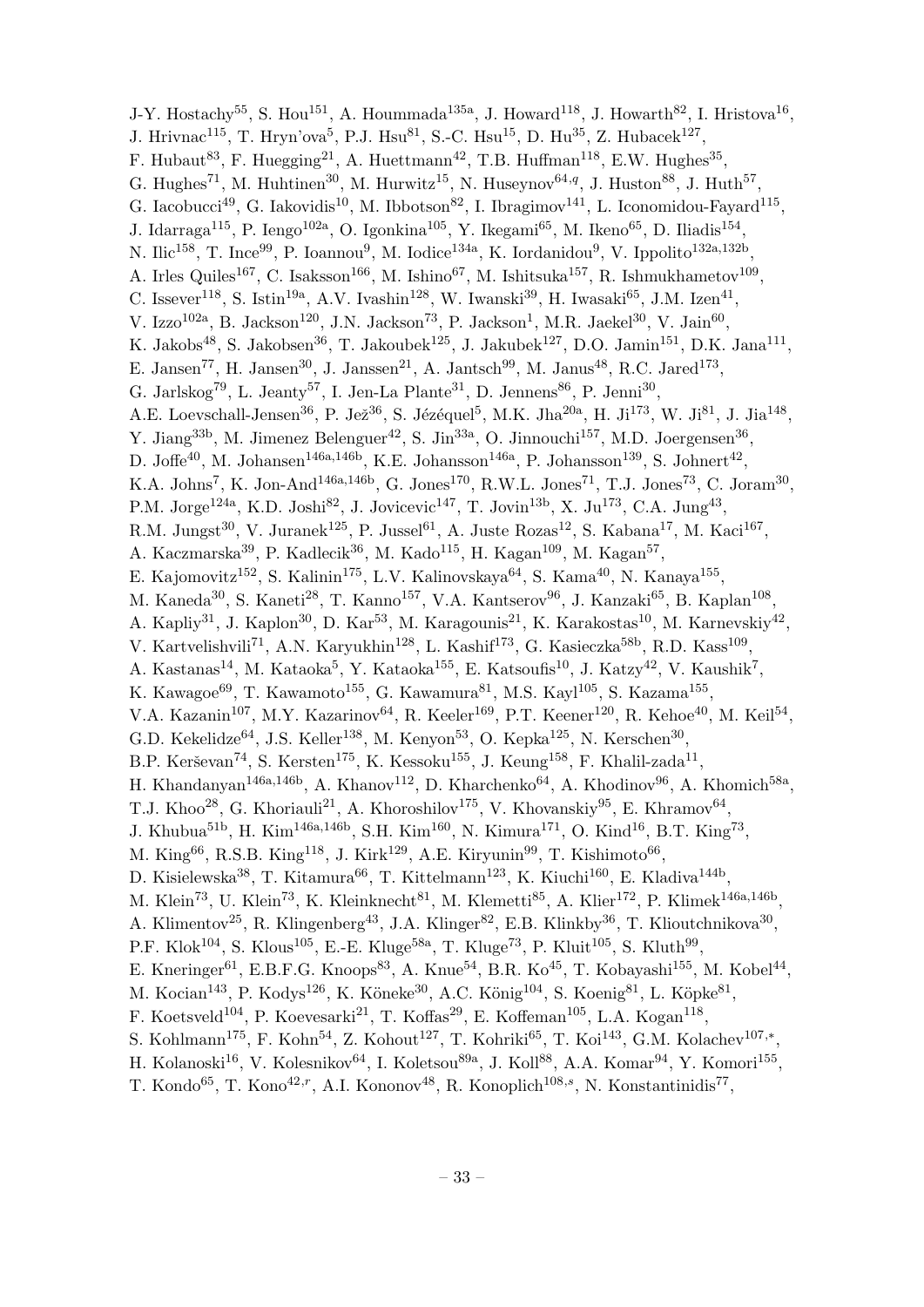R. Kopeliansky<sup>152</sup>, S. Koperny<sup>38</sup>, K. Korcyl<sup>39</sup>, K. Kordas<sup>154</sup>, A. Korn<sup>118</sup>, A. Korol<sup>107</sup>, I. Korolkov<sup>12</sup>, E.V. Korolkova<sup>139</sup>, V.A. Korotkov<sup>128</sup>, O. Kortner<sup>99</sup>, S. Kortner<sup>99</sup>, V.V. Kostyukhin<sup>21</sup>, S. Kotov<sup>99</sup>, V.M. Kotov<sup>64</sup>, A. Kotwal<sup>45</sup>, C. Kourkoumelis<sup>9</sup>, V. Kouskoura<sup>154</sup>, A. Koutsman<sup>159a</sup>, R. Kowalewski<sup>169</sup>, T.Z. Kowalski<sup>38</sup>, W. Kozanecki<sup>136</sup>, A.S. Kozhin<sup>128</sup>, V. Kral<sup>127</sup>, V.A. Kramarenko<sup>97</sup>, G. Kramberger<sup>74</sup>, M.W. Krasny<sup>78</sup>, A. Krasznahorkay<sup>108</sup>, J.K. Kraus<sup>21</sup>, S. Kreiss<sup>108</sup>, F. Krejci<sup>127</sup>, J. Kretzschmar<sup>73</sup>, N. Krieger<sup>54</sup>, P. Krieger<sup>158</sup>, K. Kroeninger<sup>54</sup>, H. Kroha<sup>99</sup>, J. Kroll<sup>120</sup>, J. Kroseberg<sup>21</sup>, J. Krstic<sup>13a</sup>, U. Kruchonak<sup>64</sup>, H. Krüger<sup>21</sup>, T. Kruker<sup>17</sup>, N. Krumnack<sup>63</sup>, Z.V. Krumshteyn<sup>64</sup>, M.K. Kruse<sup>45</sup>, T. Kubota<sup>86</sup>, S. Kuday<sup>4a</sup>, S. Kuehn<sup>48</sup>, A. Kugel<sup>58c</sup>, T. Kuhl<sup>42</sup>, D. Kuhn<sup>61</sup>, V. Kukhtin<sup>64</sup>, Y. Kulchitsky<sup>90</sup>, S. Kuleshov<sup>32b</sup>, C. Kummer<sup>98</sup>, M. Kuna<sup>78</sup>, J. Kunkle<sup>120</sup>, A. Kupco<sup>125</sup>, H. Kurashige<sup>66</sup>, M. Kurata<sup>160</sup>, Y.A. Kurochkin<sup>90</sup>, V. Kus<sup>125</sup>, E.S. Kuwertz<sup>147</sup>, M. Kuze<sup>157</sup>, J. Kvita<sup>142</sup>, R. Kwee<sup>16</sup>, A. La Rosa<sup>49</sup>, L. La Rotonda<sup>37a,37b</sup>, L. Labarga<sup>80</sup>, J. Labbe<sup>5</sup>, S. Lablak<sup>135a</sup>, C. Lacasta<sup>167</sup>, F. Lacava<sup>132a,132b</sup>, J. Lacey<sup>29</sup>, H. Lacker<sup>16</sup>, D. Lacour<sup>78</sup>, V.R. Lacuesta<sup>167</sup>, E. Ladygin<sup>64</sup>, R. Lafaye<sup>5</sup>, B. Laforge<sup>78</sup>, T. Lagouri<sup>176</sup>, S. Lai<sup>48</sup>, E. Laisne<sup>55</sup>, L. Lambourne<sup>77</sup>, C.L. Lampen<sup>7</sup>, W. Lampl<sup>7</sup>, E. Lancon<sup>136</sup>, U. Landgraf<sup>48</sup>, M.P.J. Landon<sup>75</sup>, V.S. Lang<sup>58a</sup>, C. Lange<sup>42</sup>, A.J. Lankford<sup>163</sup>, F. Lanni<sup>25</sup>, K. Lantzsch<sup>175</sup>, A. Lanza<sup>119a</sup>, S. Laplace<sup>78</sup>, C. Lapoire<sup>21</sup>, J.F. Laporte<sup>136</sup>, T. Lari<sup>89a</sup>, A. Larner<sup>118</sup>, M. Lassnig<sup>30</sup>, P. Laurelli<sup>47</sup>, V. Lavorini<sup>37a, 37b</sup>, W. Lavrijsen<sup>15</sup>, P. Laycock<sup>73</sup>, O. Le Dortz<sup>78</sup>, E. Le Guirriec<sup>83</sup>, E. Le Menedeu<sup>12</sup>, T. LeCompte<sup>6</sup>, F. Ledroit-Guillon<sup>55</sup>, H. Lee<sup>105</sup>, J.S.H. Lee<sup>116</sup>, S.C. Lee<sup>151</sup>, L. Lee<sup>176</sup>, M. Lefebvre<sup>169</sup>, M. Legendre<sup>136</sup>, F. Legger<sup>98</sup>, C. Leggett<sup>15</sup>, M. Lehmacher<sup>21</sup>, G. Lehmann Miotto<sup>30</sup>, A.G. Leister<sup>176</sup>, M.A.L. Leite<sup>24d</sup>, R. Leitner<sup>126</sup>, D. Lellouch<sup>172</sup>, B. Lemmer<sup>54</sup>, V. Lendermann<sup>58a</sup>, K.J.C. Leney<sup>145b</sup>, T. Lenz<sup>105</sup>, G. Lenzen<sup>175</sup>, B. Lenzi<sup>30</sup>, K. Leonhardt<sup>44</sup>, S. Leontsinis<sup>10</sup>, F. Lepold<sup>58a</sup>, C. Leroy<sup>93</sup>, J-R. Lessard<sup>169</sup>, C.G. Lester<sup>28</sup>, C.M. Lester<sup>120</sup>, J. Levêque<sup>5</sup>, D. Levin<sup>87</sup>, L.J. Levinson<sup>172</sup>, A. Lewis<sup>118</sup>, G.H. Lewis<sup>108</sup>, A.M. Leyko<sup>21</sup>, M. Leyton<sup>16</sup>, B. Li<sup>33b</sup>, B. Li<sup>83</sup>, H. Li<sup>148</sup>, H.L. Li<sup>31</sup>, S. Li<sup>33b,t</sup>, X. Li<sup>87</sup>, Z. Liang<sup>118,u</sup>, H. Liao<sup>34</sup>, B. Liberti<sup>133a</sup>, P. Lichard<sup>30</sup>, M. Lichtnecker<sup>98</sup>, K. Lie<sup>165</sup>, W. Liebig<sup>14</sup>, C. Limbach<sup>21</sup>, A. Limosani<sup>86</sup>, M. Limper<sup>62</sup>, S.C. Lin<sup>151,v</sup>, F. Linde<sup>105</sup>, J.T. Linnemann<sup>88</sup>, E. Lipeles<sup>120</sup>, A. Lipniacka<sup>14</sup>, T.M. Liss<sup>165</sup>, D. Lissauer<sup>25</sup>, A. Lister<sup>49</sup>, A.M. Litke<sup>137</sup>, C. Liu<sup>29</sup>, D. Liu<sup>151</sup>, H. Liu<sup>87</sup>, J.B. Liu<sup>87</sup>, L. Liu<sup>87</sup>, M. Liu<sup>33b</sup>, Y. Liu<sup>33b</sup>, M. Livan<sup>119a,119b</sup>, S.S.A. Livermore<sup>118</sup>, A. Lleres<sup>55</sup>, J. Llorente Merino<sup>80</sup>, S.L. Lloyd<sup>75</sup>, E. Lobodzinska<sup>42</sup>, P. Loch<sup>7</sup>, W.S. Lockman<sup>137</sup>, T. Loddenkoetter<sup>21</sup>, F.K. Loebinger<sup>82</sup>, A. Loginov<sup>176</sup>, C.W. Loh<sup>168</sup>, T. Lohse<sup>16</sup>, K. Lohwasser<sup>48</sup>, M. Lokajicek<sup>125</sup>, V.P. Lombardo<sup>5</sup>, R.E. Long<sup>71</sup>, L. Lopes<sup>124a</sup>, D. Lopez Mateos<sup>57</sup>, J. Lorenz<sup>98</sup>, N. Lorenzo Martinez<sup>115</sup>, M. Losada<sup>162</sup>, P. Loscutoff<sup>15</sup>, F. Lo Sterzo<sup>132a,132b</sup>, M.J. Losty<sup>159a,\*</sup>, X. Lou<sup>41</sup>, A. Lounis<sup>115</sup>, K.F. Loureiro<sup>162</sup>, J. Love<sup>6</sup>, P.A. Love<sup>71</sup>, A.J. Lowe<sup>143,f</sup>, F. Lu<sup>33a</sup>, H.J. Lubatti<sup>138</sup>, C. Luci<sup>132a,132b</sup>, A. Lucotte<sup>55</sup>, A. Ludwig<sup>44</sup>, D. Ludwig<sup>42</sup>, I. Ludwig<sup>48</sup>, J. Ludwig<sup>48</sup>, F. Luehring<sup>60</sup>, G. Luijckx<sup>105</sup>, W. Lukas<sup>61</sup>, L. Luminari<sup>132a</sup>, E. Lund<sup>117</sup>, B. Lund-Jensen<sup>147</sup>, B. Lundberg<sup>79</sup>, J. Lundberg<sup>146a,146b</sup>, O. Lundberg<sup>146a,146b</sup>, J. Lundquist<sup>36</sup>, M. Lungwitz<sup>81</sup>, D. Lynn<sup>25</sup>, E. Lytken<sup>79</sup>, H. Ma<sup>25</sup>, L.L. Ma<sup>173</sup>, G. Maccarrone<sup>47</sup>, A. Macchiolo<sup>99</sup>, B. Maček<sup>74</sup>, J. Machado Miguens<sup>124a</sup>, D. Macina<sup>30</sup>, R. Mackeprang<sup>36</sup>, R.J. Madaras<sup>15</sup>, H.J. Maddocks<sup>71</sup>, W.F. Mader<sup>44</sup>, R. Maenner<sup>58c</sup>, T. Maeno<sup>25</sup>, P. Mättig<sup>175</sup>, S. Mättig<sup>42</sup>,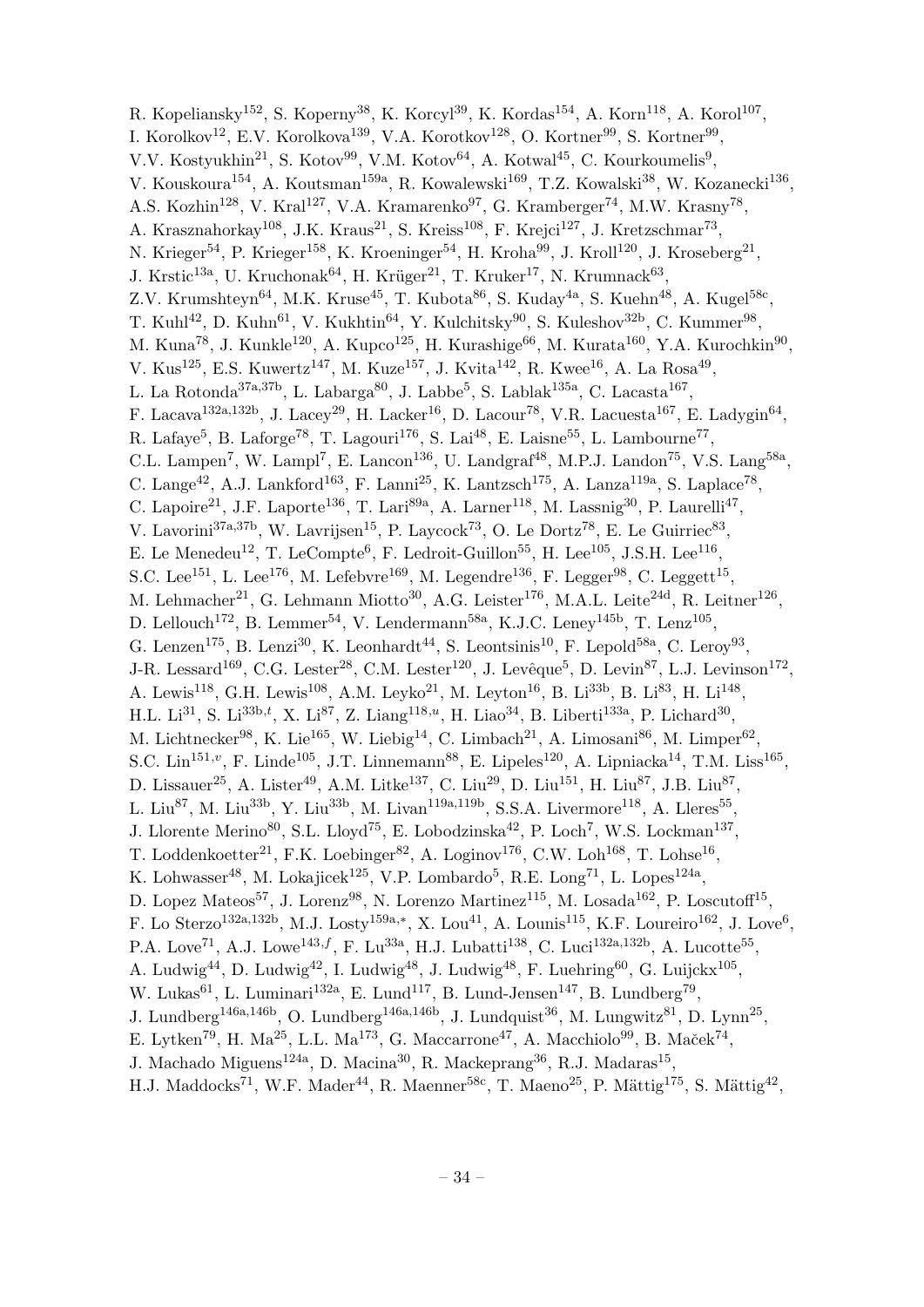L. Magnoni<sup>163</sup>, E. Magradze<sup>54</sup>, K. Mahboubi<sup>48</sup>, J. Mahlstedt<sup>105</sup>, S. Mahmoud<sup>73</sup>, G. Mahout<sup>18</sup>, C. Maiani<sup>136</sup>, C. Maidantchik<sup>24a</sup>, A. Maio<sup>124a,b</sup>, S. Majewski<sup>25</sup>, Y. Makida<sup>65</sup>, N. Makovec<sup>115</sup>, P. Mal<sup>136</sup>, B. Malaescu<sup>30</sup>, Pa. Malecki<sup>39</sup>, P. Malecki<sup>39</sup>, V.P. Maleev<sup>121</sup>, F. Malek<sup>55</sup>, U. Mallik<sup>62</sup>, D. Malon<sup>6</sup>, C. Malone<sup>143</sup>, S. Maltezos<sup>10</sup>, V. Malyshev<sup>107</sup>, S. Malyukov<sup>30</sup>, R. Mameghani<sup>98</sup>, J. Mamuzic<sup>13b</sup>, A. Manabe<sup>65</sup>, L. Mandelli<sup>89a</sup>, I. Mandić<sup>74</sup>, R. Mandrysch<sup>16</sup>, J. Maneira<sup>124a</sup>, A. Manfredini<sup>99</sup>, L. Manhaes de Andrade Filho<sup>24b</sup>, J.A. Manjarres Ramos<sup>136</sup>, A. Mann<sup>54</sup>, P.M. Manning<sup>137</sup>, A. Manousakis-Katsikakis<sup>9</sup>, B. Mansoulie<sup>136</sup>, A. Mapelli<sup>30</sup>, L. Mapelli<sup>30</sup>, L. March<sup>167</sup>, J.F. Marchand<sup>29</sup>, F. Marchese<sup>133a,133b</sup>, G. Marchiori<sup>78</sup>, M. Marcisovsky<sup>125</sup>, C.P. Marino<sup>169</sup>, F. Marroquim<sup>24a</sup>, Z. Marshall<sup>30</sup>, L.F. Marti<sup>17</sup>, S. Marti-Garcia<sup>167</sup>, B. Martin<sup>30</sup>, B. Martin<sup>88</sup>, J.P. Martin<sup>93</sup>, T.A. Martin<sup>18</sup>, V.J. Martin<sup>46</sup>, B. Martin dit Latour<sup>49</sup>, S. Martin-Haugh<sup>149</sup>, M. Martinez<sup>12</sup>, V. Martinez Outschoorn<sup>57</sup>, A.C. Martyniuk<sup>169</sup>, M. Marx<sup>82</sup>, F. Marzano<sup>132a</sup>, A. Marzin<sup>111</sup>, L. Masetti $^{81}$ , T. Mashimo<sup>155</sup>, R. Mashinistov<sup>94</sup>, J. Masik<sup>82</sup>, A.L. Maslennikov<sup>107</sup>, I. Massa<sup>20a,20b</sup>, G. Massaro<sup>105</sup>, N. Massol<sup>5</sup>, P. Mastrandrea<sup>148</sup>, A. Mastroberardino<sup>37a,37b</sup>, T. Masubuchi<sup>155</sup>, P. Matricon<sup>115</sup>, H. Matsunaga<sup>155</sup>, T. Matsushita<sup>66</sup>, C. Mattravers<sup>118,*c*</sup>, J. Maurer<sup>83</sup>, S.J. Maxfield<sup>73</sup>, D.A. Maximov<sup>107, g</sup>, A. Mayne<sup>139</sup>, R. Mazini<sup>151</sup>, M. Mazur<sup>21</sup>, L. Mazzaferro<sup>133a,133b</sup>, M. Mazzanti<sup>89a</sup>, J. Mc Donald<sup>85</sup>, S.P. Mc Kee<sup>87</sup>, A. McCarn<sup>165</sup>, R.L. McCarthy<sup>148</sup>, T.G. McCarthy<sup>29</sup>, N.A. McCubbin<sup>129</sup>, K.W. McFarlane<sup>56,\*</sup>, J.A. Mcfayden<sup>139</sup>, G. Mchedlidze<sup>51b</sup>, T. Mclaughlan<sup>18</sup>, S.J. McMahon<sup>129</sup>, R.A. McPherson<sup>169,k</sup>, A. Meade<sup>84</sup>, J. Mechnich<sup>105</sup>, M. Mechtel<sup>175</sup>, M. Medinnis<sup>42</sup>, S. Meehan<sup>31</sup>, R. Meera-Lebbai<sup>111</sup>, T. Meguro<sup>116</sup>, S. Mehlhase<sup>36</sup>, A. Mehta<sup>73</sup>, K. Meier<sup>58a</sup>, B. Meirose<sup>79</sup>, C. Melachrinos<sup>31</sup>, B.R. Mellado Garcia<sup>173</sup>, F. Meloni<sup>89a,89b</sup>, L. Mendoza Navas<sup>162</sup>, Z. Meng<sup>151,*w*</sup>, A. Mengarelli<sup>20a,20b</sup>, S. Menke<sup>99</sup>, E. Meoni<sup>161</sup>, K.M. Mercurio<sup>57</sup>, P. Mermod<sup>49</sup>, L. Merola<sup>102a,102b</sup>, C. Meroni<sup>89a</sup>, F.S. Merritt<sup>31</sup>, H. Merritt<sup>109</sup>, A. Messina<sup>30,x</sup>, J. Metcalfe<sup>25</sup>, A.S. Mete<sup>163</sup>, C. Meyer<sup>81</sup>, C. Meyer<sup>31</sup>, J-P. Meyer<sup>136</sup>, J. Meyer<sup>174</sup>, J. Meyer<sup>54</sup>, S. Michal<sup>30</sup>, L. Micu<sup>26a</sup>, R.P. Middleton<sup>129</sup>, S. Migas<sup>73</sup>, L. Mijović<sup>136</sup>, G. Mikenberg<sup>172</sup>, M. Mikestikova<sup>125</sup>, M. Mikuž $^{74}$ , D.W. Miller $^{31}$ , R.J. Miller $^{88}$ , W.J. Mills $^{168}$ , C. Mills $^{57}$ , A. Milov $^{172}$ , D.A. Milstead<sup>146a,146b</sup>, D. Milstein<sup>172</sup>, A.A. Minaenko<sup>128</sup>, M. Miñano Moya<sup>167</sup>, I.A. Minashvili<sup>64</sup>, A.I. Mincer<sup>108</sup>, B. Mindur<sup>38</sup>, M. Mineev<sup>64</sup>, Y. Ming<sup>173</sup>, L.M. Mir<sup>12</sup>, G. Mirabelli<sup>132a</sup>, J. Mitrevski<sup>137</sup>, V.A. Mitsou<sup>167</sup>, S. Mitsui<sup>65</sup>, P.S. Miyagawa<sup>139</sup>, J.U. Mjörnmark $^{79}$ , T. Moa<sup>146a,146b</sup>, V. Moeller<sup>28</sup>, K. Mönig<sup>42</sup>, N. Möser<sup>21</sup>, S. Mohapatra<sup>148</sup>, W. Mohr<sup>48</sup>, R. Moles-Valls<sup>167</sup>, A. Molfetas<sup>30</sup>, J. Monk<sup>77</sup>, E. Monnier<sup>83</sup>, J. Montejo Berlingen<sup>12</sup>, F. Monticelli<sup>70</sup>, S. Monzani<sup>20a, 20b</sup>, R.W. Moore<sup>3</sup>, G.F. Moorhead<sup>86</sup>, C. Mora Herrera<sup>49</sup>, A. Moraes<sup>53</sup>, N. Morange<sup>136</sup>, J. Morel<sup>54</sup>, G. Morello<sup>37a,37b</sup>, D. Moreno<sup>81</sup>, M. Moreno Llácer<sup>167</sup>, P. Morettini<sup>50a</sup>, M. Morgenstern<sup>44</sup>, M. Morii<sup>57</sup>, A.K. Morley<sup>30</sup>, G. Mornacchi<sup>30</sup>, J.D. Morris<sup>75</sup>, L. Morvaj<sup>101</sup>, H.G. Moser<sup>99</sup>, M. Mosidze<sup>51b</sup>, J. Moss<sup>109</sup>, R. Mount<sup>143</sup>, E. Mountricha<sup>10, y</sup>, S.V. Mouraviev<sup>94,\*</sup>, E.J.W. Moyse<sup>84</sup>, F. Mueller<sup>58a</sup>, J. Mueller<sup>123</sup>, K. Mueller<sup>21</sup>, T.A. Müller<sup>98</sup>, T. Mueller<sup>81</sup>, D. Muenstermann<sup>30</sup>, Y. Munwes<sup>153</sup>, W.J. Murray<sup>129</sup>, I. Mussche<sup>105</sup>, E. Musto<sup>152</sup>, A.G. Myagkov<sup>128</sup>, M. Myska<sup>125</sup>, O. Nackenhorst<sup>54</sup>, J. Nadal<sup>12</sup>, K. Nagai<sup>160</sup>, R. Nagai<sup>157</sup>, K. Nagano $^{65}$ , A. Nagarkar $^{109}$ , Y. Nagasaka $^{59}$ , M. Nagel $^{99}$ , A.M. Nairz $^{30}$ , Y. Nakahama $^{30}$ ,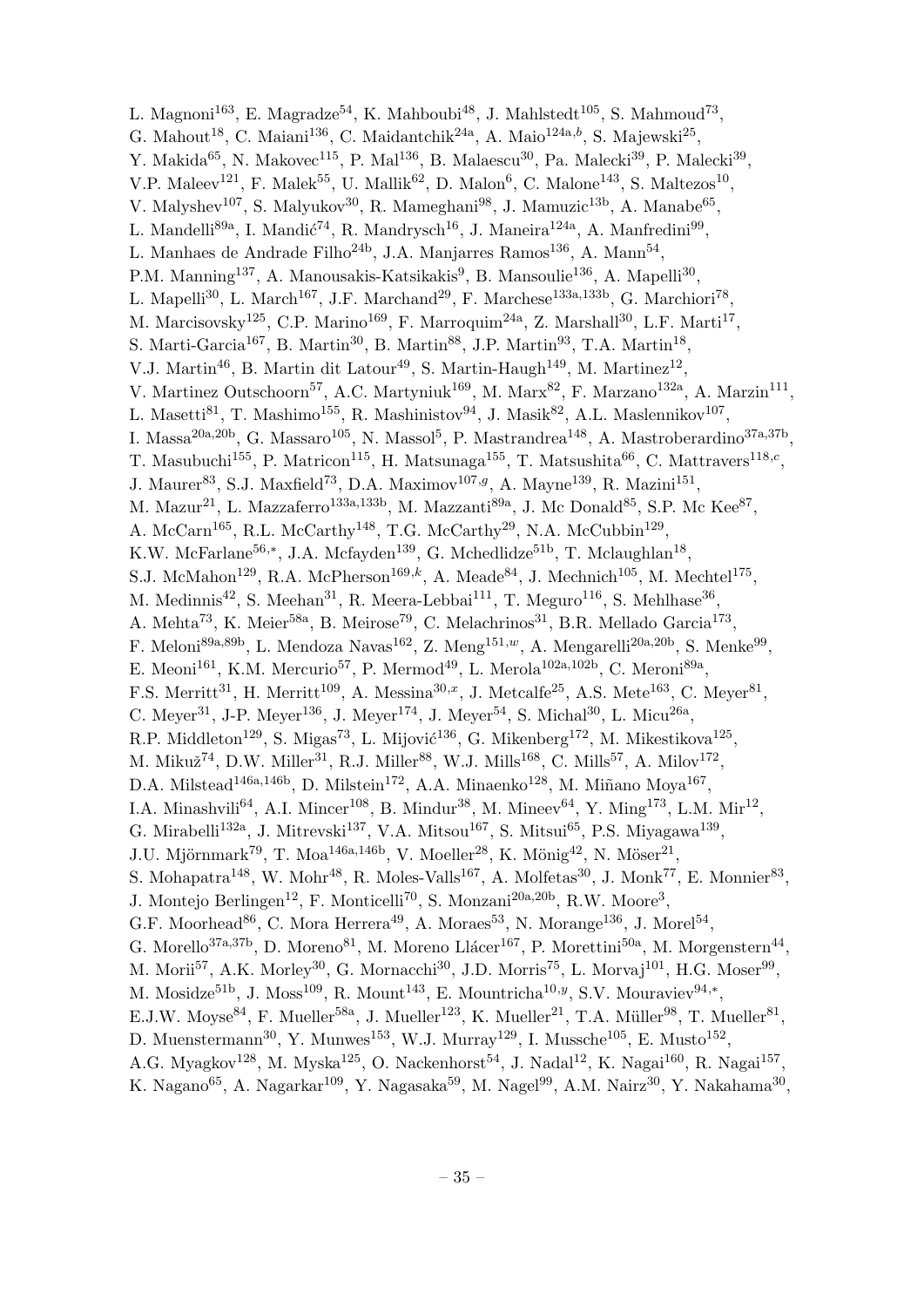K. Nakamura<sup>155</sup>, T. Nakamura<sup>155</sup>, I. Nakano<sup>110</sup>, G. Nanava<sup>21</sup>, A. Napier<sup>161</sup>, R. Narayan $^{58b}$ , M. Nash $^{77,c}$ , T. Nattermann $^{21}$ , T. Naumann $^{42}$ , G. Navarro $^{162}$ , H.A. Neal<sup>87</sup>, P.Yu. Nechaeva<sup>94</sup>, T.J. Neep<sup>82</sup>, A. Negri<sup>119a,119b</sup>, G. Negri<sup>30</sup>, M. Negrini<sup>20a</sup>, S. Nektarijevic<sup>49</sup>, A. Nelson<sup>163</sup>, T.K. Nelson<sup>143</sup>, S. Nemecek<sup>125</sup>, P. Nemethy<sup>108</sup>, A.A. Nepomuceno<sup>24a</sup>, M. Nessi<sup>30,z</sup>, M.S. Neubauer<sup>165</sup>, M. Neumann<sup>175</sup>, A. Neusiedl<sup>81</sup>, R.M. Neves<sup>108</sup>, P. Nevski<sup>25</sup>, F.M. Newcomer<sup>120</sup>, P.R. Newman<sup>18</sup>, V. Nguyen Thi  $\rm{Hom}^{136},$ R.B. Nickerson<sup>118</sup>, R. Nicolaidou<sup>136</sup>, B. Nicquevert<sup>30</sup>, F. Niedercorn<sup>115</sup>, J. Nielsen<sup>137</sup>, N. Nikiforou $^{35}$ , A. Nikiforov $^{16}$ , V. Nikolaenko $^{128}$ , I. Nikolic-Audit $^{78}$ , K. Nikolics $^{49}$ , K. Nikolopoulos<sup>18</sup>, H. Nilsen<sup>48</sup>, P. Nilsson<sup>8</sup>, Y. Ninomiya<sup>155</sup>, A. Nisati<sup>132a</sup>, R. Nisius<sup>99</sup>, T. Nobe<sup>157</sup>, L. Nodulman<sup>6</sup>, M. Nomachi<sup>116</sup>, I. Nomidis<sup>154</sup>, S. Norberg<sup>111</sup>, M. Nordberg<sup>30</sup>, P.R. Norton<sup>129</sup>, J. Novakova<sup>126</sup>, M. Nozaki<sup>65</sup>, L. Nozka<sup>113</sup>, I.M. Nugent<sup>159a</sup>, A.-E. Nuncio-Quiroz<sup>21</sup>, G. Nunes Hanninger<sup>86</sup>, T. Nunnemann<sup>98</sup>, E. Nurse<sup>77</sup>, B.J. O'Brien<sup>46</sup>, D.C. O'Neil<sup>142</sup>, V. O'Shea<sup>53</sup>, L.B. Oakes<sup>98</sup>, F.G. Oakham<sup>29,e</sup>, H. Oberlack<sup>99</sup>, J. Ocariz<sup>78</sup>, A. Ochi<sup>66</sup>, S. Oda<sup>69</sup>, S. Odaka<sup>65</sup>, J. Odier<sup>83</sup>, H. Ogren<sup>60</sup>, A.  $Oh^{82}$ , S.H.  $Oh^{45}$ , C.C.  $Ohm^{30}$ , T.  $Ohshima^{101}$ , W.  $Okamura^{116}$ , H.  $Okawa^{25}$ , Y. Okumura<sup>31</sup>, T. Okuyama<sup>155</sup>, A. Olariu<sup>26a</sup>, A.G. Olchevski<sup>64</sup>, S.A. Olivares Pino<sup>32a</sup>, M. Oliveira<sup>124a,h</sup>, D. Oliveira Damazio<sup>25</sup>, E. Oliver Garcia<sup>167</sup>, D. Olivito<sup>120</sup>, A. Olszewski<sup>39</sup>, J. Olszowska<sup>39</sup>, A. Onofre<sup>124a,aa</sup>, P.U.E. Onyisi<sup>31</sup>, C.J. Oram<sup>159a</sup>, M.J. Oreglia<sup>31</sup>, Y. Oren<sup>153</sup>, D. Orestano<sup>134a,134b</sup>, N. Orlando<sup>72a,72b</sup>, I. Orlov<sup>107</sup>, C. Oropeza Barrera<sup>53</sup>, R.S. Orr<sup>158</sup>, B. Osculati<sup>50a,50b</sup>, R. Ospanov<sup>120</sup>, C. Osuna<sup>12</sup>, G. Otero y Garzon<sup>27</sup>, J.P. Ottersbach<sup>105</sup>, M. Ouchrif<sup>135d</sup>, E.A. Ouellette<sup>169</sup>, F. Ould-Saada<sup>117</sup>, A. Ouraou<sup>136</sup>, Q. Ouyang<sup>33a</sup>, A. Ovcharova<sup>15</sup>, M. Owen<sup>82</sup>, S. Owen<sup>139</sup>, V.E. Ozcan<sup>19a</sup>, N. Ozturk<sup>8</sup>, A. Pacheco Pages<sup>12</sup>, C. Padilla Aranda<sup>12</sup>, S. Pagan Griso<sup>15</sup>, E. Paganis<sup>139</sup>, C. Pahl<sup>99</sup>, F. Paige<sup>25</sup>, P. Pais<sup>84</sup>, K. Pajchel<sup>117</sup>, G. Palacino<sup>159b</sup>, C.P. Paleari<sup>7</sup>, S. Palestini<sup>30</sup>, D. Pallin<sup>34</sup>, A. Palma<sup>124a</sup>, J.D. Palmer<sup>18</sup>, Y.B. Pan<sup>173</sup>, E. Panagiotopoulou<sup>10</sup>, J.G. Panduro Vazquez<sup>76</sup>, P. Pani<sup>105</sup>, N. Panikashvili<sup>87</sup>, S. Panitkin<sup>25</sup>, D. Pantea<sup>26a</sup>, A. Papadelis<sup>146a</sup>, Th.D. Papadopoulou<sup>10</sup>, A. Paramonov<sup>6</sup>, D. Paredes Hernandez<sup>34</sup>, W. Park<sup>25,ab</sup>, M.A. Parker<sup>28</sup>, F. Parodi<sup>50a,50b</sup>, J.A. Parsons<sup>35</sup>, U. Parzefall<sup>48</sup>, S. Pashapour<sup>54</sup>, E. Pasqualucci<sup>132a</sup>, S. Passaggio<sup>50a</sup>, A. Passeri<sup>134a</sup>, F. Pastore<sup>134a,134b,\*</sup>, Fr. Pastore<sup>76</sup>, G. Pásztor<sup>49,ac</sup>, S. Pataraia<sup>175</sup>, N. Patel<sup>150</sup>, J.R. Pater<sup>82</sup>, S. Patricelli<sup>102a,102b</sup>, T. Pauly<sup>30</sup>, M. Pecsy<sup>144a</sup>, S. Pedraza Lopez<sup>167</sup>, M.I. Pedraza Morales<sup>173</sup>, S.V. Peleganchuk<sup>107</sup>, D. Pelikan<sup>166</sup>, H. Peng<sup>33b</sup>, B. Penning<sup>31</sup>, A. Penson<sup>35</sup>, J. Penwell<sup>60</sup>, M. Perantoni<sup>24a</sup>, K. Perez<sup>35,ad</sup>, T. Perez Cavalcanti<sup>42</sup>, E. Perez Codina<sup>159a</sup>, M.T. Pérez García-Estañ<sup>167</sup>, V. Perez Reale<sup>35</sup>, L. Perini<sup>89a,89b</sup>, H. Pernegger<sup>30</sup>, R. Perrino<sup>72a</sup>, P. Perrodo<sup>5</sup>, V.D. Peshekhonov<sup>64</sup>, K. Peters<sup>30</sup>, B.A. Petersen<sup>30</sup>, J. Petersen<sup>30</sup>, T.C. Petersen<sup>36</sup>, E. Petit<sup>5</sup>, A. Petridis<sup>154</sup>, C. Petridou<sup>154</sup>, E. Petrolo<sup>132a</sup>, F. Petrucci<sup>134a,134b</sup>, D. Petschull<sup>42</sup>, M. Petteni<sup>142</sup>, R. Pezoa<sup>32b</sup>, A. Phan<sup>86</sup>, P.W. Phillips<sup>129</sup>, G. Piacquadio<sup>30</sup>, A. Picazio<sup>49</sup>, E. Piccaro<sup>75</sup>, M. Piccinini<sup>20a,20b</sup>, S.M. Piec<sup>42</sup>, R. Piegaia<sup>27</sup>, D.T. Pignotti<sup>109</sup>, J.E. Pilcher<sup>31</sup>, A.D. Pilkington<sup>82</sup>, J. Pina<sup>124a,b</sup>, M. Pinamonti<sup>164a,164c</sup>, A. Pinder<sup>118</sup>, J.L. Pinfold<sup>3</sup>, B. Pinto<sup>124a</sup>, C. Pizio<sup>89a,89b</sup>, M. Plamondon<sup>169</sup>, M.-A. Pleier<sup>25</sup>, E. Plotnikova<sup>64</sup>, A. Poblaguev<sup>25</sup>, S. Poddar<sup>58a</sup>, F. Podlyski<sup>34</sup>, L. Poggioli<sup>115</sup>, D. Pohl<sup>21</sup>, M. Pohl<sup>49</sup>, G. Polesello<sup>119a</sup>, A. Policicchio<sup>37a,37b</sup>, A. Polini<sup>20a</sup>, J. Poll<sup>75</sup>, V. Polychronakos<sup>25</sup>, D. Pomeroy<sup>23</sup>,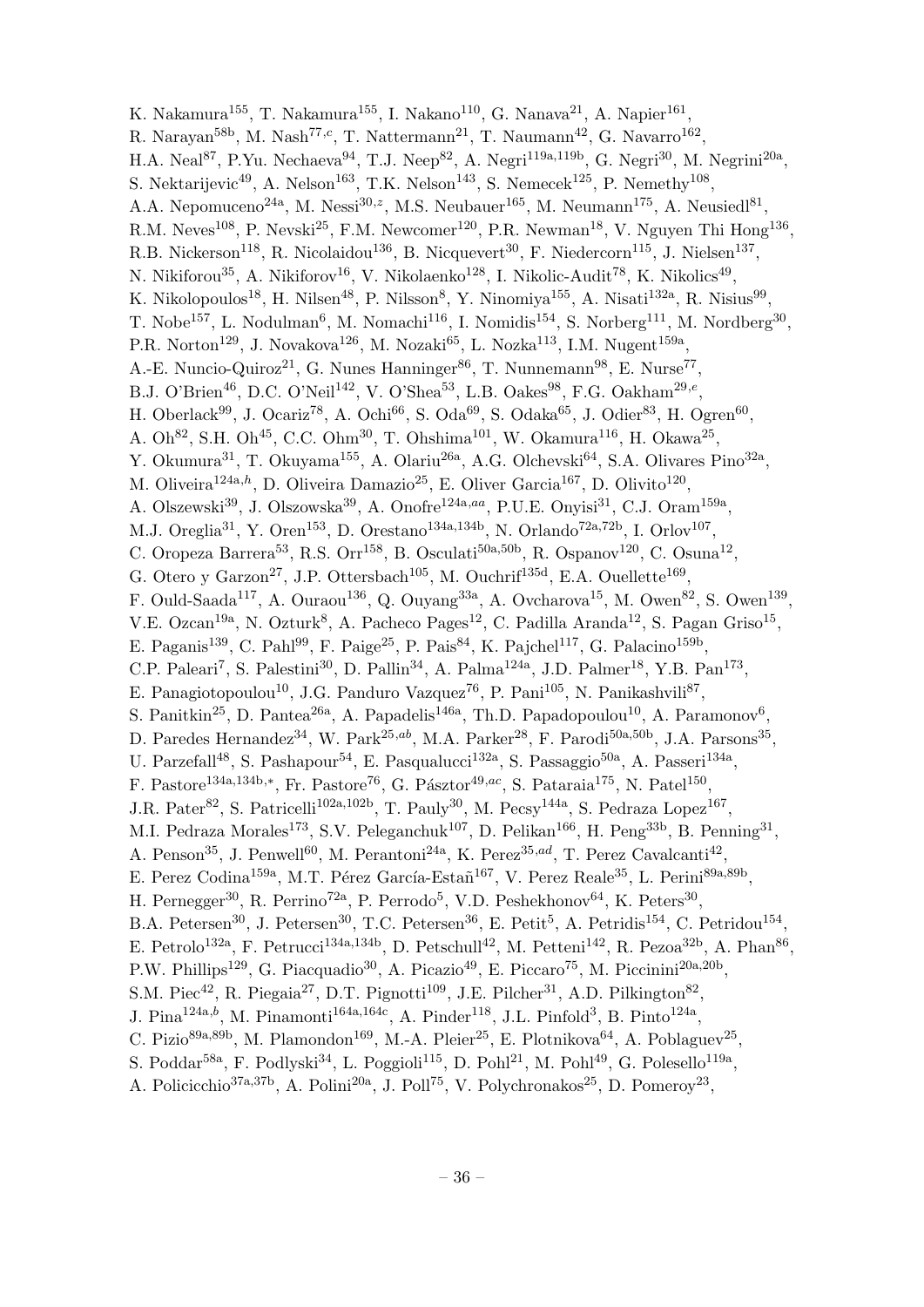K. Pommès<sup>30</sup>, L. Pontecorvo<sup>132a</sup>, B.G. Pope<sup>88</sup>, G.A. Popeneciu<sup>26a</sup>, D.S. Popovic<sup>13a</sup>, A. Poppleton<sup>30</sup>, X. Portell Bueso<sup>30</sup>, G.E. Pospelov<sup>99</sup>, S. Pospisil<sup>127</sup>, I.N. Potrap<sup>99</sup>, C.J. Potter<sup>149</sup>, C.T. Potter<sup>114</sup>, G. Poulard<sup>30</sup>, J. Poveda<sup>60</sup>, V. Pozdnyakov<sup>64</sup>, R. Prabhu<sup>77</sup>, P. Pralavorio<sup>83</sup>, A. Pranko<sup>15</sup>, S. Prasad<sup>30</sup>, R. Pravahan<sup>25</sup>, S. Prell<sup>63</sup>, K. Pretzl<sup>17</sup>, D. Price<sup>60</sup>, J. Price<sup>73</sup>, L.E. Price<sup>6</sup>, D. Prieur<sup>123</sup>, M. Primavera<sup>72a</sup>, K. Prokofiev<sup>108</sup>, F. Prokoshin<sup>32b</sup>, S. Protopopescu<sup>25</sup>, J. Proudfoot<sup>6</sup>, X. Prudent<sup>44</sup>, M. Przybycien<sup>38</sup>, H. Przysiezniak<sup>5</sup>, S. Psoroulas<sup>21</sup>, E. Ptacek<sup>114</sup>, E. Pueschel<sup>84</sup>, J. Purdham<sup>87</sup>, M. Purohit<sup>25,ab</sup>, P. Puzo<sup>115</sup>, Y. Pylypchenko<sup>62</sup>, J. Qian<sup>87</sup>, A. Quadt<sup>54</sup>, D.R. Quarrie<sup>15</sup>, W.B. Quayle<sup>173</sup>, F. Quinonez<sup>32a</sup>, M. Raas<sup>104</sup>, V. Radeka<sup>25</sup>, V. Radescu<sup>42</sup>, P. Radloff<sup>114</sup>, F. Ragusa<sup>89a,89b</sup>, G. Rahal<sup>178</sup>, A.M. Rahimi<sup>109</sup>, D. Rahm<sup>25</sup>, S. Rajagopalan<sup>25</sup>, M. Rammensee<sup>48</sup>, M. Rammes<sup>141</sup>, A.S. Randle-Conde<sup>40</sup>, K. Randrianarivony<sup>29</sup>, F. Rauscher<sup>98</sup>, T.C. Rave<sup>48</sup>, M. Raymond<sup>30</sup>, A.L. Read<sup>117</sup>, D.M. Rebuzzi<sup>119a,119b</sup>, A. Redelbach<sup>174</sup>, G. Redlinger<sup>25</sup>, R. Reece<sup>120</sup>, K. Reeves<sup>41</sup>, A. Reinsch<sup>114</sup>, I. Reisinger<sup>43</sup>, C. Rembser<sup>30</sup>, Z.L. Ren<sup>151</sup>, A. Renaud<sup>115</sup>, M. Rescigno<sup>132a</sup>, S. Resconi<sup>89a</sup>, B. Resende<sup>136</sup>, P. Reznicek $^{98}$ , R. Rezvani $^{158}$ , R. Richter $^{99}$ , E. Richter-Was $^{5,ae}$ , M. Ridel<sup>78</sup>, M. Rijpstra $^{105}$ , M. Rijssenbeek $^{148}$ , A. Rimoldi $^{119a,119b}$ , L. Rinaldi $^{20a}$ , R.R. Rios $^{40}$ , I. Riu<sup>12</sup>, G. Rivoltella<sup>89a,89b</sup>, F. Rizatdinova<sup>112</sup>, E. Rizvi<sup>75</sup>, S.H. Robertson<sup>85,k</sup>, A. Robichaud-Veronneau<sup>118</sup>, D. Robinson<sup>28</sup>, J.E.M. Robinson<sup>82</sup>, A. Robson<sup>53</sup>, J.G. Rocha de Lima<sup>106</sup>, C. Roda<sup>122a,122b</sup>, D. Roda Dos Santos<sup>30</sup>, A. Roe<sup>54</sup>, S. Roe<sup>30</sup>, O. Røhne<sup>117</sup>, S. Rolli<sup>161</sup>, A. Romaniouk<sup>96</sup>, M. Romano<sup>20a, 20b</sup>, G. Romeo<sup>27</sup>, E. Romero Adam<sup>167</sup>, N. Rompotis<sup>138</sup>, L. Roos<sup>78</sup>, E. Ros<sup>167</sup>, S. Rosati<sup>132a</sup>, K. Rosbach<sup>49</sup>, A. Rose<sup>149</sup>, M. Rose<sup>76</sup>, G.A. Rosenbaum<sup>158</sup>, E.I. Rosenberg<sup>63</sup>, P.L. Rosendahl<sup>14</sup>, O. Rosenthal<sup>141</sup>, L. Rosselet<sup>49</sup>, V. Rossetti<sup>12</sup>, E. Rossi<sup>132a,132b</sup>, L.P. Rossi<sup>50a</sup>, M. Rotaru<sup>26a</sup>, I. Roth<sup>172</sup>, J. Rothberg<sup>138</sup>, D. Rousseau<sup>115</sup>, C.R. Royon<sup>136</sup>, A. Rozanov<sup>83</sup>, Y. Rozen<sup>152</sup>, X. Ruan<sup>33a, af</sup>, F. Rubbo<sup>12</sup>, I. Rubinskiy<sup>42</sup>, N. Ruckstuhl<sup>105</sup>, V.I. Rud<sup>97</sup>, C. Rudolph<sup>44</sup>, G. Rudolph<sup>61</sup>, F. Rühr<sup>7</sup>, A. Ruiz-Martinez<sup>63</sup>, L. Rumyantsev<sup>64</sup>, Z. Rurikova<sup>48</sup>, N.A. Rusakovich<sup>64</sup>, A. Ruschke<sup>98</sup>, J.P. Rutherfoord<sup>7</sup>, P. Ruzicka<sup>125</sup>, Y.F. Ryabov<sup>121</sup>, M. Rybar<sup>126</sup>, G. Rybkin<sup>115</sup>, N.C. Ryder<sup>118</sup>, A.F. Saavedra<sup>150</sup>, I. Sadeh<sup>153</sup>, H.F-W. Sadrozinski<sup>137</sup>, R. Sadykov<sup>64</sup>, F. Safai Tehrani<sup>132a</sup>, H. Sakamoto<sup>155</sup>, G. Salamanna<sup>75</sup>, A. Salamon<sup>133a</sup>, M. Saleem<sup>111</sup>, D. Salek<sup>30</sup>, D. Salihagic<sup>99</sup>, A. Salnikov<sup>143</sup>, J. Salt<sup>167</sup>, B.M. Salvachua Ferrando<sup>6</sup>, D. Salvatore<sup>37a,37b</sup>, F. Salvatore<sup>149</sup>, A. Salvucci<sup>104</sup>, A. Salzburger<sup>30</sup>, D. Sampsonidis<sup>154</sup>, B.H. Samset<sup>117</sup>, A. Sanchez<sup>102a,102b</sup>, V. Sanchez Martinez<sup>167</sup>, H. Sandaker<sup>14</sup>, H.G. Sander<sup>81</sup>, M.P. Sanders<sup>98</sup>, M. Sandhoff<sup>175</sup>, T. Sandoval<sup>28</sup>, C. Sandoval<sup>162</sup>, R. Sandstroem<sup>99</sup>, D.P.C. Sankey<sup>129</sup>, A. Sansoni<sup>47</sup>, C. Santamarina Rios<sup>85</sup>, C. Santoni<sup>34</sup>, R. Santonico<sup>133a,133b</sup>, H. Santos<sup>124a</sup>, I. Santoyo Castillo<sup>149</sup>, J.G. Saraiva<sup>124a</sup>, T. Sarangi<sup>173</sup>, E. Sarkisyan-Grinbaum<sup>8</sup>, B. Sarrazin<sup>21</sup>, F. Sarri<sup>122a,122b</sup>, G. Sartisohn<sup>175</sup>, O. Sasaki<sup>65</sup>, Y. Sasaki<sup>155</sup>, N. Sasao<sup>67</sup>, I. Satsounkevitch<sup>90</sup>, G. Sauvage<sup>5,\*</sup>, E. Sauvan<sup>5</sup>, J.B. Sauvan<sup>115</sup>, P. Savard<sup>158,e</sup>, V. Savinov<sup>123</sup>, D.O. Savu<sup>30</sup>, L. Sawyer<sup>25,*m*</sup>, D.H. Saxon<sup>53</sup>, J. Saxon<sup>120</sup>, C. Sbarra<sup>20a</sup>, A. Sbrizzi<sup>20a,20b</sup>, D.A. Scannicchio<sup>163</sup>, M. Scarcella<sup>150</sup>, J. Schaarschmidt<sup>115</sup>, P. Schacht<sup>99</sup>, D. Schaefer<sup>120</sup>, U. Schäfer<sup>81</sup>, A. Schaelicke<sup>46</sup>, S. Schaepe<sup>21</sup>, S. Schaetzel<sup>58b</sup>, A.C. Schaffer<sup>115</sup>, D. Schaile<sup>98</sup>, R.D. Schamberger<sup>148</sup>, A.G. Schamov<sup>107</sup>, V. Scharf<sup>58a</sup>,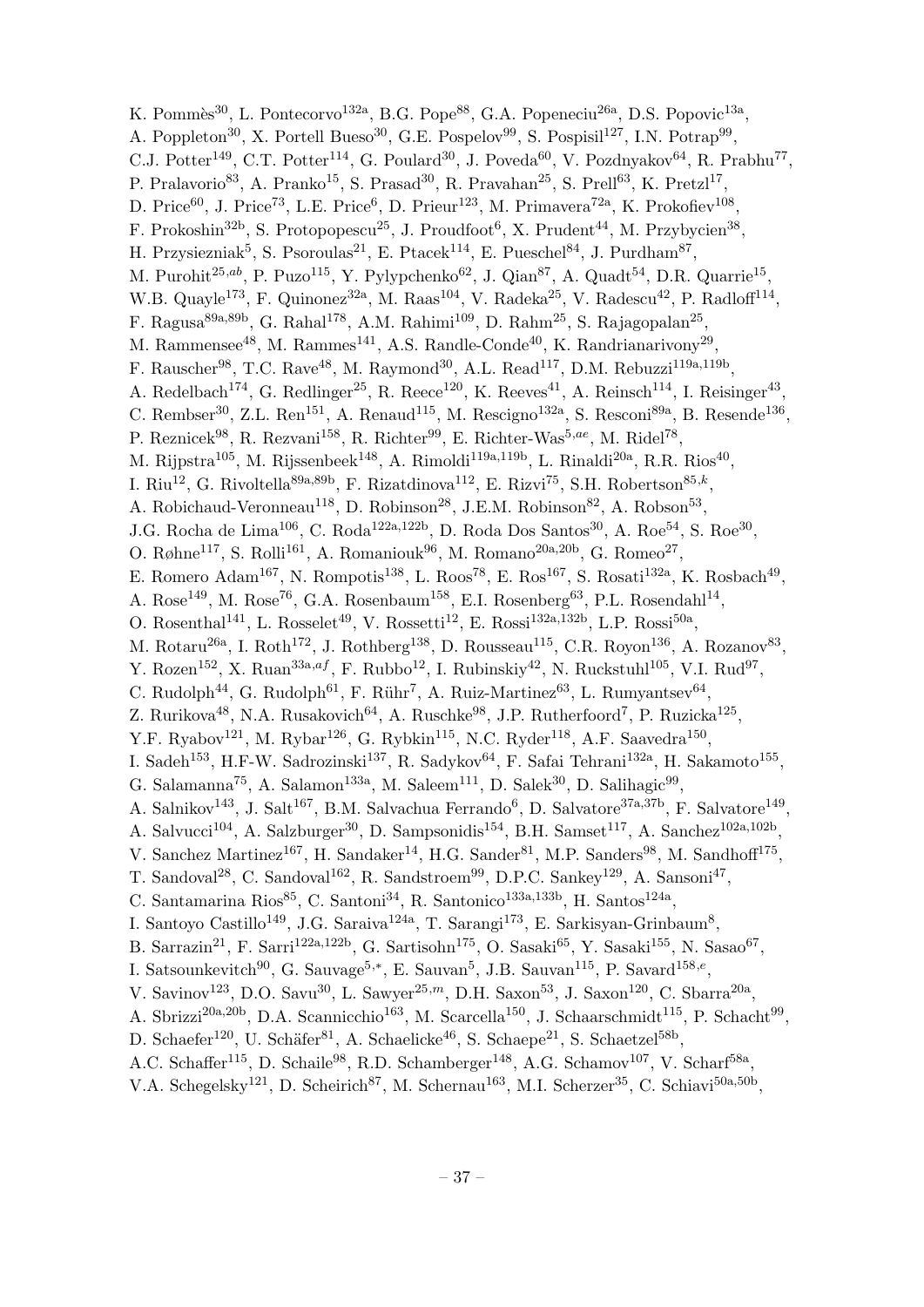J. Schieck<sup>98</sup>, M. Schioppa<sup>37a,37b</sup>, S. Schlenker<sup>30</sup>, E. Schmidt<sup>48</sup>, K. Schmieden<sup>21</sup>, C. Schmitt<sup>81</sup>, S. Schmitt<sup>58b</sup>, B. Schneider<sup>17</sup>, U. Schnoor<sup>44</sup>, L. Schoeffel<sup>136</sup>, A. Schoening<sup>58b</sup>, A.L.S. Schorlemmer<sup>54</sup>, M. Schott<sup>30</sup>, D. Schouten<sup>159a</sup>, J. Schovancova<sup>125</sup>, M. Schram<sup>85</sup>, C. Schroeder<sup>81</sup>, N. Schroer<sup>58c</sup>, M.J. Schultens<sup>21</sup>, J. Schultes<sup>175</sup>, H.-C. Schultz-Coulon<sup>58a</sup>, H. Schulz<sup>16</sup>, M. Schumacher<sup>48</sup>, B.A. Schumm<sup>137</sup>, Ph. Schune<sup>136</sup>, C. Schwanenberger<sup>82</sup>, A. Schwartzman<sup>143</sup>, Ph. Schwegler<sup>99</sup>, Ph. Schwemling<sup>78</sup>, R. Schwienhorst<sup>88</sup>, R. Schwierz<sup>44</sup>, J. Schwindling<sup>136</sup>, T. Schwindt<sup>21</sup>, M. Schwoerer<sup>5</sup>, F.G. Sciacca<sup>17</sup>, G. Sciolla<sup>23</sup>, W.G. Scott<sup>129</sup>, J. Searcy<sup>114</sup>, G. Sedov<sup>42</sup>, E. Sedykh<sup>121</sup>, S.C. Seidel<sup>103</sup>, A. Seiden<sup>137</sup>, F. Seifert<sup>44</sup>, J.M. Seixas<sup>24a</sup>, G. Sekhniaidze<sup>102a</sup>, S.J. Sekula<sup>40</sup>, K.E. Selbach<sup>46</sup>, D.M. Seliverstov<sup>121</sup>, B. Sellden<sup>146a</sup>, G. Sellers<sup>73</sup>, M. Seman<sup>144b</sup>, N. Semprini-Cesari<sup>20a,20b</sup>, C. Serfon<sup>98</sup>, L. Serin<sup>115</sup>, L. Serkin<sup>54</sup>, R. Seuster<sup>159a</sup>, H. Severini<sup>111</sup>, A. Sfyrla<sup>30</sup>, E. Shabalina<sup>54</sup>, M. Shamim<sup>114</sup>, L.Y. Shan<sup>33a</sup>, J.T. Shank<sup>22</sup>, Q.T. Shao<sup>86</sup>, M. Shapiro<sup>15</sup>, P.B. Shatalov<sup>95</sup>, K. Shaw<sup>164a,164c</sup>, D. Sherman<sup>176</sup>, P. Sherwood<sup>77</sup>, S. Shimizu<sup>101</sup>, M. Shimojima<sup>100</sup>, T. Shin<sup>56</sup>, M. Shiyakova<sup>64</sup>, A. Shmeleva<sup>94</sup>, M.J. Shochet<sup>31</sup>, D. Short<sup>118</sup>, S. Shrestha<sup>63</sup>, E. Shulga<sup>96</sup>, M.A. Shupe<sup>7</sup>, P. Sicho<sup>125</sup>, A. Sidoti<sup>132a</sup>, F. Siegert<sup>48</sup>, Dj. Sijacki<sup>13a</sup>, O. Silbert<sup>172</sup>, J. Silva<sup>124a</sup>, Y. Silver<sup>153</sup>, D. Silverstein<sup>143</sup>, S.B. Silverstein<sup>146a</sup>, V. Simak<sup>127</sup>, O. Simard<sup>136</sup>, Lj. Simic $^{13a}$ , S. Simion $^{115}$ , E. Simioni $^{81}$ , B. Simmons<sup>77</sup>, R. Simoniello<sup>89a,89b</sup>, M. Simonyan<sup>36</sup>, P. Sinervo<sup>158</sup>, N.B. Sinev<sup>114</sup>, V. Sipica<sup>141</sup>, G. Siragusa<sup>174</sup>, A. Sircar<sup>25</sup>, A.N. Sisakyan<sup>64,∗</sup>, S.Yu. Sivoklokov<sup>97</sup>, J. Sjölin<sup>146a,146b</sup>, T.B. Sjursen<sup>14</sup>, L.A. Skinnari<sup>15</sup>, H.P. Skottowe<sup>57</sup>, K. Skovpen<sup>107</sup>, P. Skubic<sup>111</sup>, M. Slater<sup>18</sup>, T. Slavicek<sup>127</sup>, K. Sliwa<sup>161</sup>, V. Smakhtin<sup>172</sup>, B.H. Smart<sup>46</sup>, L. Smestad<sup>117</sup>, S.Yu. Smirnov<sup>96</sup>, Y. Smirnov<sup>96</sup>, L.N. Smirnova<sup>97</sup>, O. Smirnova<sup>79</sup>, B.C. Smith<sup>57</sup>, D. Smith<sup>143</sup>, K.M. Smith<sup>53</sup>, M. Smizanska<sup>71</sup>, K. Smolek<sup>127</sup>, A.A. Snesarev<sup>94</sup>, S.W. Snow<sup>82</sup>, J. Snow<sup>111</sup>, S. Snyder<sup>25</sup>, R. Sobie<sup>169,k</sup>, J. Sodomka<sup>127</sup>, A. Soffer<sup>153</sup>, C.A. Solans<sup>167</sup>, M. Solar<sup>127</sup>, J. Solc<sup>127</sup>, E.Yu. Soldatov<sup>96</sup>, U. Soldevila<sup>167</sup>, E. Solfaroli Camillocci<sup>132a,132b</sup>, A.A. Solodkov<sup>128</sup>, O.V. Solovyanov<sup>128</sup>, V. Solovyev<sup>121</sup>, N. Soni<sup>1</sup>, A. Sood<sup>15</sup>, V. Sopko<sup>127</sup>, B. Sopko<sup>127</sup>, M. Sosebee<sup>8</sup>, R. Soualah<sup>164a,164c</sup>, A. Soukharev<sup>107</sup>, S. Spagnolo<sup>72a,72b</sup>, F. Spanò<sup>76</sup>, R. Spighi<sup>20a</sup>, G. Spigo<sup>30</sup>, R. Spiwoks<sup>30</sup>, M. Spousta<sup>126,ag</sup>, T. Spreitzer<sup>158</sup>, B. Spurlock<sup>8</sup>, R.D. St. Denis<sup>53</sup>, J. Stahlman<sup>120</sup>, R. Stamen<sup>58a</sup>, E. Stanecka<sup>39</sup>, R.W. Stanek<sup>6</sup>, C. Stanescu<sup>134a</sup>, M. Stanescu-Bellu<sup>42</sup>, M.M. Stanitzki<sup>42</sup>, S. Stapnes<sup>117</sup>, E.A. Starchenko<sup>128</sup>, J. Stark<sup>55</sup>, P. Staroba<sup>125</sup>, P. Starovoitov<sup>42</sup>, R. Staszewski<sup>39</sup>, A. Staude<sup>98</sup>, P. Stavina<sup>144a,\*</sup>, G. Steele<sup>53</sup>, P. Steinbach<sup>44</sup>, P. Steinberg<sup>25</sup>, I. Stekl<sup>127</sup>, B. Stelzer<sup>142</sup>, H.J. Stelzer<sup>88</sup>, O. Stelzer-Chilton<sup>159a</sup>, H. Stenzel<sup>52</sup>, S. Stern<sup>99</sup>, G.A. Stewart<sup>30</sup>, J.A. Stillings<sup>21</sup>, M.C. Stockton<sup>85</sup>, K. Stoerig<sup>48</sup>, G. Stoicea<sup>26a</sup>, S. Stonjek<sup>99</sup>, P. Strachota<sup>126</sup>, A.R. Stradling<sup>8</sup>, A. Straessner<sup>44</sup>, J. Strandberg<sup>147</sup>, S. Strandberg<sup>146a,146b</sup>, A. Strandlie<sup>117</sup>, M. Strang<sup>109</sup>, E. Strauss<sup>143</sup>, M. Strauss<sup>111</sup>, P. Strizenec<sup>144b</sup>, R. Ströhmer<sup>174</sup>, D.M. Strom<sup>114</sup>, J.A. Strong<sup>76,\*</sup>, R. Stroynowski<sup>40</sup>, B. Stugu<sup>14</sup>, I. Stumer<sup>25,\*</sup>, J. Stupak<sup>148</sup>, P. Sturm<sup>175</sup>, N.A. Styles<sup>42</sup>, D.A. Soh<sup>151,*u*</sup>, D. Su<sup>143</sup>, HS. Subramania<sup>3</sup>, R. Subramaniam<sup>25</sup>, A. Succurro<sup>12</sup>, Y. Sugaya<sup>116</sup>, C. Suhr<sup>106</sup>, M. Suk<sup>126</sup>, V.V. Sulin<sup>94</sup>, S. Sultansoy<sup>4d</sup>, T. Sumida<sup>67</sup>, X. Sun<sup>55</sup>, J.E. Sundermann<sup>48</sup>, K. Suruliz<sup>139</sup>, G. Susinno<sup>37a,37b</sup>, M.R. Sutton<sup>149</sup>, Y. Suzuki<sup>65</sup>, Y. Suzuki<sup>66</sup>, M. Svatos<sup>125</sup>, S. Swedish<sup>168</sup>, I. Sykora<sup>144a</sup>, T. Sykora<sup>126</sup>, J. Sánchez<sup>167</sup>, D. Ta<sup>105</sup>, K. Tackmann<sup>42</sup>,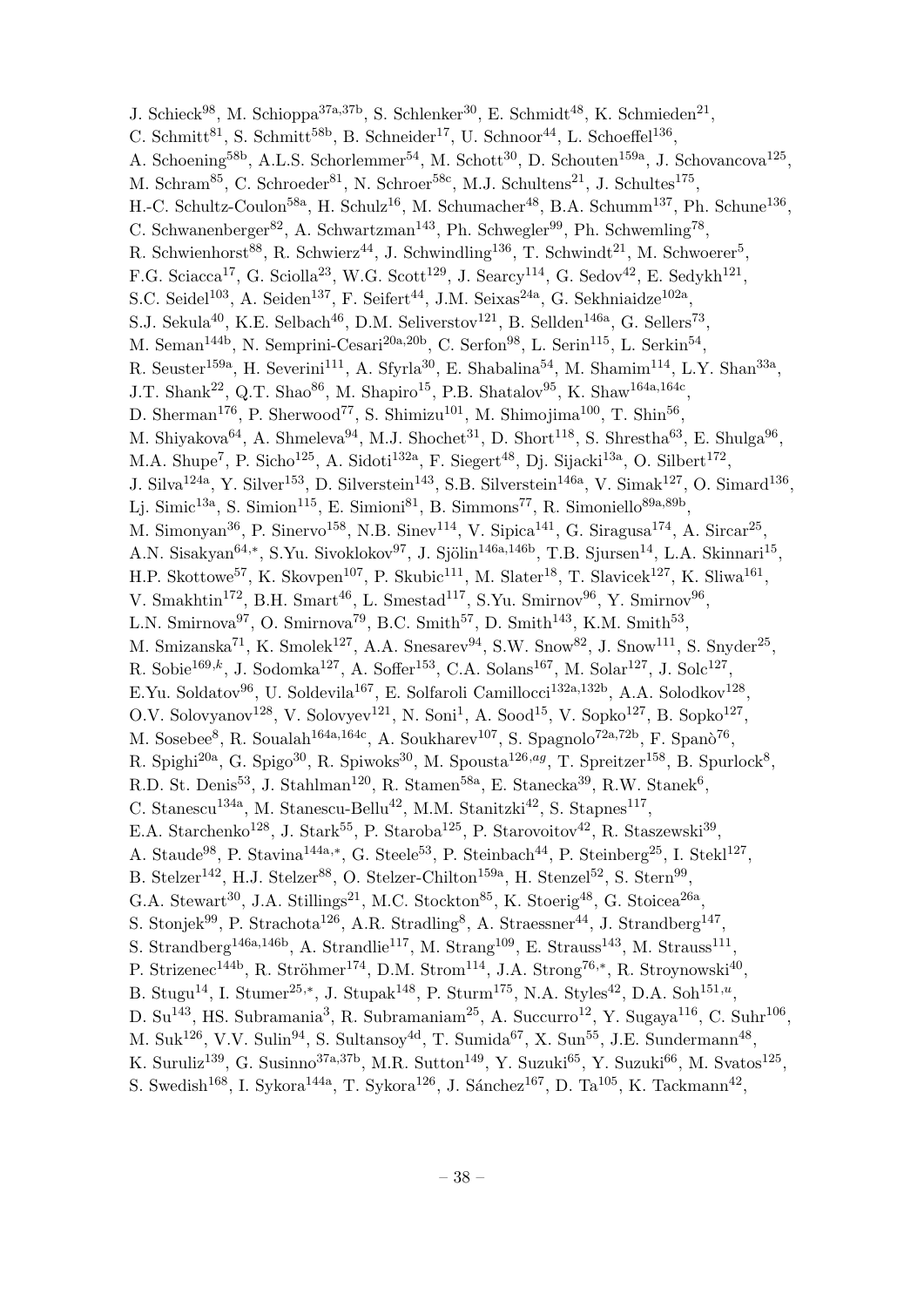A. Taffard<sup>163</sup>, R. Tafirout<sup>159a</sup>, N. Taiblum<sup>153</sup>, Y. Takahashi<sup>101</sup>, H. Takai<sup>25</sup>, R. Takashima $^{68}$ , H. Takeda $^{66}$ , T. Takeshita<sup>140</sup>, Y. Takubo $^{65}$ , M. Talby $^{83}$ , A. Talyshev<sup>107,g</sup>, M.C. Tamsett<sup>25</sup>, K.G. Tan<sup>86</sup>, J. Tanaka<sup>155</sup>, R. Tanaka<sup>115</sup>, S. Tanaka<sup>131</sup>, S. Tanaka<sup>65</sup>, A.J. Tanasijczuk<sup>142</sup>, K. Tani<sup>66</sup>, N. Tannoury<sup>83</sup>, S. Tapprogge<sup>81</sup>, D. Tardif<sup>158</sup>, S. Tarem<sup>152</sup>, F. Tarrade<sup>29</sup>, G.F. Tartarelli<sup>89a</sup>, P. Tas<sup>126</sup>, M. Tasevsky<sup>125</sup>, E. Tassi<sup>37a,37b</sup>, Y. Tayalati<sup>135d</sup>, C. Taylor<sup>77</sup>, F.E. Taylor<sup>92</sup>, G.N. Taylor<sup>86</sup>, W. Taylor<sup>159b</sup>, M. Teinturier<sup>115</sup>, F.A. Teischinger<sup>30</sup>, M. Teixeira Dias Castanheira<sup>75</sup>, P. Teixeira-Dias<sup>76</sup>, K.K. Temming<sup>48</sup>, H. Ten Kate<sup>30</sup>, P.K. Teng<sup>151</sup>, S. Terada<sup>65</sup>, K. Terashi<sup>155</sup>, J. Terron<sup>80</sup>, M. Testa<sup>47</sup>, R.J. Teuscher<sup>158,k</sup>, J. Therhaag<sup>21</sup>, T. Theveneaux-Pelzer<sup>78</sup>, S. Thoma<sup>48</sup>, J.P. Thomas<sup>18</sup>, E.N. Thompson<sup>35</sup>, P.D. Thompson<sup>18</sup>, P.D. Thompson<sup>158</sup>, A.S. Thompson<sup>53</sup>, L.A. Thomsen<sup>36</sup>, E. Thomson<sup>120</sup>, M. Thomson<sup>28</sup>, W.M. Thong<sup>86</sup>, R.P. Thun<sup>87</sup>, F. Tian<sup>35</sup>, M.J. Tibbetts<sup>15</sup>, T. Tic<sup>125</sup>, V.O. Tikhomirov<sup>94</sup>, Y.A. Tikhonov<sup>107, g</sup>, S. Timoshenko<sup>96</sup>, E. Tiouchichine<sup>83</sup>, P. Tipton<sup>176</sup>, S. Tisserant<sup>83</sup>, T. Todorov<sup>5</sup>, S. Todorova-Nova<sup>161</sup>, B. Toggerson<sup>163</sup>, J. Tojo<sup>69</sup>, S. Tokár<sup>144a</sup>, K. Tokushuku<sup>65</sup>, K. Tollefson<sup>88</sup>, M. Tomoto<sup>101</sup>, L. Tompkins<sup>31</sup>, K. Toms<sup>103</sup>, A. Tonoyan<sup>14</sup>, C. Topfel<sup>17</sup>, N.D. Topilin<sup>64</sup>, E. Torrence<sup>114</sup>, H. Torres<sup>78</sup>, E. Torró Pastor<sup>167</sup>, J. Toth<sup>83,ac</sup>, F. Touchard<sup>83</sup>, D.R. Tovey<sup>139</sup>, T. Trefzger<sup>174</sup>, L. Tremblet<sup>30</sup>, A. Tricoli<sup>30</sup>, I.M. Trigger<sup>159a</sup>, S. Trincaz-Duvoid<sup>78</sup>, M.F. Tripiana<sup>70</sup>, N. Triplett<sup>25</sup>, W. Trischuk<sup>158</sup>, B. Trocmé<sup>55</sup>, C. Troncon<sup>89a</sup>, M. Trottier-McDonald<sup>142</sup>, P. True<sup>88</sup>, M. Trzebinski<sup>39</sup>, A. Trzupek<sup>39</sup>, C. Tsarouchas<sup>30</sup>, J.C-L. Tseng<sup>118</sup>, M. Tsiakiris<sup>105</sup>, P.V. Tsiareshka<sup>90</sup>, D. Tsionou<sup>5,ah</sup>, G. Tsipolitis<sup>10</sup>, S. Tsiskaridze<sup>12</sup>, V. Tsiskaridze<sup>48</sup>, E.G. Tskhadadze<sup>51a</sup>, I.I. Tsukerman<sup>95</sup>, V. Tsulaia<sup>15</sup>, J.-W. Tsung<sup>21</sup>, S. Tsuno<sup>65</sup>, D. Tsybychev<sup>148</sup>, A. Tua<sup>139</sup>, A. Tudorache<sup>26a</sup>, V. Tudorache<sup>26a</sup>, J.M. Tuggle<sup>31</sup>, M. Turala<sup>39</sup>, D. Turecek<sup>127</sup>, I. Turk Cakir<sup>4e</sup>, E. Turlay<sup>105</sup>, R. Turra<sup>89a,89b</sup>, P.M. Tuts<sup>35</sup>, A. Tykhonov<sup>74</sup>, M. Tylmad<sup>146a,146b</sup>, M. Tyndel<sup>129</sup>, G. Tzanakos<sup>9</sup>, K. Uchida<sup>21</sup>, I. Ueda<sup>155</sup>, R. Ueno<sup>29</sup>, M. Ugland<sup>14</sup>, M. Uhlenbrock<sup>21</sup>, M. Uhrmacher<sup>54</sup>, F. Ukegawa<sup>160</sup>, G. Unal<sup>30</sup>, A. Undrus<sup>25</sup>, G. Unel<sup>163</sup>, Y. Unno<sup>65</sup>, D. Urbaniec<sup>35</sup>, P. Urquijo<sup>21</sup>, G. Usai<sup>8</sup>, M. Uslenghi<sup>119a,119b</sup>, L. Vacavant<sup>83</sup>, V. Vacek<sup>127</sup>, B. Vachon<sup>85</sup>, S. Vahsen<sup>15</sup>, J. Valenta<sup>125</sup>, S. Valentinetti<sup>20a, 20b</sup>, A. Valero<sup>167</sup>, S. Valkar<sup>126</sup>, E. Valladolid Gallego<sup>167</sup>, S. Vallecorsa<sup>152</sup>, J.A. Valls Ferrer<sup>167</sup>, R. Van Berg<sup>120</sup>, P.C. Van Der Deijl<sup>105</sup>, R. van der Geer<sup>105</sup>, H. van der Graaf<sup>105</sup>, R. Van Der Leeuw<sup>105</sup>, E. van der Poel<sup>105</sup>, D. van der Ster<sup>30</sup>, N. van Eldik<sup>30</sup>, P. van Gemmeren<sup>6</sup>, I. van Vulpen<sup>105</sup>, M. Vanadia<sup>99</sup>, W. Vandelli<sup>30</sup>, A. Vaniachine<sup>6</sup>, P. Vankov<sup>42</sup>, F. Vannucci<sup>78</sup>, R. Vari<sup>132a</sup>, E.W. Varnes<sup>7</sup>, T. Varol<sup>84</sup>, D. Varouchas<sup>15</sup>, A. Vartapetian<sup>8</sup>, K.E. Varvell<sup>150</sup>, V.I. Vassilakopoulos<sup>56</sup>, F. Vazeille<sup>34</sup>, T. Vazquez Schroeder<sup>54</sup>, G. Vegni<sup>89a,89b</sup>, J.J. Veillet<sup>115</sup>, F. Veloso<sup>124a</sup>, R. Veness<sup>30</sup>, S. Veneziano<sup>132a</sup>, A. Ventura<sup>72a,72b</sup>, D. Ventura<sup>84</sup>, M. Venturi<sup>48</sup>, N. Venturi<sup>158</sup>, V. Vercesi<sup>119a</sup>, M. Verducci<sup>138</sup>, W. Verkerke<sup>105</sup>, J.C. Vermeulen<sup>105</sup>, A. Vest<sup>44</sup>, M.C. Vetterli<sup>142,e</sup>, I. Vichou $^{165}$ , T. Vickey $^{145b,ai}$ , O.E. Vickey Boeriu $^{145b}$ , G.H.A. Viehhauser $^{118}$ , S. Viel $^{168}$ , M. Villa<sup>20a,20b</sup>, M. Villaplana Perez<sup>167</sup>, E. Vilucchi<sup>47</sup>, M.G. Vincter<sup>29</sup>, E. Vinek<sup>30</sup>, V.B. Vinogradov<sup>64</sup>, M. Virchaux<sup>136,\*</sup>, J. Virzi<sup>15</sup>, O. Vitells<sup>172</sup>, M. Viti<sup>42</sup>, I. Vivarelli<sup>48</sup>, F. Vives Vaque<sup>3</sup>, S. Vlachos<sup>10</sup>, D. Vladoiu<sup>98</sup>, M. Vlasak<sup>127</sup>, A. Vogel<sup>21</sup>, P. Vokac<sup>127</sup>, G. Volpi<sup>47</sup>, M. Volpi<sup>86</sup>, G. Volpini<sup>89a</sup>, H. von der Schmitt<sup>99</sup>, H. von Radziewski<sup>48</sup>,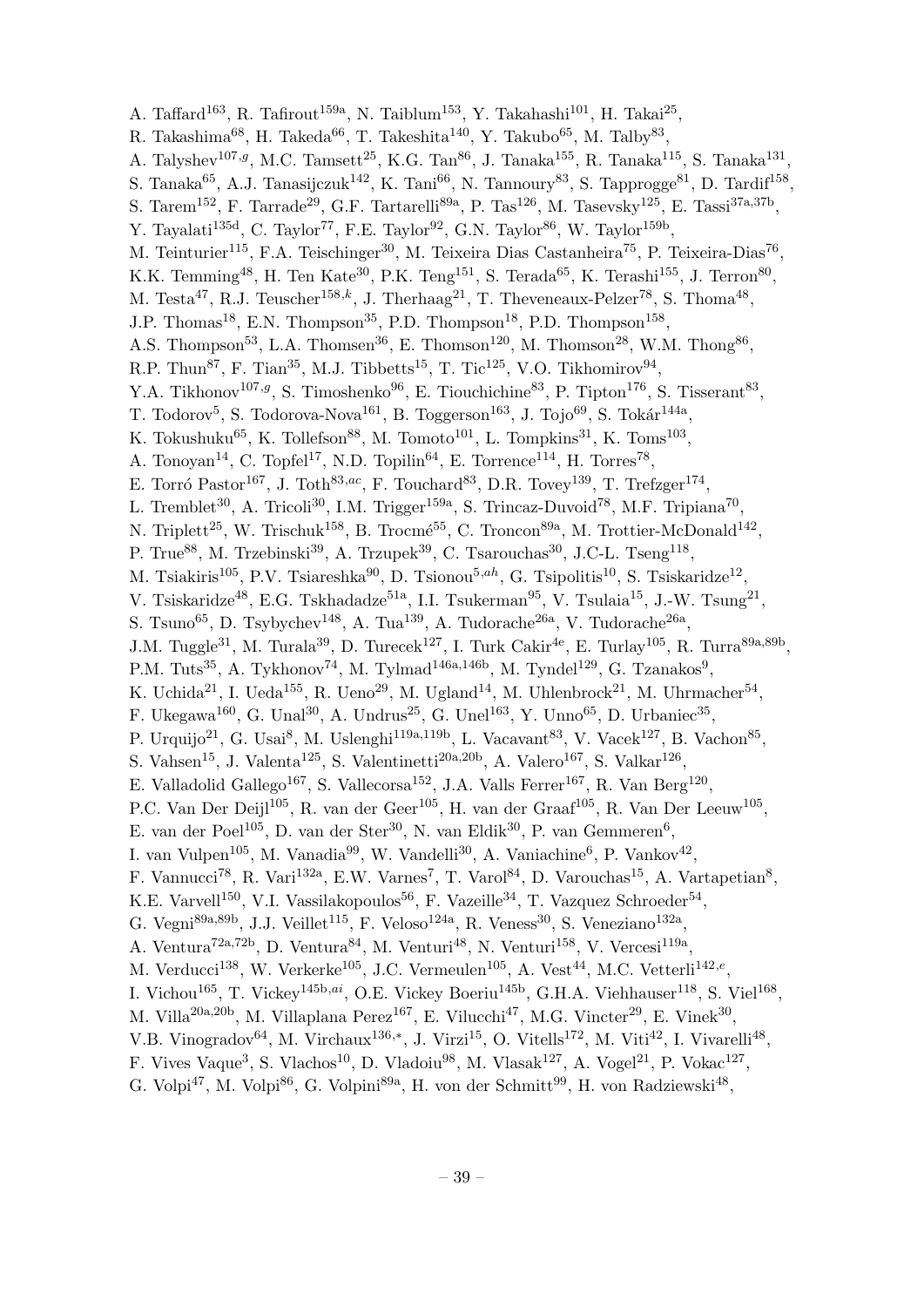E. von Toerne<sup>21</sup>, V. Vorobel<sup>126</sup>, V. Vorwerk<sup>12</sup>, M. Vos<sup>167</sup>, R. Voss<sup>30</sup>, T.T. Voss<sup>175</sup>, J.H. Vossebeld<sup>73</sup>, N. Vranjes<sup>136</sup>, M. Vranjes Milosavljevic<sup>105</sup>, V. Vrba<sup>125</sup>, M. Vreeswijk<sup>105</sup>, T. Vu Anh<sup>48</sup>, R. Vuillermet<sup>30</sup>, I. Vukotic<sup>31</sup>, W. Wagner<sup>175</sup>, P. Wagner<sup>120</sup>, H. Wahlen<sup>175</sup>, S. Wahrmund<sup>44</sup>, J. Wakabayashi<sup>101</sup>, S. Walch<sup>87</sup>, J. Walder<sup>71</sup>, R. Walker<sup>98</sup>, W. Walkowiak<sup>141</sup>, R. Wall<sup>176</sup>, P. Waller<sup>73</sup>, B. Walsh<sup>176</sup>, C. Wang<sup>45</sup>, H. Wang<sup>173</sup>, H. Wang<sup>40</sup>, J. Wang<sup>151</sup>, J. Wang<sup>55</sup>, R. Wang<sup>103</sup>, S.M. Wang<sup>151</sup>, T. Wang<sup>21</sup>, A. Warburton<sup>85</sup>, C.P. Ward<sup>28</sup>, D.R. Wardrope<sup>77</sup>, M. Warsinsky<sup>48</sup>, A. Washbrook<sup>46</sup>, C. Wasicki<sup>42</sup>, I. Watanabe<sup>66</sup>, P.M. Watkins<sup>18</sup>, A.T. Watson<sup>18</sup>, I.J. Watson<sup>150</sup>, M.F. Watson<sup>18</sup>, G. Watts<sup>138</sup>, S. Watts<sup>82</sup>, A.T. Waugh<sup>150</sup>, B.M. Waugh<sup>77</sup>, M.S. Weber<sup>17</sup>, J.S. Webster<sup>31</sup>, A.R. Weidberg<sup>118</sup>, P. Weigell<sup>99</sup>, J. Weingarten<sup>54</sup>, C. Weiser<sup>48</sup>, P.S. Wells<sup>30</sup>, T. Wenaus<sup>25</sup>, D. Wendland<sup>16</sup>, Z. Weng<sup>151,*u*</sup>, T. Wengler<sup>30</sup>, S. Wenig<sup>30</sup>, N. Wermes<sup>21</sup>, M. Werner<sup>48</sup>, P. Werner<sup>30</sup>, M. Werth<sup>163</sup>, M. Wessels<sup>58a</sup>, J. Wetter<sup>161</sup>, C. Weydert<sup>55</sup>, K. Whalen<sup>29</sup>, A. White<sup>8</sup>, M.J. White<sup>86</sup>, S. White<sup>122a,122b</sup>, S.R. Whitehead<sup>118</sup>, D. Whiteson<sup>163</sup>, D. Whittington<sup>60</sup>, F. Wicek<sup>115</sup>, D. Wicke<sup>175</sup>, F.J. Wickens<sup>129</sup>, W. Wiedenmann<sup>173</sup>, M. Wielers<sup>129</sup>, P. Wienemann<sup>21</sup>, C. Wiglesworth<sup>75</sup>, L.A.M. Wiik-Fuchs<sup>21</sup>, P.A. Wijeratne<sup>77</sup>, A. Wildauer<sup>99</sup>, M.A. Wildt<sup>42,r</sup>, I. Wilhelm<sup>126</sup>, H.G. Wilkens<sup>30</sup>, J.Z. Will<sup>98</sup>, E. Williams<sup>35</sup>, H.H. Williams<sup>120</sup>, W. Willis<sup>35</sup>, S. Willocq<sup>84</sup>, J.A. Wilson<sup>18</sup>, M.G. Wilson<sup>143</sup>, A. Wilson<sup>87</sup>, I. Wingerter-Seez<sup>5</sup>, S. Winkelmann<sup>48</sup>, F. Winklmeier<sup>30</sup>, M. Wittgen<sup>143</sup>, S.J. Wollstadt<sup>81</sup>, M.W. Wolter<sup>39</sup>, H. Wolters<sup>124a,h</sup>, W.C. Wong<sup>41</sup>, G. Wooden<sup>87</sup>, B.K. Wosiek<sup>39</sup>, J. Wotschack<sup>30</sup>, M.J. Woudstra<sup>82</sup>, K.W. Wozniak $^{39}$ , K. Wraight $^{53}$ , M. Wright $^{53}$ , B. Wrona $^{73}$ , S.L. Wu $^{173}$ , X. Wu $^{49}$ , Y. Wu<sup>33b,aj</sup>, E. Wulf<sup>35</sup>, B.M. Wynne<sup>46</sup>, S. Xella<sup>36</sup>, M. Xiao<sup>136</sup>, S. Xie<sup>48</sup>, C. Xu<sup>33b,y</sup>, D.  $Xu^{139}$ , L.  $Xu^{33b}$ , B. Yabsley<sup>150</sup>, S. Yacoob<sup>145a,ak</sup>, M. Yamada<sup>65</sup>, H. Yamaguchi<sup>155</sup>, A. Yamamoto<sup>65</sup>, K. Yamamoto<sup>63</sup>, S. Yamamoto<sup>155</sup>, T. Yamamura<sup>155</sup>, T. Yamanaka<sup>155</sup>, T. Yamazaki<sup>155</sup>, Y. Yamazaki<sup>66</sup>, Z. Yan<sup>22</sup>, H. Yang<sup>87</sup>, U.K. Yang<sup>82</sup>, Y. Yang<sup>109</sup>, Z. Yang<sup>146a,146b</sup>, S. Yanush<sup>91</sup>, L. Yao<sup>33a</sup>, Y. Yao<sup>15</sup>, Y. Yasu<sup>65</sup>, G.V. Ybeles Smit<sup>130</sup>, J. Ye<sup>40</sup>, S. Ye<sup>25</sup>, M. Yilmaz<sup>4c</sup>, R. Yoosoofmiya<sup>123</sup>, K. Yorita<sup>171</sup>, R. Yoshida<sup>6</sup>, K. Yoshihara<sup>155</sup>, C. Young<sup>143</sup>, C.J. Young<sup>118</sup>, S. Youssef<sup>22</sup>, D. Yu<sup>25</sup>, D.R. Yu<sup>15</sup>, J. Yu<sup>8</sup>, J. Yu<sup>112</sup>, L. Yuan<sup>66</sup>, A. Yurkewicz<sup>106</sup>, B. Zabinski<sup>39</sup>, R. Zaidan<sup>62</sup>, A.M. Zaitsev<sup>128</sup>, Z. Zajacova<sup>30</sup>, L. Zanello<sup>132a,132b</sup>, D. Zanzi<sup>99</sup>, A. Zaytsev<sup>25</sup>, C. Zeitnitz<sup>175</sup>, M. Zeman<sup>125</sup>, A. Zemla<sup>39</sup>, C. Zendler<sup>21</sup>, O. Zenin<sup>128</sup>, T. Ženiš<sup>144a</sup>, Z. Zinonos<sup>122a,122b</sup>, D. Zerwas<sup>115</sup>, G. Zevi della Porta<sup>57</sup>, D. Zhang<sup>33b,al</sup>, H. Zhang<sup>88</sup>, J. Zhang<sup>6</sup>, X. Zhang<sup>33d</sup>, Z. Zhang<sup>115</sup>, L. Zhao<sup>108</sup>, Z. Zhao<sup>33b</sup>, A. Zhemchugov<sup>64</sup>, J. Zhong<sup>118</sup>, B. Zhou<sup>87</sup>, N. Zhou<sup>163</sup>, Y. Zhou<sup>151</sup>, C.G. Zhu<sup>33d</sup>, H. Zhu<sup>42</sup>, J. Zhu<sup>87</sup>, Y. Zhu<sup>33b</sup>, X. Zhuang<sup>98</sup>, V. Zhuravlov<sup>99</sup>, A. Zibell<sup>98</sup>, D. Zieminska<sup>60</sup>, N.I. Zimin<sup>64</sup>, R. Zimmermann<sup>21</sup>, S. Zimmermann<sup>21</sup>, S. Zimmermann<sup>48</sup>, M. Ziolkowski<sup>141</sup>, R. Zitoun<sup>5</sup>, L. Živković<sup>35</sup>, V.V. Zmouchko<sup>128,\*</sup>, G. Zobernig<sup>173</sup>, A. Zoccoli<sup>20a, 20b</sup>, M. zur Nedden<sup>16</sup>, V. Zutshi<sup>106</sup>, L. Zwalinski<sup>30</sup>.

<sup>1</sup> School of Chemistry and Physics, University of Adelaide, Adelaide, Australia

<sup>2</sup> Physics Department, SUNY Albany, Albany NY, United States of America

<sup>3</sup> Department of Physics, University of Alberta, Edmonton AB, Canada

 $4(a)$  Department of Physics, Ankara University, Ankara;  $(b)$  Department of Physics,

Dumlupinar University, Kutahya;  $^{(c)}$  Department of Physics, Gazi University, Ankara;  $^{(d)}$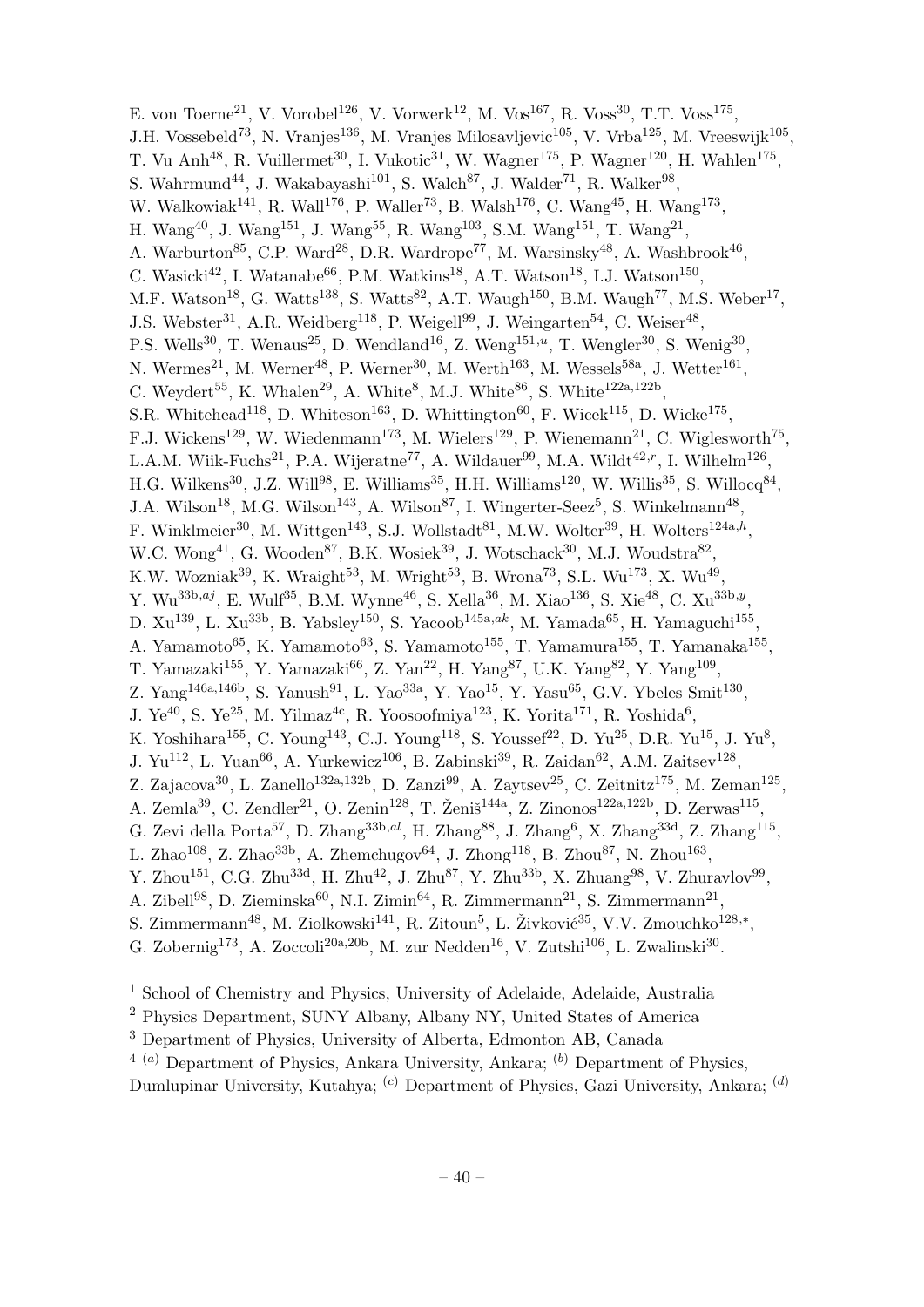Division of Physics, TOBB University of Economics and Technology, Ankara; <sup>(e)</sup> Turkish Atomic Energy Authority, Ankara, Turkey

<sup>5</sup> LAPP, CNRS/IN2P3 and Université de Savoie, Annecy-le-Vieux, France

<sup>6</sup> High Energy Physics Division, Argonne National Laboratory, Argonne IL, United States of America

<sup>7</sup> Department of Physics, University of Arizona, Tucson AZ, United States of America

<sup>8</sup> Department of Physics, The University of Texas at Arlington, Arlington TX, United States of America

<sup>9</sup> Physics Department, University of Athens, Athens, Greece

<sup>10</sup> Physics Department, National Technical University of Athens, Zografou, Greece

<sup>11</sup> Institute of Physics, Azerbaijan Academy of Sciences, Baku, Azerbaijan

 $^{12}$  Institut de Física d'Altes Energies and Departament de Física de la Universitat Autònoma de Barcelona and ICREA, Barcelona, Spain

<sup>13 (a)</sup> Institute of Physics, University of Belgrade, Belgrade; <sup>(b)</sup> Vinca Institute of Nuclear Sciences, University of Belgrade, Belgrade, Serbia

<sup>14</sup> Department for Physics and Technology, University of Bergen, Bergen, Norway

<sup>15</sup> Physics Division, Lawrence Berkeley National Laboratory and University of California, Berkeley CA, United States of America

<sup>16</sup> Department of Physics, Humboldt University, Berlin, Germany

<sup>17</sup> Albert Einstein Center for Fundamental Physics and Laboratory for High Energy Physics, University of Bern, Bern, Switzerland

<sup>18</sup> School of Physics and Astronomy, University of Birmingham, Birmingham, United Kingdom

<sup>19 (a)</sup> Department of Physics, Bogazici University, Istanbul; <sup>(b)</sup> Division of Physics, Dogus University, Istanbul; <sup>(c)</sup> Department of Physics Engineering, Gaziantep University, Gaziantep; (d) Department of Physics, Istanbul Technical University, Istanbul, Turkey <sup>20 (a)</sup> INFN Sezione di Bologna; <sup>(b)</sup> Dipartimento di Fisica, Università di Bologna,

Bologna, Italy

<sup>21</sup> Physikalisches Institut, University of Bonn, Bonn, Germany

<sup>22</sup> Department of Physics, Boston University, Boston MA, United States of America

<sup>23</sup> Department of Physics, Brandeis University, Waltham MA, United States of America

<sup>24 (a)</sup> Universidade Federal do Rio De Janeiro COPPE/EE/IF, Rio de Janeiro; <sup>(b)</sup> Federal University of Juiz de Fora (UFJF), Juiz de Fora; <sup>(c)</sup> Federal University of Sao Joao del Rei (UFSJ), Sao Joao del Rei; <sup>(d)</sup> Instituto de Fisica, Universidade de Sao Paulo, Sao Paulo, Brazil

<sup>25</sup> Physics Department, Brookhaven National Laboratory, Upton NY, United States of America

<sup>26 (a)</sup> National Institute of Physics and Nuclear Engineering, Bucharest;  $^{(b)}$  University Politehnica Bucharest, Bucharest; <sup>(c)</sup> West University in Timisoara, Timisoara, Romania

<sup>27</sup> Departamento de Física, Universidad de Buenos Aires, Buenos Aires, Argentina

<sup>28</sup> Cavendish Laboratory, University of Cambridge, Cambridge, United Kingdom

<sup>29</sup> Department of Physics, Carleton University, Ottawa ON, Canada

<sup>30</sup> CERN, Geneva, Switzerland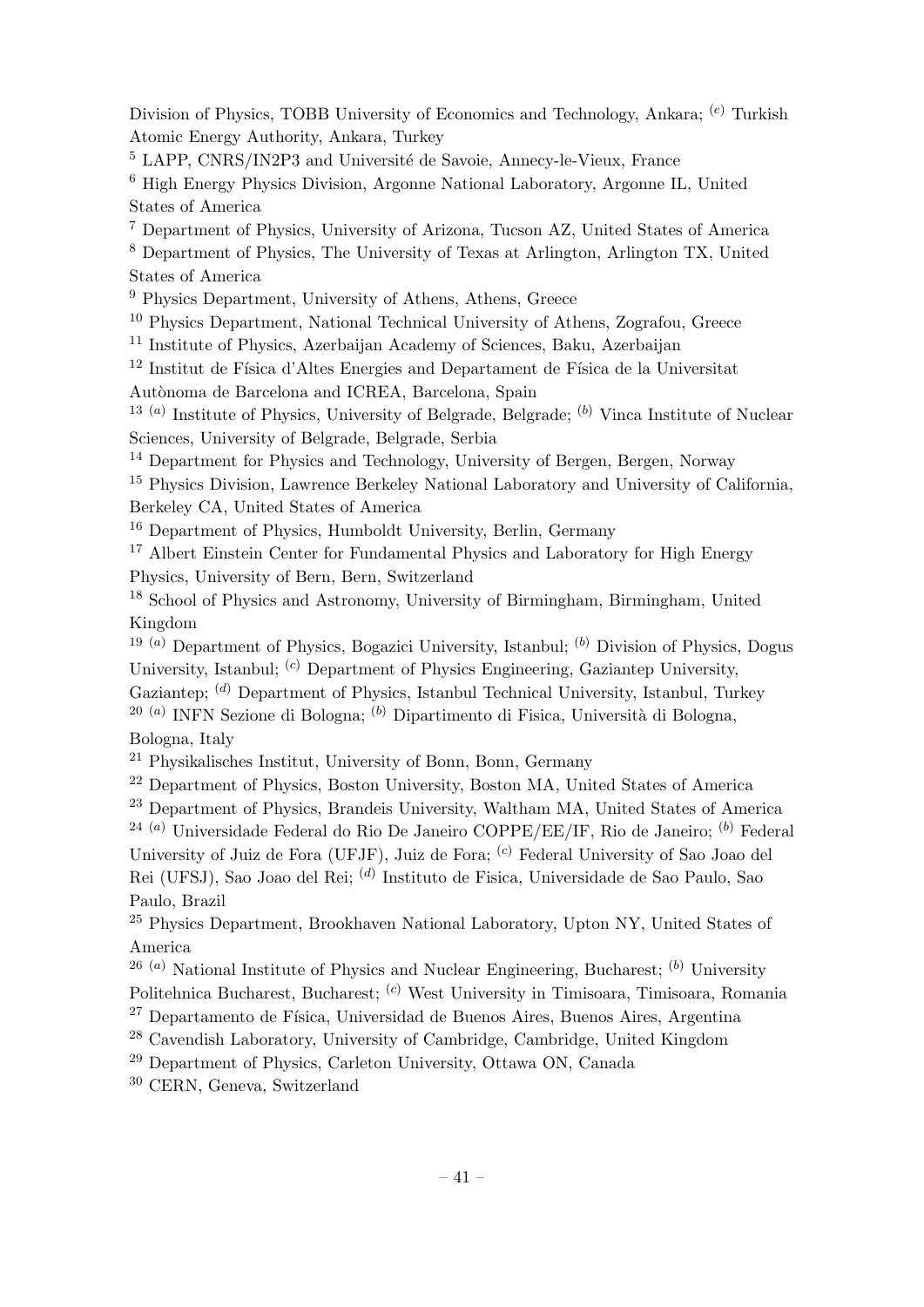<sup>31</sup> Enrico Fermi Institute, University of Chicago, Chicago IL, United States of America  $32(a)$  Departamento de Física, Pontificia Universidad Católica de Chile, Santiago;  $(b)$ Departamento de Física, Universidad Técnica Federico Santa María, Valparaíso, Chile  $33$  (a) Institute of High Energy Physics, Chinese Academy of Sciences, Beijing; (b)

Department of Modern Physics, University of Science and Technology of China, Anhui;  $(c)$  Department of Physics, Nanjing University, Jiangsu;  $(d)$  School of Physics, Shandong University, Shandong; (e) Physics Department, Shanghai Jiao Tong University, Shanghai, China

 $34$  Laboratoire de Physique Corpusculaire, Clermont Université and Université Blaise Pascal and CNRS/IN2P3, Clermont-Ferrand, France

<sup>35</sup> Nevis Laboratory, Columbia University, Irvington NY, United States of America <sup>36</sup> Niels Bohr Institute, University of Copenhagen, Kobenhavn, Denmark

<sup>37 (a)</sup> INFN Gruppo Collegato di Cosenza; <sup>(b)</sup> Dipartimento di Fisica, Università della Calabria, Arcavata di Rende, Italy

<sup>38</sup> AGH University of Science and Technology, Faculty of Physics and Applied Computer Science, Krakow, Poland

<sup>39</sup> The Henryk Niewodniczanski Institute of Nuclear Physics, Polish Academy of Sciences, Krakow, Poland

<sup>40</sup> Physics Department, Southern Methodist University, Dallas TX, United States of America

<sup>41</sup> Physics Department, University of Texas at Dallas, Richardson TX, United States of America

<sup>42</sup> DESY, Hamburg and Zeuthen, Germany

 $43$  Institut für Experimentelle Physik IV, Technische Universität Dortmund, Dortmund, Germany

<sup>44</sup> Institut für Kern- und Teilchenphysik, Technical University Dresden, Dresden, Germany

<sup>45</sup> Department of Physics, Duke University, Durham NC, United States of America

<sup>46</sup> SUPA - School of Physics and Astronomy, University of Edinburgh, Edinburgh, United Kingdom

<sup>47</sup> INFN Laboratori Nazionali di Frascati, Frascati, Italy

<sup>48</sup> Fakultät für Mathematik und Physik, Albert-Ludwigs-Universität, Freiburg, Germany

<sup>49</sup> Section de Physique, Université de Genève, Geneva, Switzerland

<sup>50 (a)</sup> INFN Sezione di Genova; <sup>(b)</sup> Dipartimento di Fisica, Università di Genova, Genova, Italy

 $^{51}$  (a) E. Andronikashvili Institute of Physics, Iv. Javakhishvili Tbilisi State University, Tbilisi; (b) High Energy Physics Institute, Tbilisi State University, Tbilisi, Georgia

 $52$  II Physikalisches Institut, Justus-Liebig-Universität Giessen, Giessen, Germany

<sup>53</sup> SUPA - School of Physics and Astronomy, University of Glasgow, Glasgow, United Kingdom

 $54$  II Physikalisches Institut, Georg-August-Universität, Göttingen, Germany

<sup>55</sup> Laboratoire de Physique Subatomique et de Cosmologie, Université Joseph Fourier and CNRS/IN2P3 and Institut National Polytechnique de Grenoble, Grenoble, France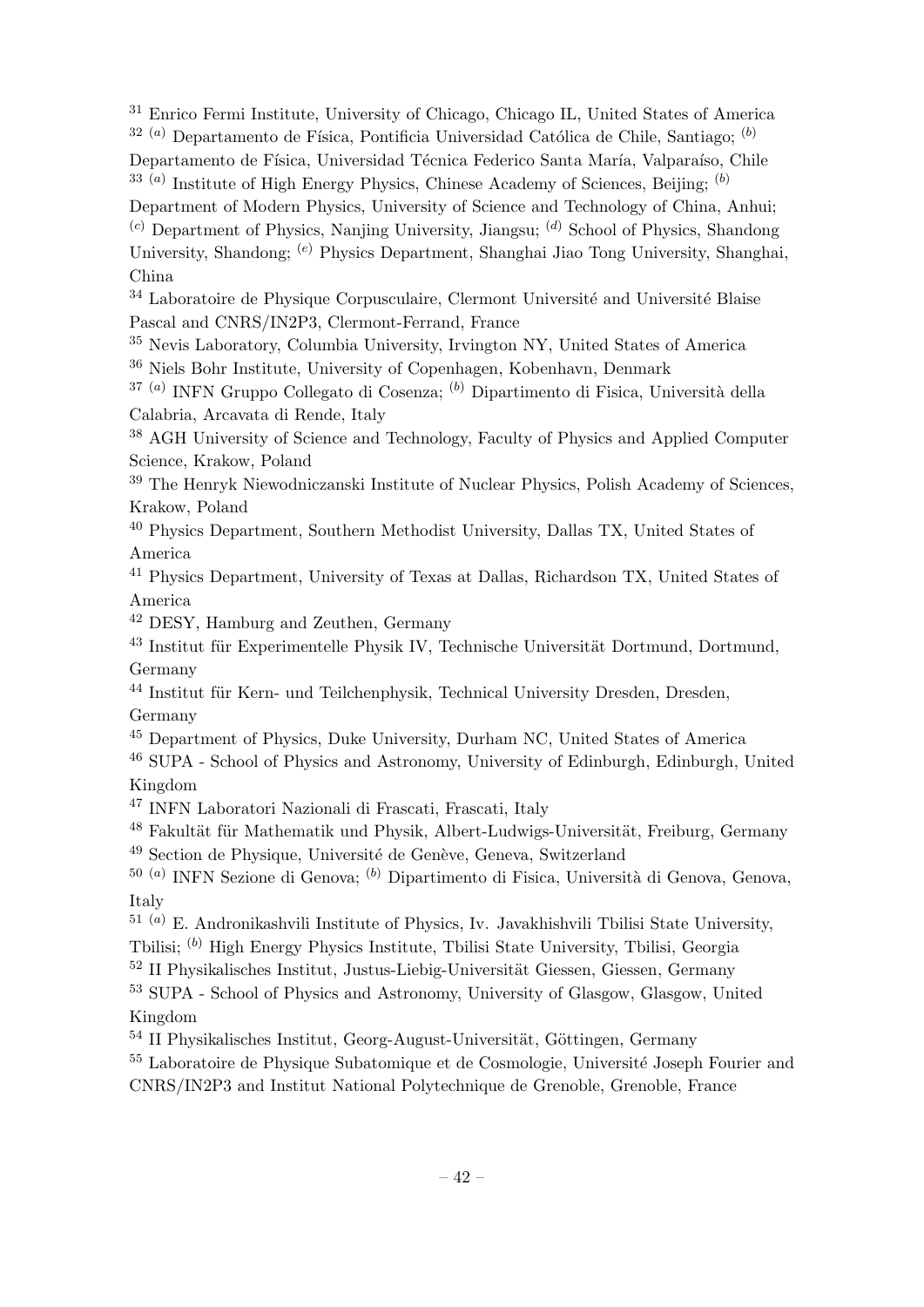<sup>56</sup> Department of Physics, Hampton University, Hampton VA, United States of America <sup>57</sup> Laboratory for Particle Physics and Cosmology, Harvard University, Cambridge MA, United States of America

 $^{58}$  (a) Kirchhoff-Institut für Physik, Ruprecht-Karls-Universität Heidelberg, Heidelberg;

 $(6)$  Physikalisches Institut, Ruprecht-Karls-Universität Heidelberg, Heidelberg;  $(6)$  ZITI Institut für technische Informatik, Ruprecht-Karls-Universität Heidelberg, Mannheim, Germany

<sup>59</sup> Faculty of Applied Information Science, Hiroshima Institute of Technology, Hiroshima, Japan

<sup>60</sup> Department of Physics, Indiana University, Bloomington IN, United States of America

 $61$  Institut für Astro- und Teilchenphysik, Leopold-Franzens-Universität, Innsbruck, Austria

<sup>62</sup> University of Iowa, Iowa City IA, United States of America

<sup>63</sup> Department of Physics and Astronomy, Iowa State University, Ames IA, United States of America

<sup>64</sup> Joint Institute for Nuclear Research, JINR Dubna, Dubna, Russia

<sup>65</sup> KEK, High Energy Accelerator Research Organization, Tsukuba, Japan

<sup>66</sup> Graduate School of Science, Kobe University, Kobe, Japan

<sup>67</sup> Faculty of Science, Kyoto University, Kyoto, Japan

<sup>68</sup> Kyoto University of Education, Kyoto, Japan

<sup>69</sup> Department of Physics, Kyushu University, Fukuoka, Japan

<sup>70</sup> Instituto de Física La Plata, Universidad Nacional de La Plata and CONICET. La Plata, Argentina

<sup>71</sup> Physics Department, Lancaster University, Lancaster, United Kingdom

<sup>72 (a)</sup> INFN Sezione di Lecce; <sup>(b)</sup> Dipartimento di Matematica e Fisica, Università del Salento, Lecce, Italy

<sup>73</sup> Oliver Lodge Laboratory, University of Liverpool, Liverpool, United Kingdom

<sup>74</sup> Department of Physics, Jožef Stefan Institute and University of Ljubljana, Ljubljana, Slovenia

<sup>75</sup> School of Physics and Astronomy, Queen Mary University of London, London, United Kingdom

<sup>76</sup> Department of Physics, Royal Holloway University of London, Surrey, United Kingdom

<sup>77</sup> Department of Physics and Astronomy, University College London, London, United Kingdom

 $78$  Laboratoire de Physique Nucléaire et de Hautes Energies, UPMC and Université Paris-Diderot and CNRS/IN2P3, Paris, France

<sup>79</sup> Fysiska institutionen, Lunds universitet, Lund, Sweden

<sup>80</sup> Departamento de Fisica Teorica C-15, Universidad Autonoma de Madrid, Madrid, Spain

 $81$  Institut für Physik, Universität Mainz, Mainz, Germany

<sup>82</sup> School of Physics and Astronomy, University of Manchester, Manchester, United Kingdom

<sup>83</sup> CPPM, Aix-Marseille Université and CNRS/IN2P3, Marseille, France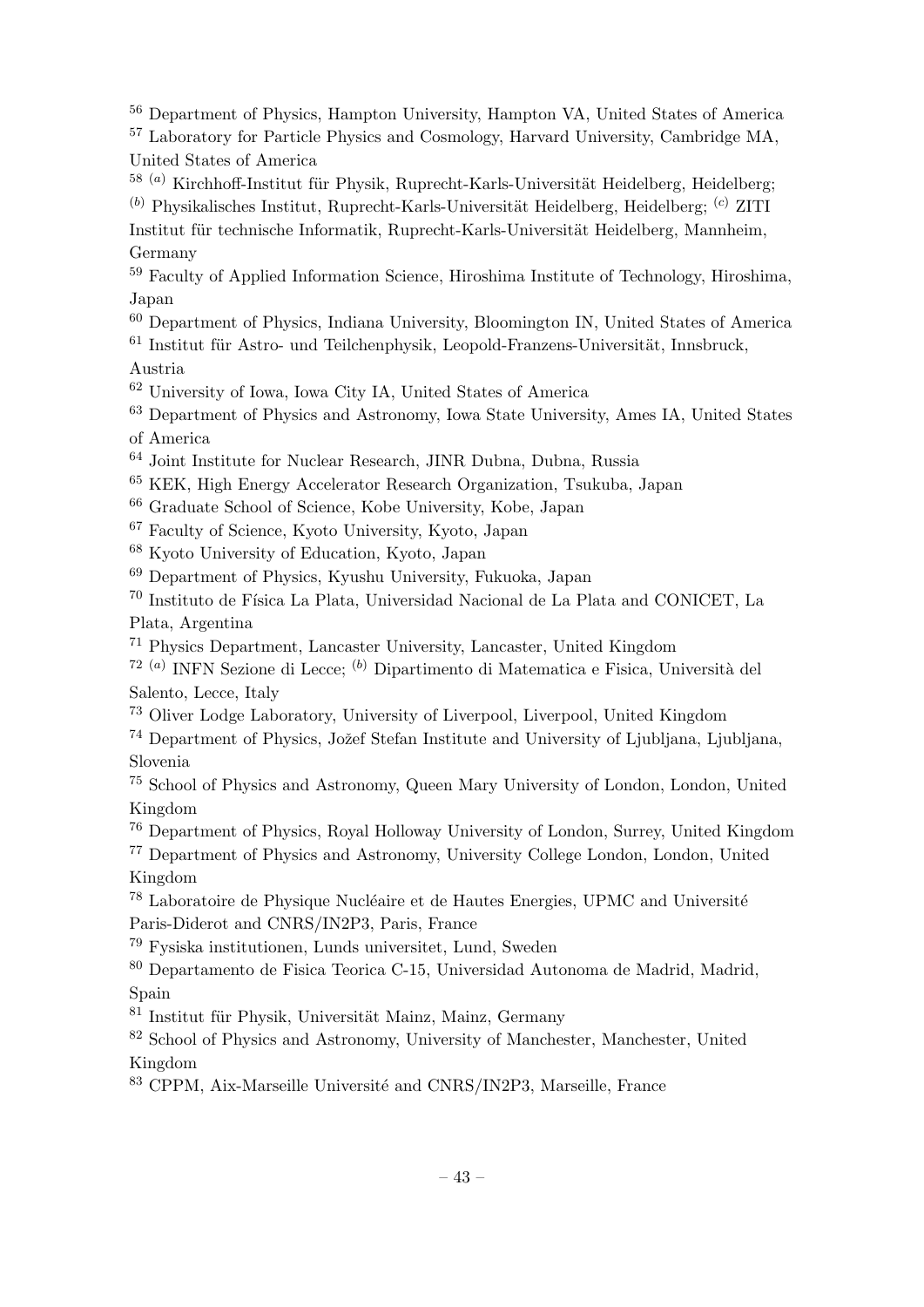<sup>84</sup> Department of Physics, University of Massachusetts, Amherst MA, United States of America

<sup>85</sup> Department of Physics, McGill University, Montreal QC, Canada

<sup>86</sup> School of Physics, University of Melbourne, Victoria, Australia

<sup>87</sup> Department of Physics, The University of Michigan, Ann Arbor MI, United States of America

<sup>88</sup> Department of Physics and Astronomy, Michigan State University, East Lansing MI, United States of America

<sup>89 (a)</sup> INFN Sezione di Milano; <sup>(b)</sup> Dipartimento di Fisica, Università di Milano, Milano, Italy

<sup>90</sup> B.I. Stepanov Institute of Physics, National Academy of Sciences of Belarus, Minsk, Republic of Belarus

<sup>91</sup> National Scientific and Educational Centre for Particle and High Energy Physics, Minsk, Republic of Belarus

<sup>92</sup> Department of Physics, Massachusetts Institute of Technology, Cambridge MA, United States of America

<sup>93</sup> Group of Particle Physics, University of Montreal, Montreal QC, Canada

<sup>94</sup> P.N. Lebedev Institute of Physics, Academy of Sciences, Moscow, Russia

<sup>95</sup> Institute for Theoretical and Experimental Physics (ITEP), Moscow, Russia

<sup>96</sup> Moscow Engineering and Physics Institute (MEPhI), Moscow, Russia

<sup>97</sup> Skobeltsyn Institute of Nuclear Physics, Lomonosov Moscow State University, Moscow, Russia

98 Fakultät für Physik, Ludwig-Maximilians-Universität München, München, Germany

 $99$  Max-Planck-Institut für Physik (Werner-Heisenberg-Institut), München, Germany

<sup>100</sup> Nagasaki Institute of Applied Science, Nagasaki, Japan

<sup>101</sup> Graduate School of Science and Kobayashi-Maskawa Institute, Nagoya University, Nagoya, Japan

<sup>102 (a)</sup> INFN Sezione di Napoli; <sup>(b)</sup> Dipartimento di Scienze Fisiche, Università di Napoli, Napoli, Italy

<sup>103</sup> Department of Physics and Astronomy, University of New Mexico, Albuquerque NM, United States of America

<sup>104</sup> Institute for Mathematics, Astrophysics and Particle Physics, Radboud University Nijmegen/Nikhef, Nijmegen, Netherlands

<sup>105</sup> Nikhef National Institute for Subatomic Physics and University of Amsterdam, Amsterdam, Netherlands

<sup>106</sup> Department of Physics, Northern Illinois University, DeKalb IL, United States of America

<sup>107</sup> Budker Institute of Nuclear Physics, SB RAS, Novosibirsk, Russia

<sup>108</sup> Department of Physics, New York University, New York NY, United States of America

<sup>109</sup> Ohio State University, Columbus OH, United States of America

<sup>110</sup> Faculty of Science, Okayama University, Okayama, Japan

<sup>111</sup> Homer L. Dodge Department of Physics and Astronomy, University of Oklahoma,

Norman OK, United States of America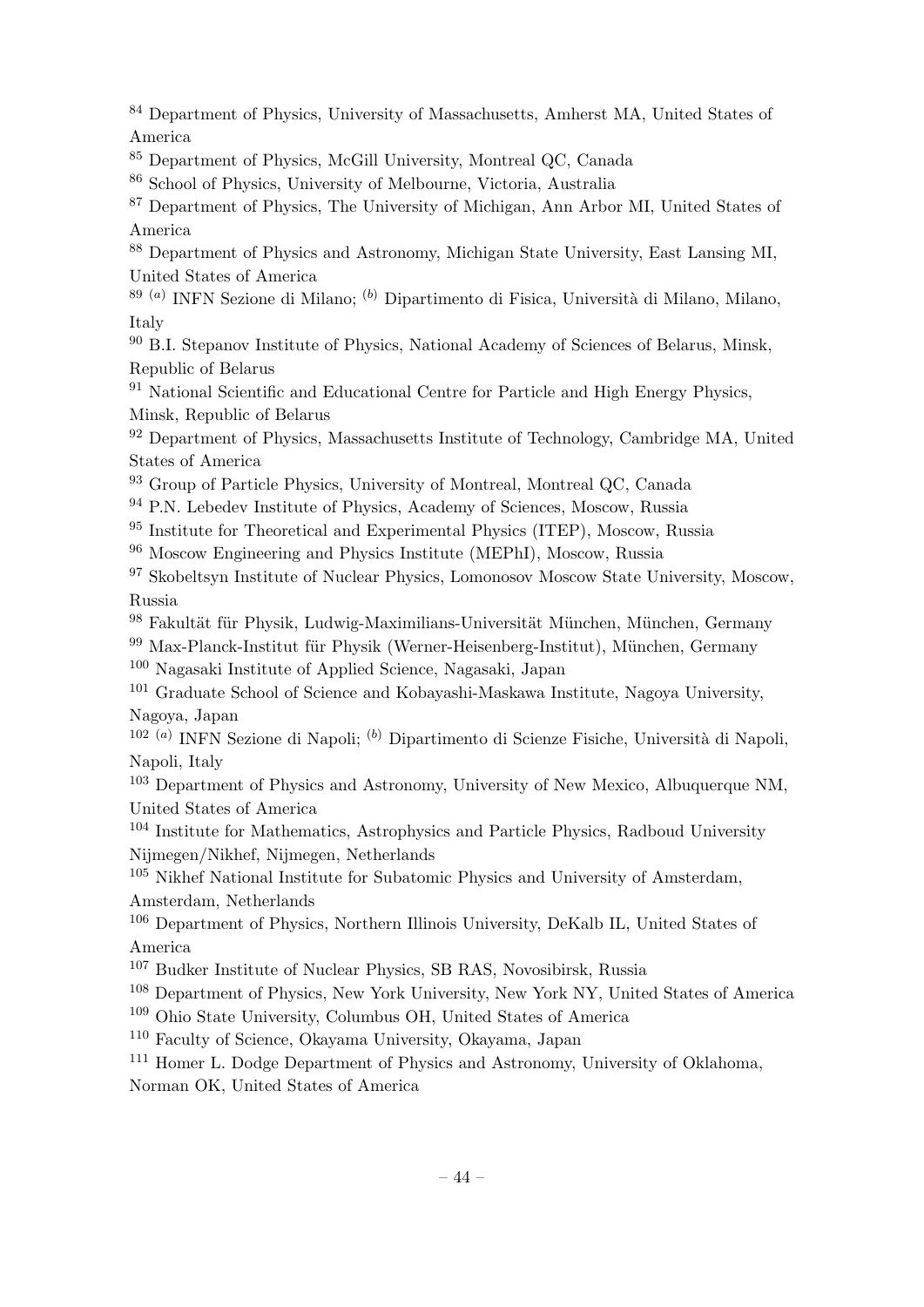<sup>112</sup> Department of Physics, Oklahoma State University, Stillwater OK, United States of America

<sup>113</sup> Palacký University, RCPTM, Olomouc, Czech Republic

<sup>114</sup> Center for High Energy Physics, University of Oregon, Eugene OR, United States of America

<sup>115</sup> LAL, Université Paris-Sud and CNRS/IN2P3, Orsay, France

<sup>116</sup> Graduate School of Science, Osaka University, Osaka, Japan

<sup>117</sup> Department of Physics, University of Oslo, Oslo, Norway

<sup>118</sup> Department of Physics, Oxford University, Oxford, United Kingdom

<sup>119 (a)</sup> INFN Sezione di Pavia; <sup>(b)</sup> Dipartimento di Fisica, Università di Pavia, Pavia, Italy

<sup>120</sup> Department of Physics, University of Pennsylvania, Philadelphia PA, United States of America

<sup>121</sup> Petersburg Nuclear Physics Institute, Gatchina, Russia

<sup>122 (a)</sup> INFN Sezione di Pisa; <sup>(b)</sup> Dipartimento di Fisica E. Fermi, Università di Pisa, Pisa, Italy

<sup>123</sup> Department of Physics and Astronomy, University of Pittsburgh, Pittsburgh PA, United States of America

124 (a) Laboratorio de Instrumentacao e Fisica Experimental de Particulas - LIP, Lisboa;

 $(b)$  Departamento de Fisica Teorica y del Cosmos and CAFPE, Universidad de Granada, Granada, Portugal

<sup>125</sup> Institute of Physics, Academy of Sciences of the Czech Republic, Praha, Czech Republic

<sup>126</sup> Faculty of Mathematics and Physics, Charles University in Prague, Praha, Czech Republic

<sup>127</sup> Czech Technical University in Prague, Praha, Czech Republic

<sup>128</sup> State Research Center Institute for High Energy Physics, Protvino, Russia

<sup>129</sup> Particle Physics Department, Rutherford Appleton Laboratory, Didcot, United Kingdom

<sup>130</sup> Physics Department, University of Regina, Regina SK, Canada

<sup>131</sup> Ritsumeikan University, Kusatsu, Shiga, Japan

<sup>132 (a)</sup> INFN Sezione di Roma I; <sup>(b)</sup> Dipartimento di Fisica, Università La Sapienza, Roma, Italy

<sup>133 (a)</sup> INFN Sezione di Roma Tor Vergata; <sup>(b)</sup> Dipartimento di Fisica, Università di Roma Tor Vergata, Roma, Italy

<sup>134 (a)</sup> INFN Sezione di Roma Tre; <sup>(b)</sup> Dipartimento di Fisica, Università Roma Tre, Roma, Italy

 $135$ <sup>(a)</sup> Faculté des Sciences Ain Chock, Réseau Universitaire de Physique des Hautes Energies - Université Hassan II, Casablanca; <sup>(b)</sup> Centre National de l'Energie des Sciences Techniques Nucleaires, Rabat; <sup>(c)</sup> Faculté des Sciences Semlalia, Université Cadi Ayyad, LPHEA-Marrakech;  $^{(d)}$  Faculté des Sciences, Université Mohamed Premier and LPTPM, Quida; <sup>(e)</sup> Faculté des sciences, Université Mohammed V-Agdal, Rabat, Morocco <sup>136</sup> DSM/IRFU (Institut de Recherches sur les Lois Fondamentales de l'Univers), CEA

Saclay (Commissariat a l'Energie Atomique), Gif-sur-Yvette, France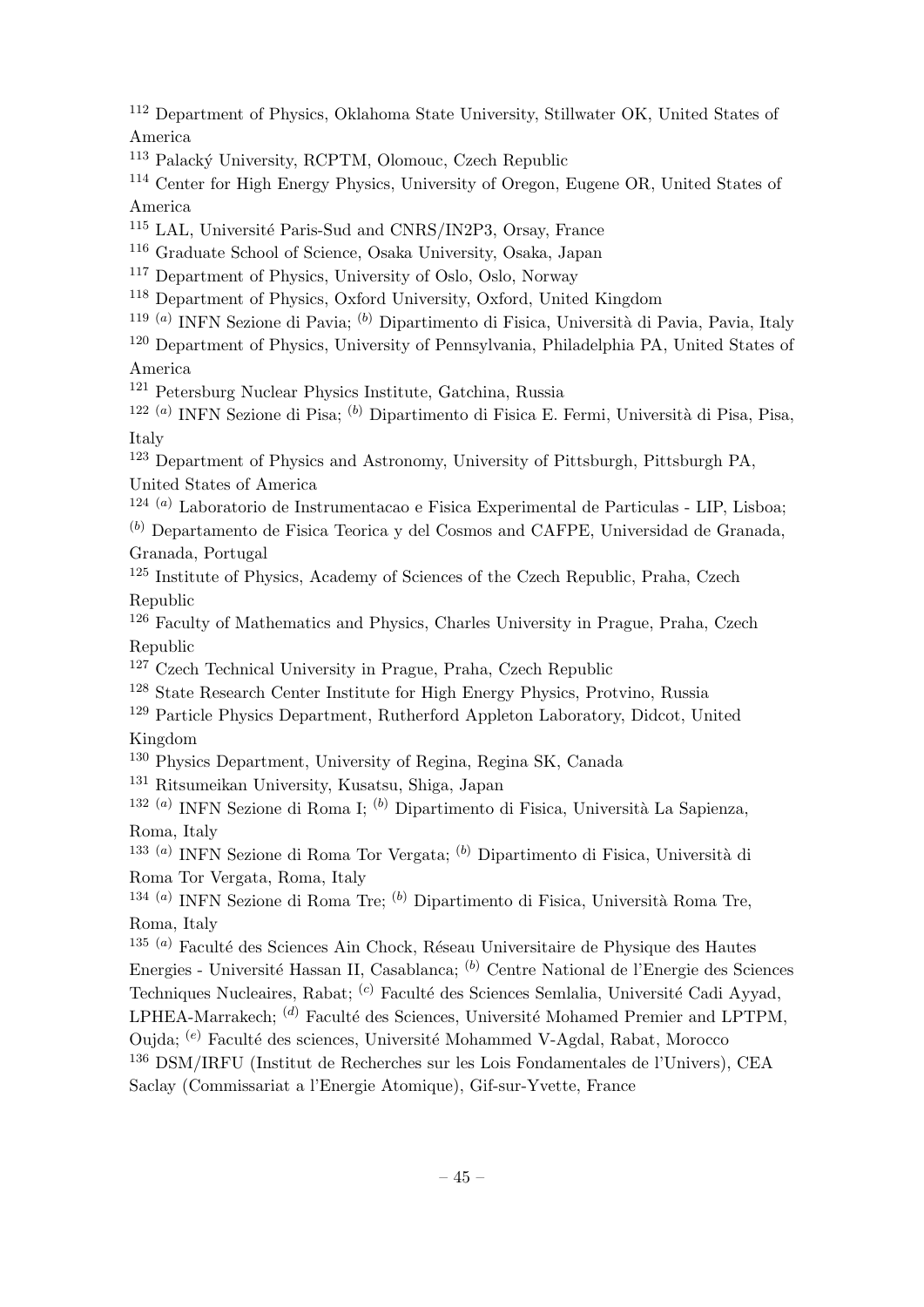<sup>137</sup> Santa Cruz Institute for Particle Physics, University of California Santa Cruz, Santa Cruz CA, United States of America

<sup>138</sup> Department of Physics, University of Washington, Seattle WA, United States of America

<sup>139</sup> Department of Physics and Astronomy, University of Sheffield, Sheffield, United Kingdom

<sup>140</sup> Department of Physics, Shinshu University, Nagano, Japan

 $^{141}$  Fachbereich Physik, Universität Siegen, Siegen, Germany

<sup>142</sup> Department of Physics, Simon Fraser University, Burnaby BC, Canada

<sup>143</sup> SLAC National Accelerator Laboratory, Stanford CA, United States of America

144 (a) Faculty of Mathematics, Physics & Informatics, Comenius University, Bratislava;

 $(b)$  Department of Subnuclear Physics, Institute of Experimental Physics of the Slovak Academy of Sciences, Kosice, Slovak Republic

<sup>145 (a)</sup> Department of Physics, University of Johannesburg, Johannesburg;  $(b)$  School of Physics, University of the Witwatersrand, Johannesburg, South Africa

<sup>146 (a)</sup> Department of Physics, Stockholm University;  $(b)$  The Oskar Klein Centre, Stockholm, Sweden

<sup>147</sup> Physics Department, Royal Institute of Technology, Stockholm, Sweden

<sup>148</sup> Departments of Physics & Astronomy and Chemistry, Stony Brook University, Stony Brook NY, United States of America

<sup>149</sup> Department of Physics and Astronomy, University of Sussex, Brighton, United Kingdom

<sup>150</sup> School of Physics, University of Sydney, Sydney, Australia

<sup>151</sup> Institute of Physics, Academia Sinica, Taipei, Taiwan

<sup>152</sup> Department of Physics, Technion: Israel Institute of Technology, Haifa, Israel

<sup>153</sup> Raymond and Beverly Sackler School of Physics and Astronomy, Tel Aviv University, Tel Aviv, Israel

<sup>154</sup> Department of Physics, Aristotle University of Thessaloniki, Thessaloniki, Greece

<sup>155</sup> International Center for Elementary Particle Physics and Department of Physics, The University of Tokyo, Tokyo, Japan

<sup>156</sup> Graduate School of Science and Technology, Tokyo Metropolitan University, Tokyo, Japan

<sup>157</sup> Department of Physics, Tokyo Institute of Technology, Tokyo, Japan

<sup>158</sup> Department of Physics, University of Toronto, Toronto ON, Canada

<sup>159 (a)</sup> TRIUMF, Vancouver BC;  $^{(b)}$  Department of Physics and Astronomy, York University, Toronto ON, Canada

<sup>160</sup> Faculty of Pure and Applied Sciences, University of Tsukuba, Tsukuba, Japan

<sup>161</sup> Department of Physics and Astronomy, Tufts University, Medford MA, United States of America

<sup>162</sup> Centro de Investigaciones, Universidad Antonio Narino, Bogota, Colombia

<sup>163</sup> Department of Physics and Astronomy, University of California Irvine, Irvine CA, United States of America

<sup>164 (a)</sup> INFN Gruppo Collegato di Udine; <sup>(b)</sup> ICTP, Trieste; <sup>(c)</sup> Dipartimento di Chimica,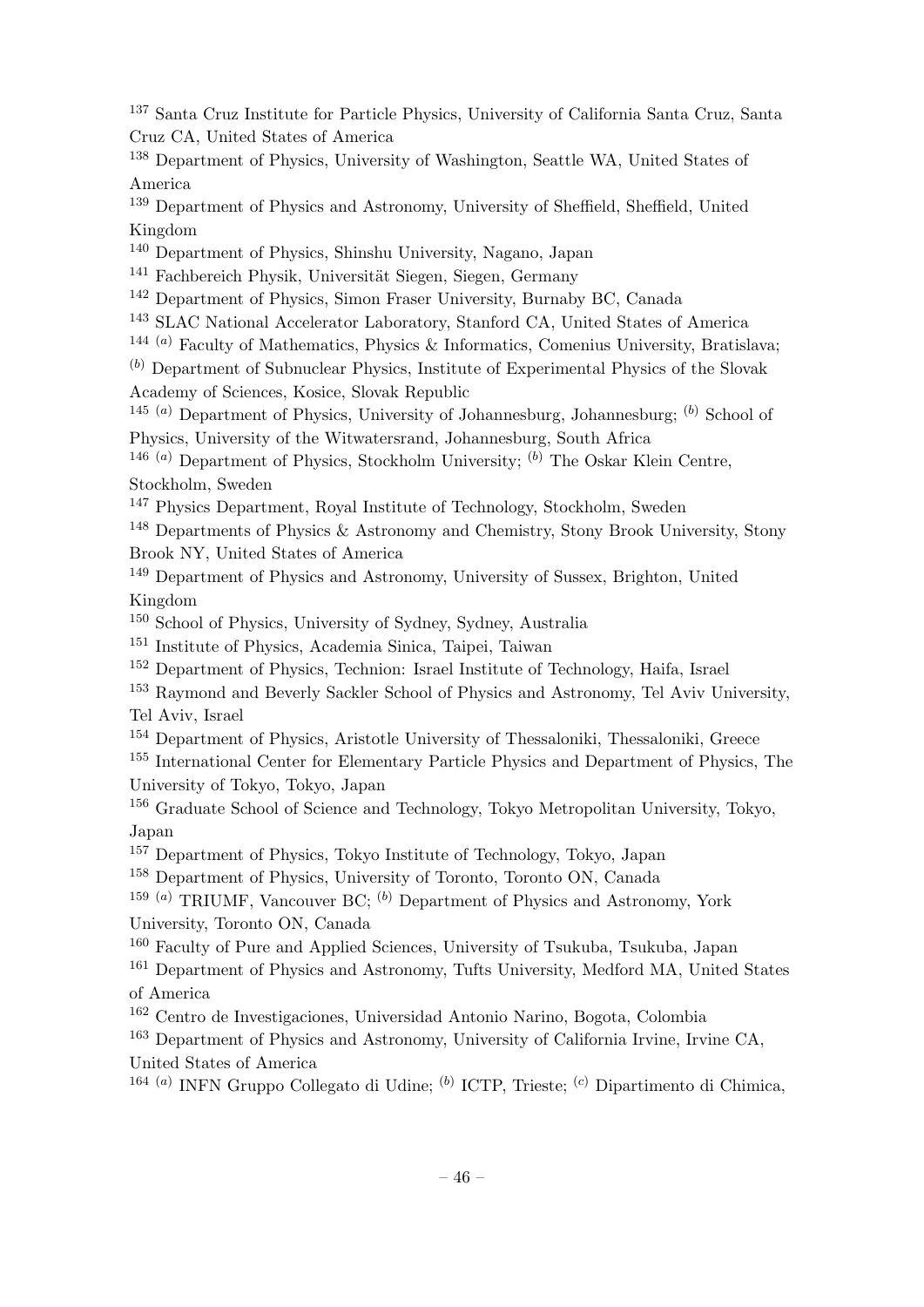Fisica e Ambiente, Università di Udine, Udine, Italy

<sup>165</sup> Department of Physics, University of Illinois, Urbana IL, United States of America

<sup>166</sup> Department of Physics and Astronomy, University of Uppsala, Uppsala, Sweden

 $167$  Instituto de Física Corpuscular (IFIC) and Departamento de Física Atómica,

Molecular y Nuclear and Departamento de Ingeniería Electrónica and Instituto de Microelectrónica de Barcelona (IMB-CNM), University of Valencia and CSIC, Valencia, Spain

<sup>168</sup> Department of Physics, University of British Columbia, Vancouver BC, Canada

<sup>169</sup> Department of Physics and Astronomy, University of Victoria, Victoria BC, Canada

<sup>170</sup> Department of Physics, University of Warwick, Coventry, United Kingdom

<sup>171</sup> Waseda University, Tokyo, Japan

<sup>172</sup> Department of Particle Physics, The Weizmann Institute of Science, Rehovot, Israel

<sup>173</sup> Department of Physics, University of Wisconsin, Madison WI, United States of America

<sup>174</sup> Fakultät für Physik und Astronomie, Julius-Maximilians-Universität, Würzburg, Germany

 $175$  Fachbereich C Physik, Bergische Universität Wuppertal, Wuppertal, Germany

<sup>176</sup> Department of Physics, Yale University, New Haven CT, United States of America <sup>177</sup> Yerevan Physics Institute, Yerevan, Armenia

<sup>178</sup> Centre de Calcul de l'Institut National de Physique Nucléaire et de Physique des Particules (IN2P3), Villeurbanne, France

 $a$  Also at Laboratorio de Instrumentacao e Fisica Experimental de Particulas - LIP, Lisboa, Portugal

 $<sup>b</sup>$  Also at Faculdade de Ciencias and CFNUL, Universidade de Lisboa, Lisboa, Portugal</sup>

<sup>c</sup> Also at Particle Physics Department, Rutherford Appleton Laboratory, Didcot, United Kingdom

 $d$  Also at Department of Physics, University of Johannesburg, Johannesburg, South Africa

<sup>e</sup> Also at TRIUMF, Vancouver BC, Canada

 $f$  Also at Department of Physics, California State University, Fresno CA, United States of America

 $g$  Also at Novosibirsk State University, Novosibirsk, Russia

 $h$  Also at Department of Physics, University of Coimbra, Coimbra, Portugal

<sup>i</sup> Also at Department of Physics, UASLP, San Luis Potosi, Mexico

 $j$  Also at Università di Napoli Parthenope, Napoli, Italy

 $k$  Also at Institute of Particle Physics (IPP), Canada

 $l$  Also at Department of Physics, Middle East Technical University, Ankara, Turkey

 $<sup>m</sup>$  Also at Louisiana Tech University, Ruston LA, United States of America</sup>

 $n$  Also at Dep Fisica and CEFITEC of Faculdade de Ciencias e Tecnologia, Universidade Nova de Lisboa, Caparica, Portugal

 $\degree$  Also at Department of Physics and Astronomy, University College London, London, United Kingdom

 $p$  Also at Department of Physics, University of Cape Town, Cape Town, South Africa

<sup>q</sup> Also at Institute of Physics, Azerbaijan Academy of Sciences, Baku, Azerbaijan